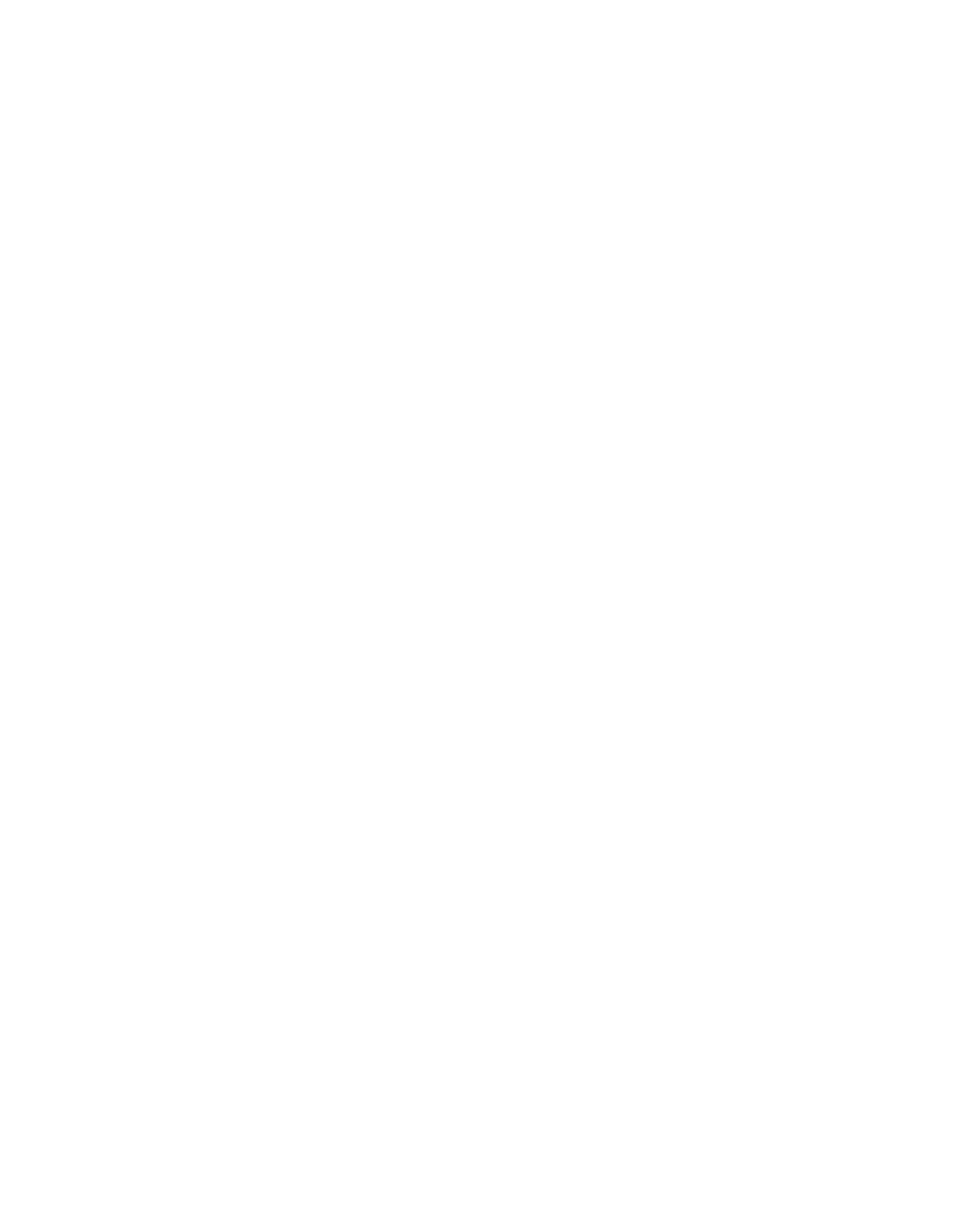## **TABLE OF CONTENTS**

| L.            | i.<br>ii.<br>iii.  |  |
|---------------|--------------------|--|
|               | iv.                |  |
| Ш.            |                    |  |
| Ш.            |                    |  |
|               |                    |  |
|               |                    |  |
|               |                    |  |
|               |                    |  |
| IV.           |                    |  |
|               |                    |  |
|               |                    |  |
|               |                    |  |
|               |                    |  |
|               | <b>Appendix A:</b> |  |
|               | <b>Appendix B:</b> |  |
|               | <b>Appendix C:</b> |  |
| <b>TABLES</b> |                    |  |
|               |                    |  |
|               |                    |  |
|               |                    |  |
|               |                    |  |
|               |                    |  |
|               |                    |  |
|               |                    |  |
|               |                    |  |
|               |                    |  |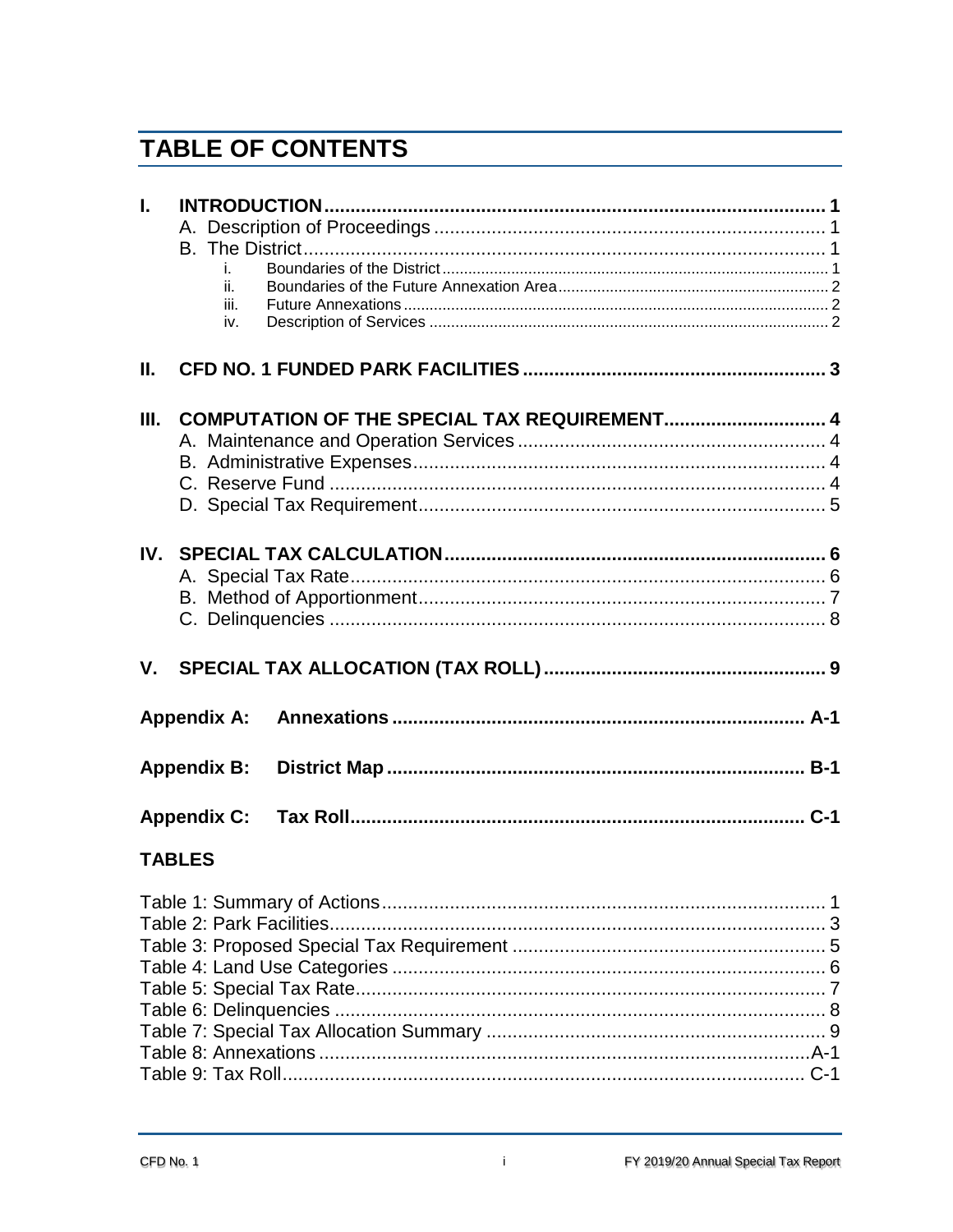## **LIST OF PARTICIPANTS**

## **Community Facilities District No. 1**

Patti Solano **Matthew E. Webb Patti Solano** Matthew E. Webb Parks & Community Services Director **Albert A. Webb Associates**<br>14075 Frederick Street **Albert A. Webb Associates** P.O. Box 88005 Riverside, CA 92506 Moreno Valley, CA 92552-0805 951.686.1070 951.413.3280 [matt.webb@webbassociates.com](mailto:matt.webb@webbassociates.com) pattis@moval.org

Candace E. Cassel Special Districts Division Manager<br>14177 Frederick Street National Best & Krieger LLP P.O. Box 88005 655 West Broadway, 15<sup>th</sup> Floor Moreno Valley, CA 92552-0805 San Diego, CA 92101 951.413.3480 619.525.1337 [candacec@moval.org](mailto:candacec@moval.org) [warren.diven@bbklaw.com](mailto:warren.diven@bbklaw.com)

## **City Contacts Special Tax Consultant**

3788 McCray Street

## **Special Counsel**

Best Best & Krieger LLP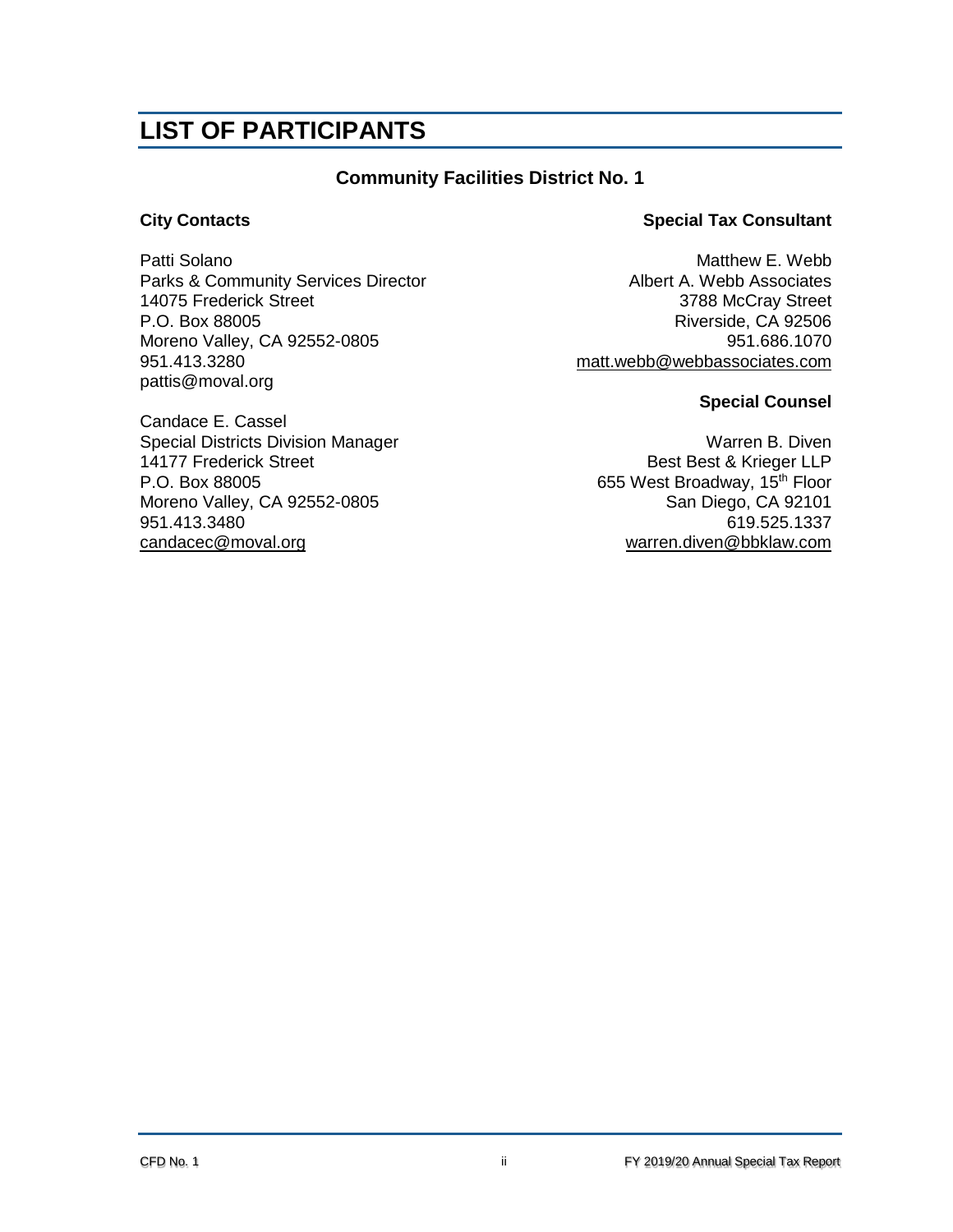## <span id="page-4-0"></span>**I. INTRODUCTION**

## **A. DESCRIPTION OF PROCEEDINGS**

<span id="page-4-1"></span>The City Council of the City of Moreno Valley, acting in its capacity as President and Members of the Board of Directors for the Moreno Valley Community Services District ("CSD Board"), formed Community Facilities District No. 1 ("CFD No. 1" or "District") to fund public services related to new parks constructed after the formation of the District and authorized the levy of a special tax onto the property tax roll of those parcels annexed into the District. Financial responsibility for maintenance of new parks is placed on those properties that created the need for the additional park facilities. The District was established under the authority of the Mello-Roos Community Facilities Act of 1982. New residential developments that will benefit from new or future parks are approved on the condition they participate in funding the services of the District. The following table provides a summary of the actions, which were taken in the formation of the District.

<span id="page-4-4"></span>

| <b>Document</b>                                             | <b>Number</b> | <b>Date</b>     |
|-------------------------------------------------------------|---------------|-----------------|
| Resolution Adopting a Boundary Map                          | CSD 2003-08   | May 27, 2003    |
| Resolution of Intention to Establish the District           | CSD 2003-09   | May 27, 2003    |
| Resolution Removing Certain Territory, Approving an Amended | CSD 2003-23   | July 8, 2003    |
| Boundary Map, and Forming and Establishing the District     |               |                 |
| Urgency Ordinance Authorizing the Levy of a Special Tax     | $CSD-40$      | July 8, 2003    |
| Ordinance Authorizing the Levy of a Special Tax             | $CSD-41$      | August 26, 2003 |
| Resolution Authorizing Future Annexation of Territory       | CSD 2003-26   | July 8, 2003    |

## **Table 1: Summary of Actions**

## **B. THE DISTRICT**

<span id="page-4-3"></span><span id="page-4-2"></span>The CSD Board formed CFD No. 1 in 2003 to fund public services for park improvements added to the CFD.

## **i. BOUNDARIES OF THE DISTRICT**

The original District included five tracts identified by parcel numbers in Appendix "C" of the June 2003 Community Facilities District Report, prepared by Albert A. Webb Associates. Following the Public Hearing on July 8, 2003, the CSD Board amended the May 27, 2003 boundary map to delete two of the five identified tracts, Tentative Tracts 30708 and 29857. Tentative Tracts 31050, 30998, and 30924 formed the original District, which represented 154 dwelling units. In December 2004, Tentative Tract 30708 annexed into the District as part of Annexation No. 2004-5. Tentative Tract 29857 may be annexed into the District in the future. The parcel associated with Tentative Tract 30998 was later acquired by the Moreno Valley Unified School District and is now exempt from the special tax under the rates and method of apportionment of special tax (RMA), adjusting the original parcel count of the District to 107 parcels.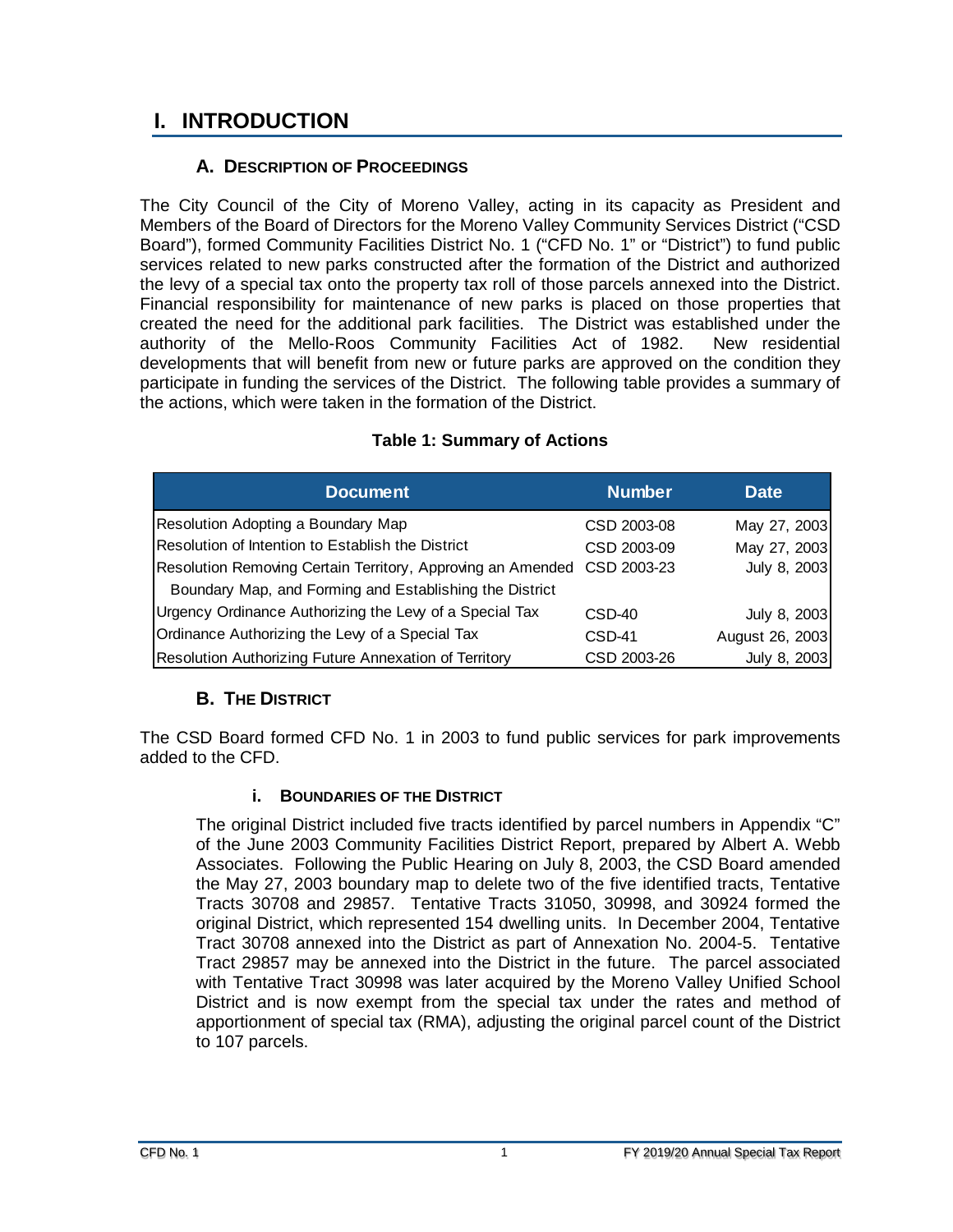## **ii. BOUNDARIES OF THE FUTURE ANNEXATION AREA**

<span id="page-5-0"></span>The boundaries of the future annexation area encompass the City boundary at the time the District was formed.

## **iii. FUTURE ANNEXATIONS**

<span id="page-5-1"></span>As a requirement of development, single-family and multi-family projects are approved on the condition they provide a funding source to support the operations and ongoing maintenance of the facilities within the District. The qualified elector can either annex into the District or fund an endowment to cover the ongoing obligation for the project. The endowment would be placed into a separate trust account; the financial obligation of the parcel(s) contributing will be withdrawn and used to offset the annual special tax requirement of that parcel(s) for the District. Appendix A provides a summary of the annexations conducted since the District was formed. As of the date of this report, the endowment option has not been selected as a way to satisfy the condition of approval for development.

## **iv. DESCRIPTION OF SERVICES**

<span id="page-5-2"></span>The types of public services that can be funded from the levy of special taxes in the District, including the Future Annexation Area, for the benefit of the park improvements in the District are described as follows:

The maintenance and/or repair of Parks and Park Improvements, including, but not limited to, the planting, replanting, mowing, trimming, irrigation and fertilization of grass, trees, shrubs, and other ornamental plants and vegetation; the operation, maintenance, repair, and replacement of irrigation systems associated with Parks and Park Improvements; and all efforts by Park Rangers that are devoted to the maintenance of the Parks, Park Improvements, and public safety. "Parks and Park Improvements" are defined as park improvements, which are to be developed, constructed, installed, and maintained within the area of CFD No. 1 and which will be owned and operated by the CSD for the benefit of the residents of the District.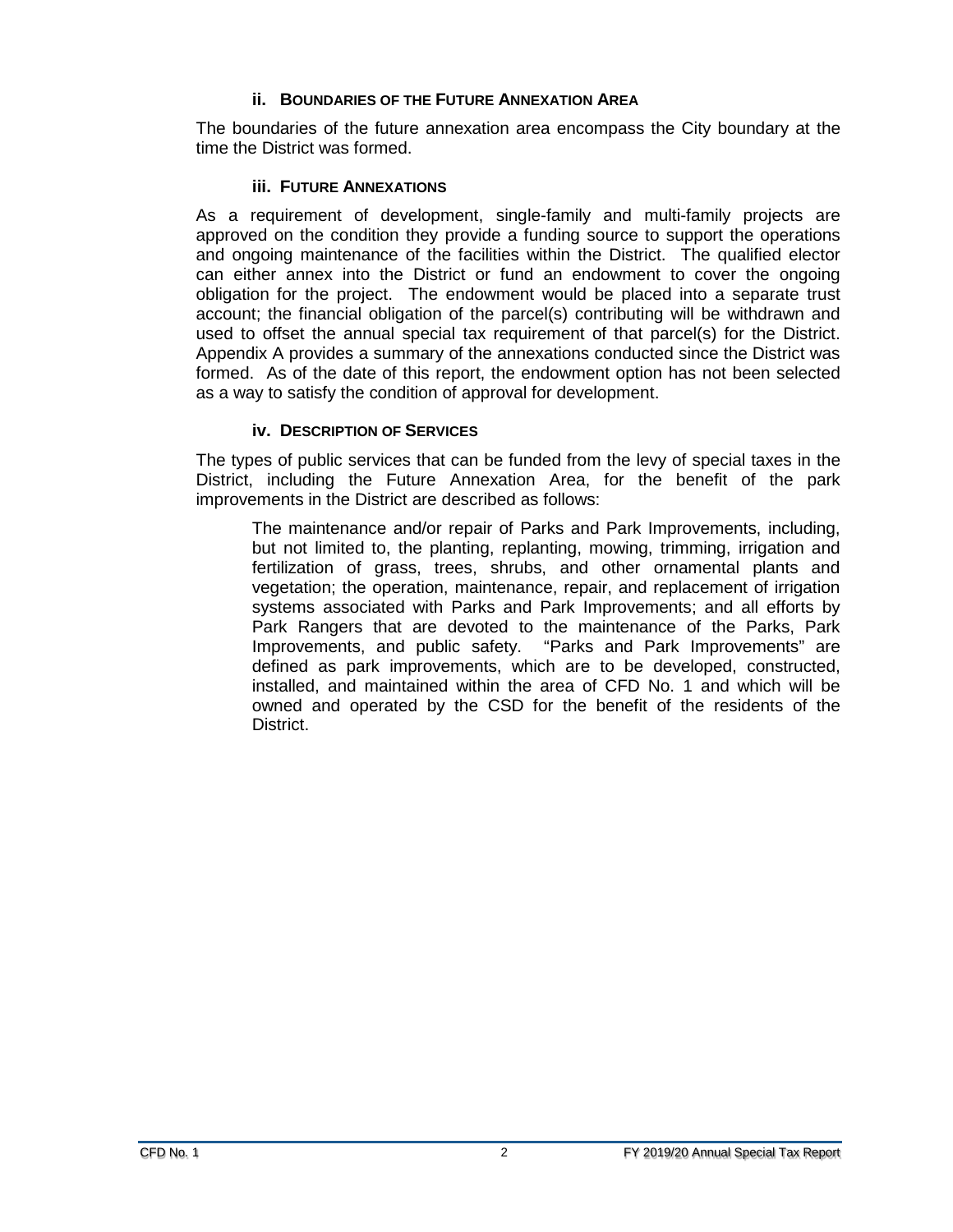## <span id="page-6-0"></span>**II. CFD NO. 1 FUNDED PARK FACILITIES**

The following summary provides a list of the various facility types, which shall be maintained in whole or in part through the levy and collection of special taxes from CFD No. 1.

## **Table 2: Park Facilities**

<span id="page-6-1"></span>

| <b>PARKS*</b>                                             |                                                                                                                       |                |                     |  |
|-----------------------------------------------------------|-----------------------------------------------------------------------------------------------------------------------|----------------|---------------------|--|
| Project Name                                              | Location                                                                                                              | Tract No.      | <b>Opening Date</b> |  |
| Vista Lomas Park                                          | North side of Iris Ave.                                                                                               | 30286          | September 9, 2003   |  |
| Shadow Mountain Park                                      | North side of Presidio Hills Dr.                                                                                      | 23553          | January 27, 2004    |  |
| Towngate II Park                                          | Arbor Park Lane                                                                                                       | 29143          | January 14, 2005    |  |
| Celebration Park                                          | John F Kennedy Dr. and Oliver St.                                                                                     |                |                     |  |
| Rock Ridge Park                                           | East of Nason St.                                                                                                     | 32834          | June 22, 2009       |  |
| Lasselle Sports Park                                      | West side of Lasselle St.                                                                                             | PM 30352       | September 27, 2014  |  |
| Rancho Verde Park                                         | East side of Lasselle St.                                                                                             | 30321          | <b>TBD</b>          |  |
| <b>Patriot Park</b>                                       | SEC Perris Blvd. and Filaree Ave.                                                                                     | 2995           | June 14, 2010       |  |
| TBD                                                       | SWC of Brodiaea Ave. and Redlands Blvd.                                                                               |                | TBD                 |  |
| Hound Town Dog Park                                       | 11150 Redlands Blvd.                                                                                                  |                | January 30, 2014    |  |
| Hidden Springs Passive Park                               | SWC of Brodiaea Ave. and Redlands Blvd.                                                                               | PM 20970       | December 31, 2015   |  |
| Santiago Park                                             | SEC Indian St. and Santiago Ave.                                                                                      | 36760          | TBD                 |  |
| <b>EQUESTRIAN FACILITIES</b>                              |                                                                                                                       |                |                     |  |
| Project Name                                              | Location                                                                                                              | Tract No.      | <b>Opening Date</b> |  |
| Rancho Verde Equestrian Staging East side of Lasselle St. |                                                                                                                       | 30321          | January 29, 2007    |  |
| Cottonwood Staging Area                                   | North side of Cottonwood Ave.                                                                                         | 31269          | December 10, 2007   |  |
| Cold Creek Trail Head                                     | 27334 Cold Creek Court                                                                                                | 32834          | October 26, 2010    |  |
|                                                           |                                                                                                                       |                |                     |  |
| <b>AQUEDUCT BIKEWAY</b>                                   |                                                                                                                       |                |                     |  |
| Project Name                                              | Location                                                                                                              | Tract No.      | <b>Opening Date</b> |  |
| Aqueduct Bikeway                                          | South of Bay Ave. to west side of Graham St.                                                                          | 15387          | April 18, 2007      |  |
| Aqueduct Bikeway                                          | South of Delphinium Ave. to north of Perham Ct.                                                                       | 19711          | April 18, 2007      |  |
| Aqueduct Bikeway                                          | Aqueduct Way from Pan Am Blvd. to Cottonwood Ave.                                                                     | 10895          | April 18, 2007      |  |
| Aqueduct Bikeway                                          | South of Perham Ct. to north of John F Kennedy Dr.                                                                    | 19711          | April 18, 2007      |  |
| <b>Aqueduct Bikeway</b>                                   | East of Heacock St. between Cactus Ave. and Unity Ct.                                                                 | 9829-1         | April 18, 2007      |  |
| Aqueduct Bikeway                                          | South of JFK Dr. SEC of Indian St./Vandenberg Dr. to NWC of Oakham Ct./Fay Ave.                                       | 10006          | October 27, 2009    |  |
| Aqueduct Bikeway                                          | South of Dracaea Ave. east of Elsworth St. to Pan Am Blvd.                                                            | 32215          | TBD                 |  |
| <b>Aqueduct Bikeway</b>                                   | North of Gentian between Perris and Indian                                                                            | 22180-2        | May 27, 2019**      |  |
| <b>MULTI-USE TRAILS</b>                                   |                                                                                                                       |                |                     |  |
| <b>Project Name</b>                                       | Trail Head to End of Trail Development                                                                                | Tract No.      | <b>Opening Date</b> |  |
| Moreno Valley Ranch                                       | Durham Cr. & Avalon Ave.                                                                                              | 30233          | June 23, 2005       |  |
| Cactus Trails                                             | Cactus Ave. west of Oliver St.                                                                                        | 31128          | November 8, 2005    |  |
| Cactus Trails                                             | South side of Cactus Ave. from Oliver St. east to end of Tract 22709                                                  | 22709          | November 8, 2005    |  |
| <b>Cactus Trails</b>                                      | South side of Cactus Ave. w/of Moreno Beach Blvd. to end of Tract 31889                                               | 31889          | June 19, 2006       |  |
| Rancho Verde Trails                                       | Second tract N/E of Rancho Verde Staging                                                                              | 30318          | July 11, 2006       |  |
| Rancho Verde Trails                                       | First tract N/E of Rancho Verde Staging                                                                               | 30321          | July 11, 2006       |  |
| Quincy Ch. Trails                                         | Quincy Channel Trail Between Cottonwood Ave. and Bay Ave.                                                             | 31284          | November 8, 2006    |  |
| Redlands Blvd. Trails                                     | West side of Redlands Blvd. at Cottonwood Ave. north to Dracaea Ave.                                                  | 31269          |                     |  |
| <b>Cottonwood Trails</b>                                  |                                                                                                                       | 31269-1        | May 14, 2007        |  |
| Auto Mall Trails                                          | Cottonwood Ave. Trail from Redlands Blvd. to Quincy Channel<br>Trail extension east of Auto Mall Trail to Tract 32835 | PM 30882       | May 14, 2007        |  |
|                                                           |                                                                                                                       |                | August 20, 2007     |  |
| <b>Cottonwood Trails</b>                                  | Cottonwood Ave. east of Quincy St.                                                                                    | 31269<br>32625 | April 8, 2008       |  |
| Redlands Blvd. Trails                                     | Redlands Blvd. Trails South of Cottonwood Ave.                                                                        |                | August 1, 2008      |  |
| Iris Ave Trails                                           | Trail behind tract 29920                                                                                              | 29920          | September 16, 2008  |  |
| Iris Ave Trails                                           | Trail from tract 29920 to tract 22936                                                                                 | 30268          | September 16, 2008  |  |
| Nason Trails (Cold Creek)                                 | Trails south east of Nason St. and Eucalyptus Ave.                                                                    | 32834          | October 26, 2010    |  |
| Quincy Ch. Trails                                         | Quincy Channel Trail Between Cactus Ave. and Brodiaea Ave.                                                            | 31129          | January 16, 2012    |  |
| Eucalyptus Ave. Trails East                               | Eucalyptus Ave from Redlands to Theodore                                                                              | PM 35629       | TBD                 |  |
| Aldi Trail                                                | Eucalyptus Ave from Quincy to Redlands Blvd.                                                                          | PM 35607       | July 1, 2015        |  |
| Covey Ranch                                               | East Perris Blvd. at Covey                                                                                            | 31592          | TBD                 |  |
| Cactus Corridor                                           | <b>Brodiaea and Quincy</b>                                                                                            | 36436          | TBD                 |  |
| Eucalyptus Ave. Trails West                               | Fire Station 58 to Quincy                                                                                             | 35679          | May 30, 2019**      |  |

\* Additional Park Facilities may be listed in the Parks, Recreation and Open Space Comprehensive Master Plan.

\*\* Denotes tentative opening dates as of the date of this report.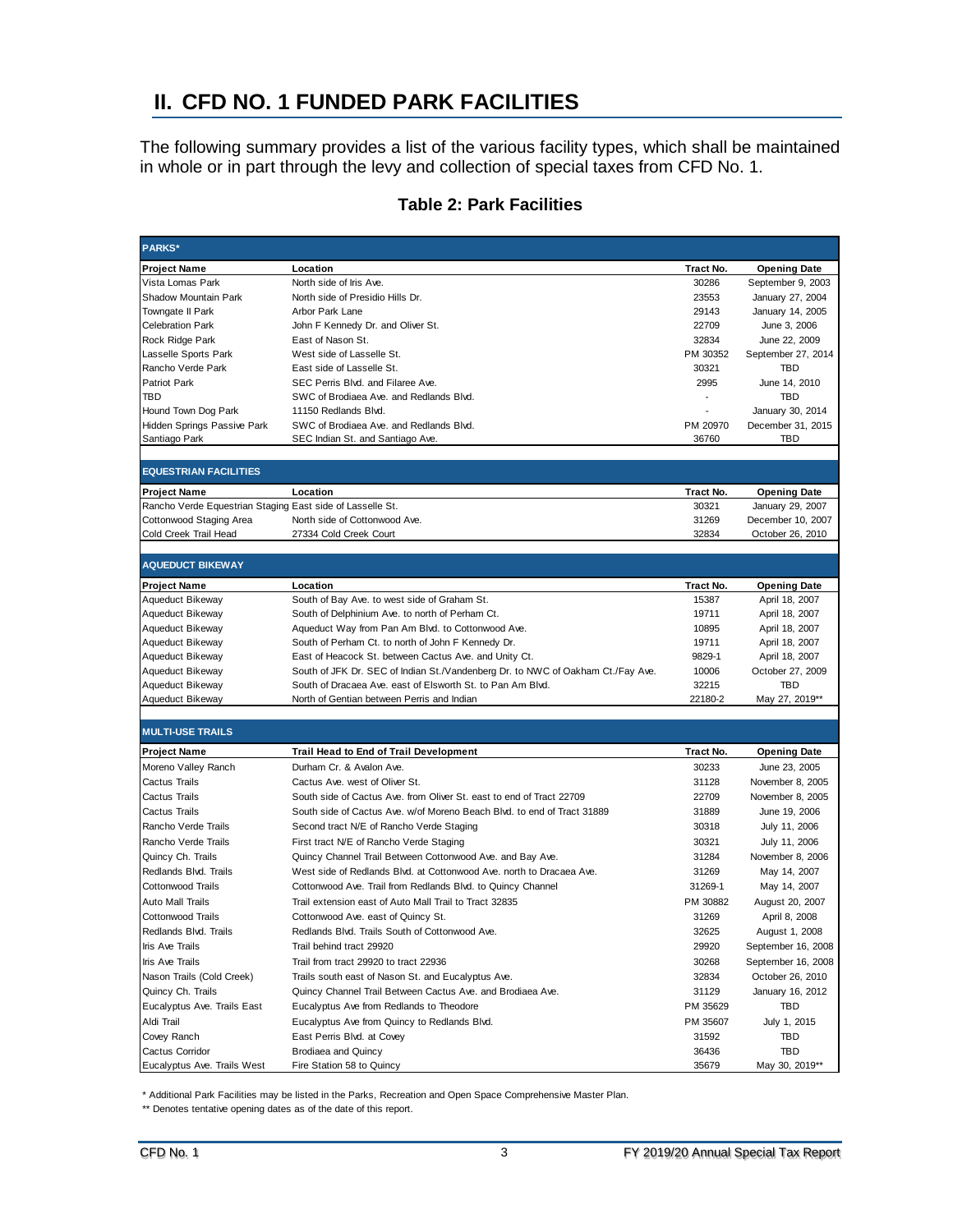## <span id="page-7-0"></span>**III. COMPUTATION OF THE SPECIAL TAX REQUIREMENT**

The City shall levy and collect the special tax consistent with the RMA, which was approved by the legislative body of CFD No. 1 and the qualified electors of CFD No. 1. The special tax requirement includes the costs related to maintenance and operation services for District facilities, administrative expenses, and replenishment of the contingency reserve fund for each year. Other available revenues are taken into account when calculating the special tax and may be used to offset the annual special tax requirement.

## **A. MAINTENANCE AND OPERATION SERVICES**

<span id="page-7-1"></span>The District shall provide for the ongoing maintenance of park improvements and all efforts by the Park Rangers associated with facilities described in Section II. Maintenance and Operation services are further described in Section I.B.iv: Description of Services.

## **B. ADMINISTRATIVE EXPENSES**

<span id="page-7-2"></span>Administrative expenses are those directly related to the administration of CFD No. 1. In addition, the Administrative expense includes but is not limited to costs related to the City's general administrative services, overhead for personnel support, space rent and maintenance, insurance, CSD Board support, City Manager support, purchasing, and communications.

## **C. RESERVE FUND**

<span id="page-7-3"></span>Per the RMA, a contingency reserve is to be maintained for the District in an amount equal to ten percent (10%) of the estimated costs of providing the Services and estimated Administrative Expenses for any fiscal year (FY) to provide for the payment of unexpected costs, which may be incurred in the FY.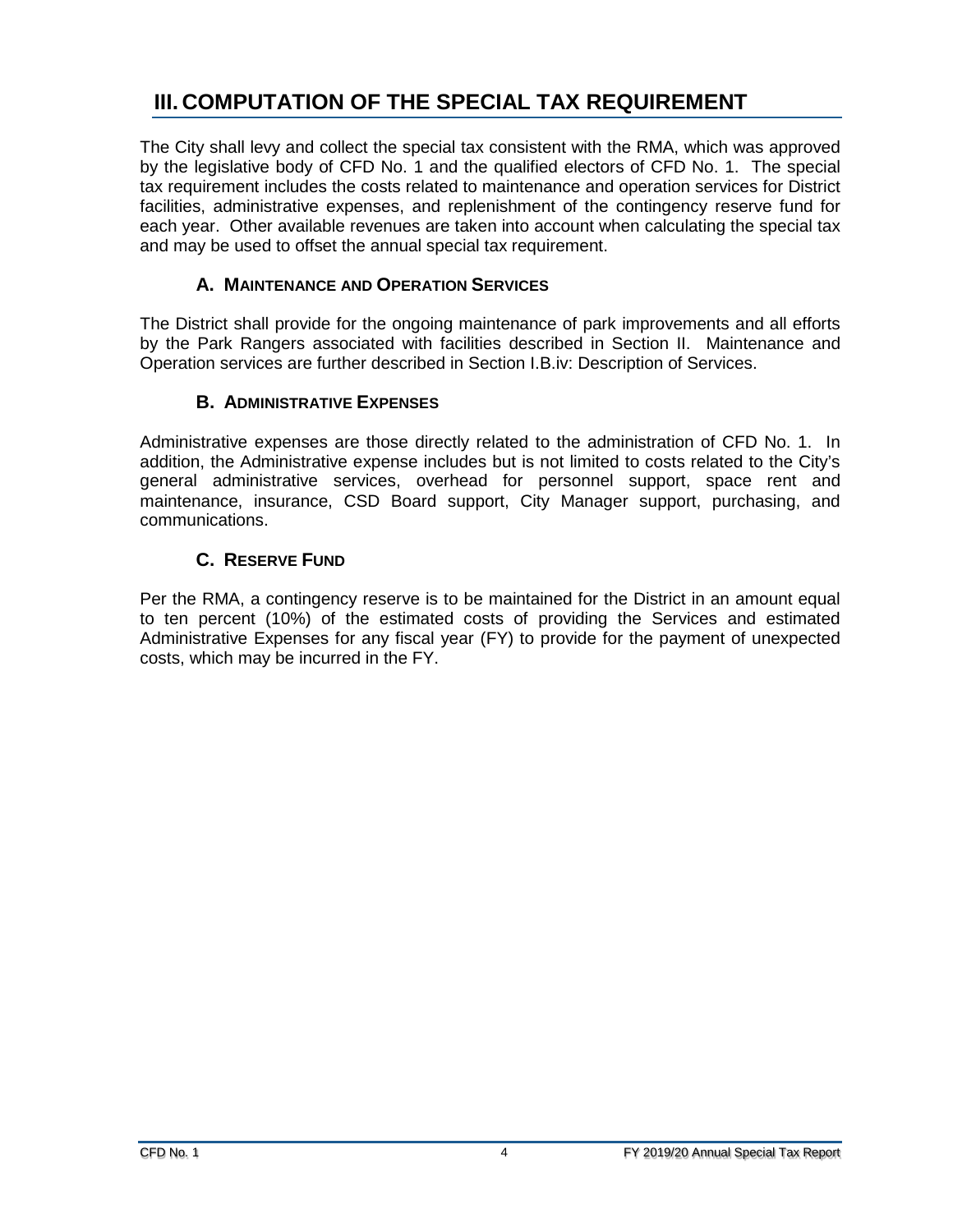## **D. SPECIAL TAX REQUIREMENT**

<span id="page-8-1"></span><span id="page-8-0"></span>The following table sets forth a summary of the Proposed Special Tax Requirement for FY 2019/20.

| <b>GROSS REQUIREMENT</b>                                |    |              |
|---------------------------------------------------------|----|--------------|
| <b>Personnel Services</b>                               | \$ | 683,273.00   |
| Operations and Maintenance                              |    | 442,000.00   |
| <b>Material &amp; Supplies</b><br>Debt Service          |    | 91,600.00    |
| Fixed Charges (Overhead, Administration, & Replacement) |    | 144,431.00   |
| <b>Fixed Assets</b>                                     |    |              |
| <b>Gross Special Tax Requirement*</b>                   | \$ | 1,361,304.00 |
| <b>CREDITS: CONTRIBUTIONS &amp; TRANSFERS</b>           |    |              |
| Transfer from Community Services District Zone E-8      | \$ | (30, 220.00) |
| Use of Money & Property                                 |    | (7, 170.00)  |
| Fund Balance Contribution/(Draw)                        |    | (5, 278.16)  |
| <b>Total Contributions/Transfers</b>                    | \$ | (42,668.16)  |
| TOTAL NET SPECIAL TAX REQUIREMENT                       | S  | 1,318,635.84 |
| * Desed on the CCD Deard Approved Dudget                |    |              |

## **Table 3: Proposed Special Tax Requirement**

Based on the CSD Board Approved Budget.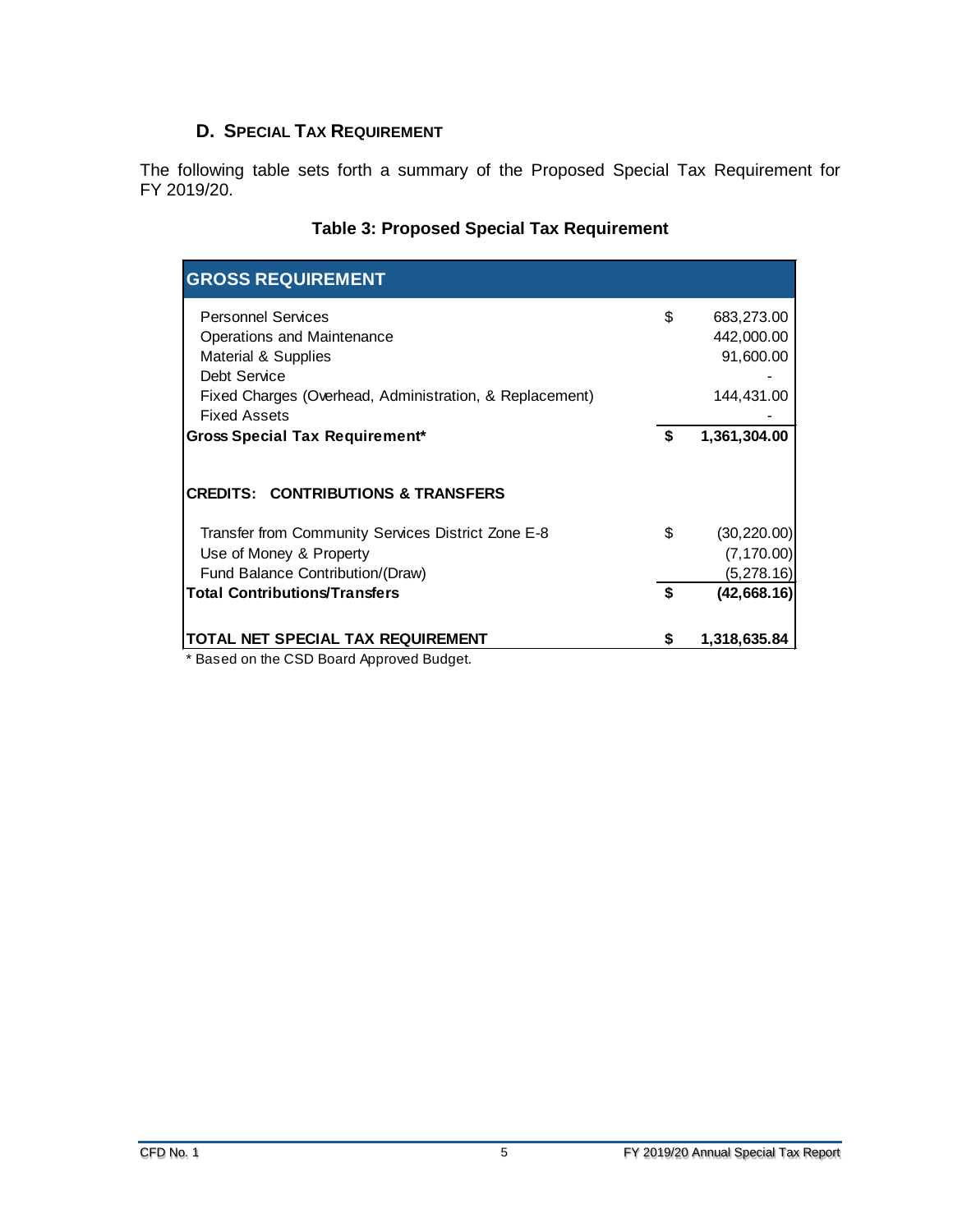## <span id="page-9-0"></span>**IV.SPECIAL TAX CALCULATION**

A levy of special tax shall be collected annually at the same time and in the same manner as the ad valorem property taxes are collected and shall be subject to the same penalties and the same procedure, sale and lien priority in case of delinquency as applicable for ad valorem taxes; however, the CSD Board may utilize a direct billing procedure for any special taxes that cannot be collected on the Riverside County property tax bill or may, by resolution, elect to collect the special taxes at a different time or in a different manner if necessary to meet its financial obligations.

## **A. SPECIAL TAX RATE**

<span id="page-9-1"></span>The special tax rate per dwelling unit (DU) that can be levied by the CSD Board in any FY is calculated using the Land Use Categories listed in Table 4 and the Special Tax Rate listed in Table 5.

The maximum special tax rate shall be increased by the percentage increase in the Los Angeles-Long Beach-Anaheim<sup>[1](#page-9-3)</sup> Regional Consumer Price Index (CPI) for All Urban Consumers, as published by the Department of Labor's Bureau of Labor Statistics, since the beginning of the preceding FY, or by two percent (2%), whichever is greater, beginning on July 1, 2004, for FY 2004/05 and on each subsequent July 1 for the FY then commencing.

In accordance with the RMA, property classified as commercial or industrial and publicly owned or dedicated property shall be identified as exempt with regard to the special tax. The exemption also applies to sliver parcels, common lots, open space, or any other property that cannot be developed.

<span id="page-9-2"></span>

| <b>Land Use</b><br><b>Category</b> | <b>Description</b>             | <b>Dwelling Units</b>                                                 |
|------------------------------------|--------------------------------|-----------------------------------------------------------------------|
|                                    | <b>Multifamily Residential</b> | Single-family Residential and One (1) / Residence or Residential Unit |
| າ                                  | All Other Property             | Two $(2)$ / Acre                                                      |

## **Table 4: Land Use Categories**

<span id="page-9-3"></span> $1$  In January 2018, the Bureau of Labor Statistics introduced a new geographic area sample for the CPI. Riverside, CA, which was previously included in the Los Angeles-Riverside-Orange County, CA MSA (Metropolitan Statistical Area), will now be included in a separate CBSA (Core Based Statistical Area) and will be considered a new index named Riverside-San Bernardino-Ontario, starting at 100.000. The Los Angeles-Riverside-Orange County, CA index was renamed "Los Angeles-Long Beach-Anaheim". Because the CPI approved by the qualified electors was the Los Angeles-Riverside-Orange County index, and it was renamed and not eliminated, CSD General Counsel determined the District would continue to use the Los Angeles-Long Beach-Anaheim index.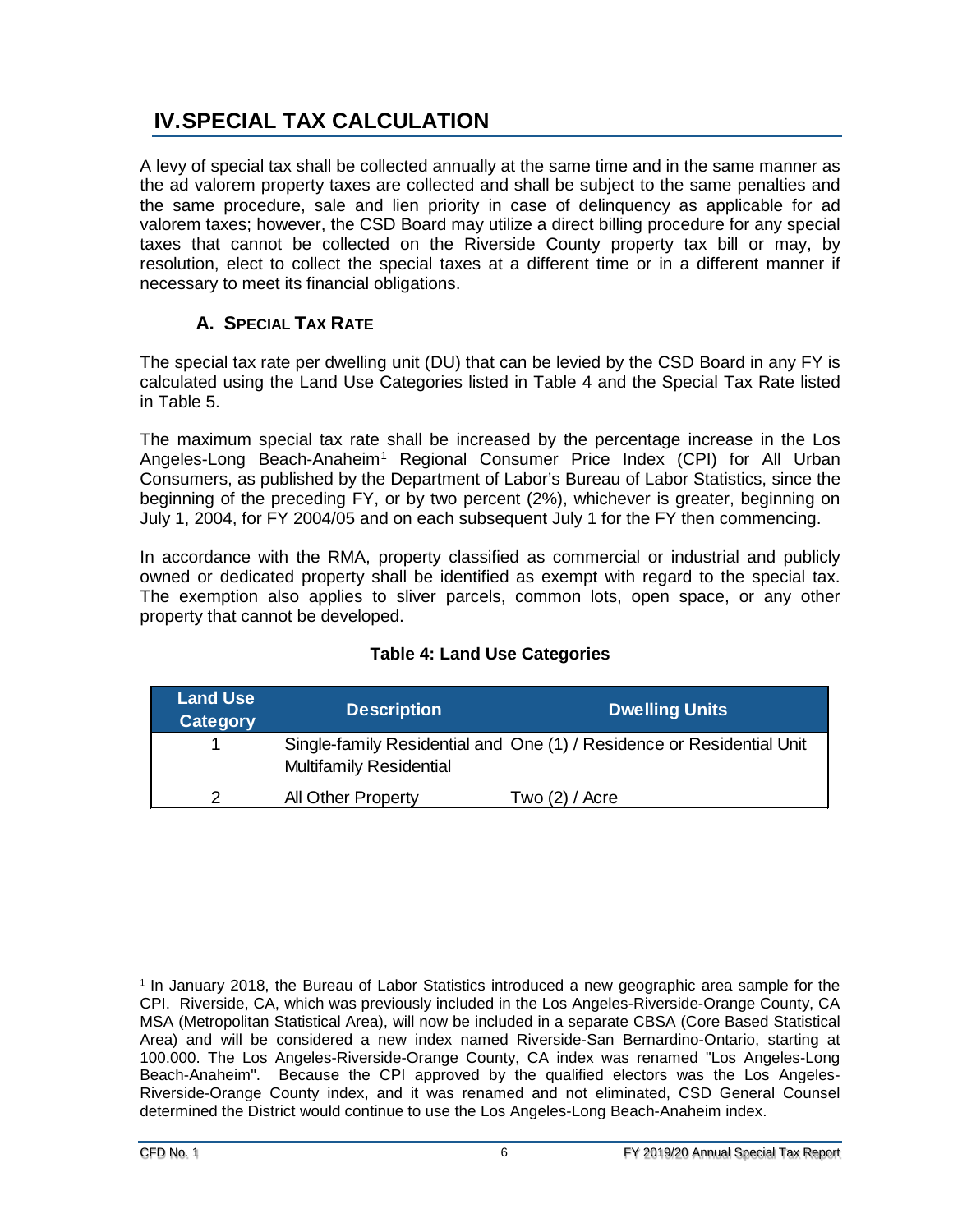<span id="page-10-1"></span>

| <b>Fiscal</b> | <b>Annual</b> | <b>Maximum</b>     | <b>Applied</b>       |
|---------------|---------------|--------------------|----------------------|
| Year          | Adjustment*   | <b>Special Tax</b> | <b>Special Tax**</b> |
| 2003/04       |               | \$<br>115.00       | \$<br>115.00         |
| 2004/05       | 2.00%         | 117.30             | 117.00               |
| 2005/06       | 4.40%         | 122.46             | 119.00               |
| 2006/07       | 4.50%         | 127.96             | 119.00               |
| 2007/08       | 3.30%         | 132.18             | 119.00               |
| 2008/09       | 4.20%         | 137.72             | 120.00               |
| 2009/10       | 2.00%         | 140.46             | 120.00               |
| 2010/11       | 2.00%         | 143.26             | 120.00               |
| 2011/12       | 2.00%         | 146.12             | 120.00               |
| 2012/13       | 2.17%         | 149.29             | 120.00               |
| 2013/14       | 2.00%         | 152.28             | 120.00               |
| 2014/15       | 2.00%         | 155.33             | 122.40               |
| 2015/16       | 2.00%         | 158.44             | 124.84               |
| 2016/17       | 2.03%         | 161.66             | 127.36               |
| 2017/18       | 2.00%         | 164.89             | 134.36               |
| 2018/19       | 3.61%         | 170.84             | 141.74               |
| 2019/20       | 3.24%         | 176.37             | 146.32               |

## **Table 5: Special Tax Rate**

\* New CPI Index effective FY 2019/20.

\*\*The amount applied cannot exceed the maximum special tax and per County requirements can only be an even number.

## **B. METHOD OF APPORTIONMENT**

<span id="page-10-0"></span>For each FY, the CSD Board shall determine the amount of the special tax to be levied and collected to pay for (a) the estimated costs of providing the identified services, (b) the amount estimated for administrative expenses, and (c) the amount required to fund or replenish the contingency reserve (collectively defined as the "Special Tax Requirement"). The special tax shall be levied on all non-exempt parcels in the District, in an amount per DU, based on the Land Use Categories, up to the Special Tax Requirement. The amount of special tax to be levied on any parcel shall not exceed the amount calculated by multiplying the DUs for the parcel by the maximum special tax rate for the FY.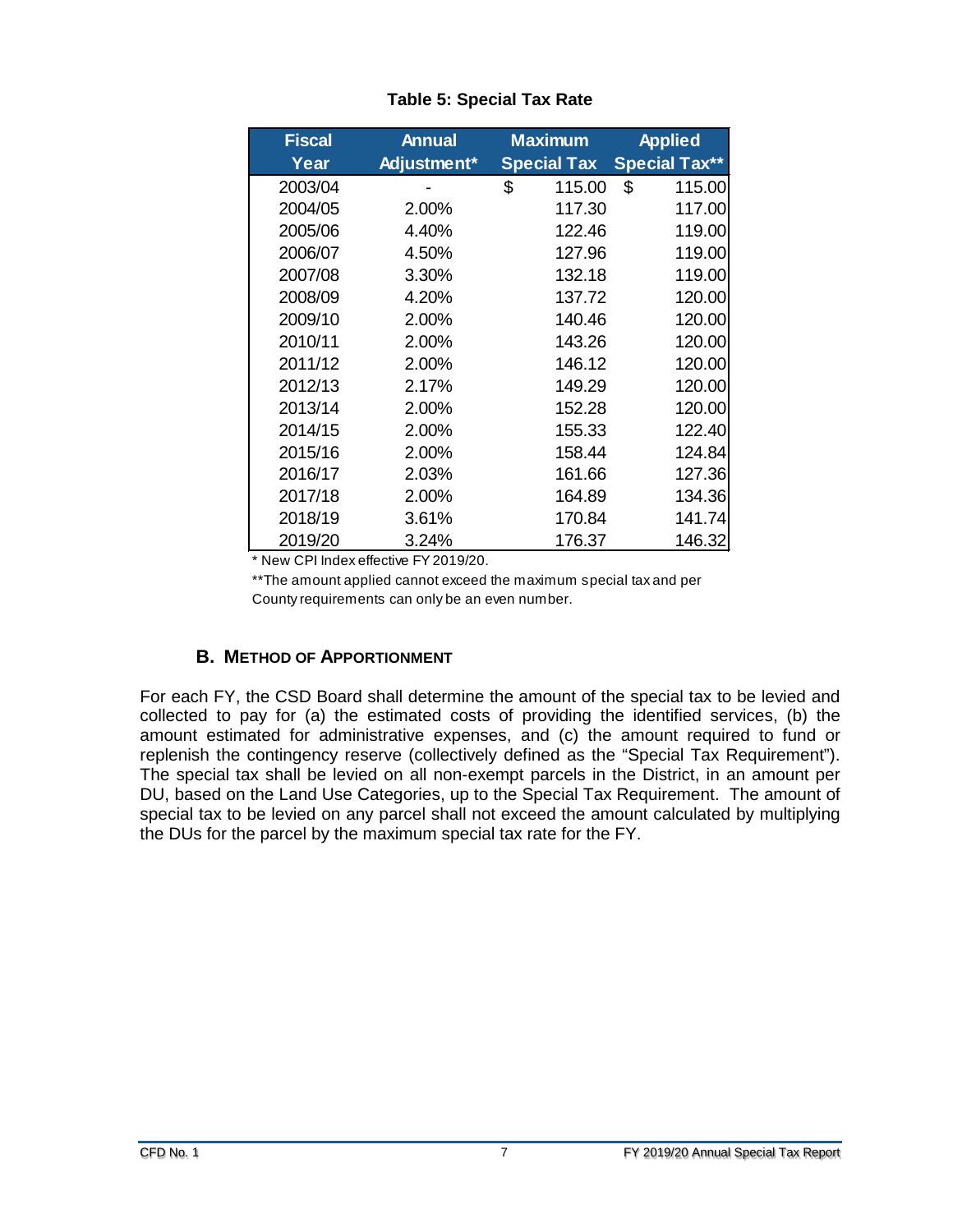## **C. DELINQUENCIES**

<span id="page-11-1"></span><span id="page-11-0"></span>Listed below is a summary of the delinquencies for the District.

| <b>FY</b> | <b>Amount</b>     | <b>Amount</b>               | <b>Number of</b>          | <b>Percent</b>    |
|-----------|-------------------|-----------------------------|---------------------------|-------------------|
|           | <b>Levied</b>     | Delinquent <sup>(1,2)</sup> | <b>Delinquent Parcels</b> | <b>Delinquent</b> |
| 2005/06   | 376,079.00<br>\$. | \$                          | 0                         | $0.00\%$          |
| 2006/07   | 766,598.00        |                             | 0                         | $0.00\%$          |
| 2007/08   | 926,058.00        |                             | 0                         | 0.00%             |
| 2008/09   | 941,400.00        |                             | 0                         | $0.00\%$          |
| 2009/10   | 959,280.00        |                             | 0                         | $0.00\%$          |
| 2010/11   | 967,680.00        |                             | 0                         | $0.00\%$          |
| 2011/12   | 967,560.00        |                             | 0                         | $0.00\%$          |
| 2012/13   | 975,720.00        |                             | 0                         | $0.00\%$          |
| 2013/14   | 975,720.00        | 180.00                      | 2                         | 0.02%             |
| 2014/15   | 995,234.40        | 856.80                      | 10                        | 0.09%             |
| 2015/16   | 1,030,803.88      | 1,248.40                    | 11                        | 0.12%             |
| 2016/17   | 1,087,654.40      | 1,846.72                    | 17                        | 0.17%             |
| 2017/18   | 1,188,548.56      | 5,038.50                    | 51                        | 0.42%             |
| 2018/19   | 1,277,219.14      | 29,186.31                   | 377                       | 2.29%             |

 $<sup>(1)</sup>$  Amount delinquent for 2018/19 as of January 2019.</sup>

 $(2)$  Amount delinquent for all other FYs as of July 2018 due to County's softw are transition and the unavailability of Paid/Unpaid Reports.

Source: Riverside County Paid/Unpaid Reports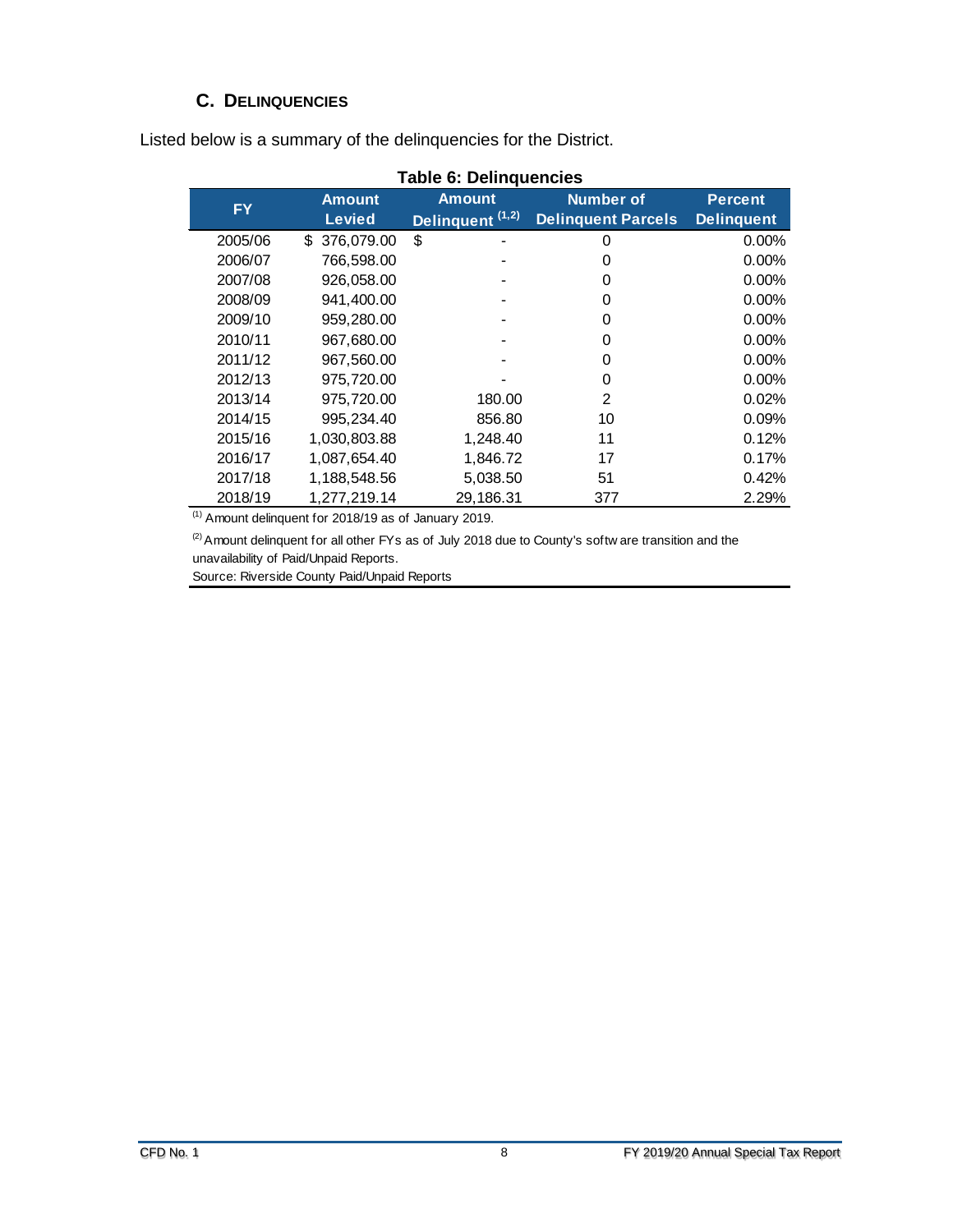## <span id="page-12-0"></span>**V. SPECIAL TAX ALLOCATION (TAX ROLL)**

The special tax shall be levied on non-exempt property within the District.

Table 7 lists each tract number or development name that is part of the District, the number of DUs in each tract or development, and the total levy for that tract or development based on the FY 2019/20 applied special tax. For FY 2019/20, there are 9,012 taxable DUs included in the District. A detailed Tax Roll by parcel is included in Appendix C.

<span id="page-12-1"></span>

| <b>Tract No./</b>               |              | <b>Applied</b> | <b>Total Special</b> | Tract No./              |            | <b>Applied</b> | <b>Total Special</b> |
|---------------------------------|--------------|----------------|----------------------|-------------------------|------------|----------------|----------------------|
| <b>Development Name</b>         | <b>DUs</b>   | Tax per DU     | <b>Tax Levy</b>      | <b>Development Name</b> | <b>DUs</b> | Tax per DU     | <b>Tax Levy</b>      |
| Alessandro Apts.                | 320          | \$<br>146.32   | \$<br>46,822.40      | 31255                   | 17         | 146.32         | 2.487.44             |
| <b>BRE</b> Prop Inc             | 268          | 146.32         | 39,213.76            | 31257                   | 17         | 146.32         | 2,487.44             |
| Broadstone at Valley View       | 256          | 146.32         | 37,457.92            | 31268                   | 26         | 146.32         | 3,804.32             |
| Broadstone Vistas Apts.         | 246          | 146.32         | 35,994.72            | 31269-1                 | 107        | 146.32         | 15,656.24            |
| Hemlock Family Apts.            | 78           | 146.32         | 11,412.96            | 31284                   | 144        | 146.32         | 21,070.08            |
| Oakwood Apts.                   | 241          | 146.32         | 35,263.12            | 31305                   | 86         | 146.32         | 12,583.52            |
| Palm Desert Apts.               | 150          | 146.32         | 21,948.00            | 31326                   | 77         | 146.32         | 11,266.64            |
| Reserve at Moreno Valley Ranch  | 176          | 146.32         | 25,752.32            | 31327                   | 65         | 146.32         | 9,510.80             |
| Stonegate 552                   | 552          | 146.32         | 80,768.64            | 31414                   | 31         | 146.32         | 4,535.92             |
| Lasselle Place Apts.            | 304          | 146.32         | 44,481.28            | 31424                   | 37         | 146.32         | 5,413.84             |
| Villa Camille, LP (Apts)        | 112          | 146.32         | 16,387.84            | 31494                   | 12         | 146.32         | 1,755.84             |
| Williams (Custom Home)          | $\mathbf{1}$ | 146.32         | 146.32               | 31591                   | 33         | 146.32         | 4,828.56             |
| Riverview Partners, LP (Apts)   | 266          | 146.32         | 38,921.12            | 31592                   | 114        | 146.32         | 16,680.48            |
| Sadik (Custom Home)             | $\mathbf{1}$ | 146.32         | 146.32               | 31618                   | 55         | 146.32         | 8,047.60             |
| Fernandez (Custom Home)         | $\mathbf{1}$ | 146.32         | 146.32               | 31789                   | 24         | 146.32         | 3,511.68             |
| OM MacArthur LLC (Apts)         | 39           | 146.32         | 5,706.48             | 32005                   | 213        | 146.32         | 31,166.16            |
| Continental Dev (Apts)          | 125          | 146.32         | 18,290.00            | 32018                   | 77         | 146.32         | 11,266.64            |
| Latham Homes Inc. (Custom Home) | $\mathbf{1}$ | 146.32         | 146.32               | 32142                   | 168        | 146.32         | 24,581.76            |
| 27523                           | 114          | 146.32         | 16,680.48            | 32143                   | 41         | 146.32         | 5,999.12             |
| 27593                           | 101          | 146.32         | 14,778.32            | 32144                   | 62         | 146.32         | 9,071.84             |
| 29732                           | 165          | 146.32         | 24,142.80            | 32145                   | 165        | 146.32         | 24,142.80            |
| 29920                           | 297          | 146.32         | 43,457.04            | 32146                   | 125        | 146.32         | 18,290.00            |
| 30233                           | 92           | 146.32         | 13,461.44            | 32194                   | 32         | 146.32         | 4,682.24             |
| 30316                           | 189          | 146.32         | 27,654.48            | 32210                   | 20         | 146.32         | 2,926.40             |
| 30318                           | 171          | 146.32         | 25,020.72            | 32505                   | 71         | 146.32         | 10,388.72            |
| 30319                           | 111          | 146.32         | 16,241.52            | 32515                   | 174        | 146.32         | 25,459.68            |
| 30320                           | 319          | 146.32         | 46,676.08            | 32625                   | 20         | 146.32         | 2,926.40             |
| 30321                           | 133          | 146.32         | 19,460.56            | 32715                   | 36         | 146.32         | 5,267.52             |
| 30476                           | 80           | 146.32         | 11,705.60            | 32834                   | 205        | 146.32         | 29,995.60            |
| 30708                           | 20           | 146.32         | 2,926.40             | 36933                   | 274        | 146.32         | 40,091.68            |
| 30714                           | 83           | 146.32         | 12,144.56            | 32836                   | 129        | 146.32         | 18,875.28            |
| 30921                           | 65           | 146.32         | 9,510.80             | 33256                   | 100        | 146.32         | 14,632.00            |
| 30924                           | 32           | 146.32         | 4,682.24             | 33436                   | 105        | 146.32         | 15,363.60            |
| 30967                           | 33           | 146.32         | 4,828.56             | 33437                   | 36         | 146.32         | 5,267.52             |
| 31050                           | 75           | 146.32         |                      | 33962                   | 31         | 146.32         | 4,535.92             |
| 31120                           | 51           |                | 10,974.00            | 34299                   | 67         |                | 9,803.44             |
|                                 | 262          | 146.32         | 7,462.32             |                         |            | 146.32         |                      |
| 31128                           |              | 146.32         | 38,335.84            | 36436                   | 94         | 146.32         | 13,754.08            |
| 31129                           | 109          | 146.32         | 15,948.88            | 36598                   | 8          | 146.32         | 1,170.56             |
| 31149                           | 10           | 146.32         | 1,463.20             | 36505                   | 16         | 146.32         | 2,341.12             |
| 31212                           | 146          | 146.32         | 21,362.72            | 36882                   | 40         | 146.32         | 5,852.80             |
| 31213                           | 63           | 146.32         | 9,218.16             |                         |            |                |                      |
| Subtotal 1                      | 5,858        |                | \$<br>857,142.56     | Subtotal 2              | 3,154      |                | \$<br>461,493.28     |
| Special Tax Levy                |              |                |                      |                         |            |                |                      |
| Subtotal 1                      |              |                |                      |                         |            |                | \$<br>857,142.56     |
| Subtotal 2                      |              |                |                      |                         |            |                | 461,493.28           |
| <b>Total Special Tax Levy</b>   |              |                |                      |                         |            |                | \$<br>1,318,635.84   |

## **Table 7: Special Tax Allocation Summary**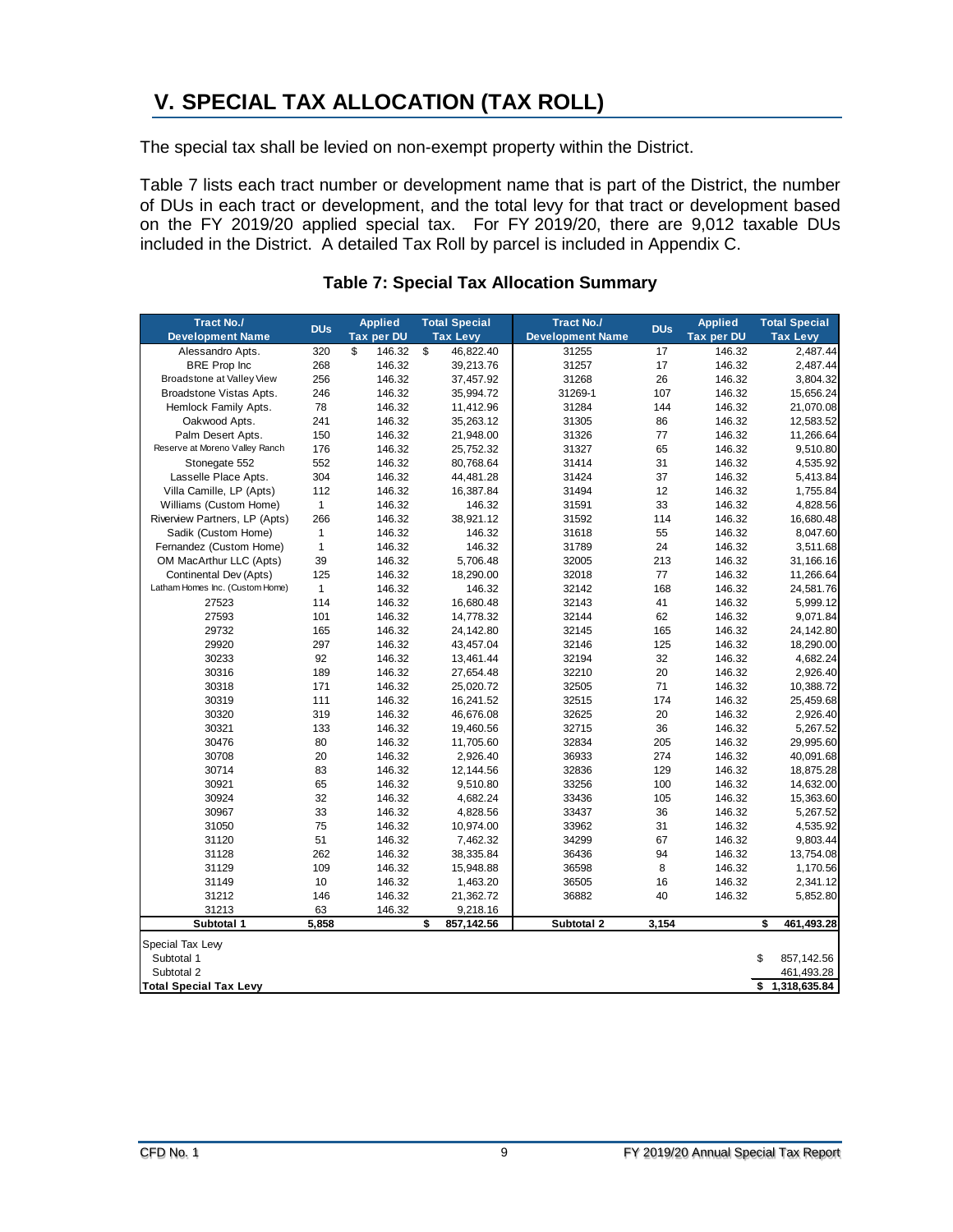## <span id="page-13-0"></span>**Appendix A: Annexations**

<span id="page-13-1"></span>

| <b>FY</b> | <b>Annexation</b> | Tract No./                     | <b>Number</b> | <b>Resolution</b> | Date of           |  |
|-----------|-------------------|--------------------------------|---------------|-------------------|-------------------|--|
|           | <b>Number</b>     | <b>Development Name</b>        | of DUs        | No.               | <b>Annexation</b> |  |
| 2003/04   | 2003-1            | 30316                          | 189           | CSD 2003-28       | Nov. 25, 2003     |  |
| 2003/04   | 2003-1            | 30714                          | 83            | CSD 2003-28       | Nov. 25, 2003     |  |
| 2003/04   | 2003-1            | 30319                          | 111           | CSD 2003-28       | Nov. 25, 2003     |  |
| 2003/04   | 2003-1            | 30233                          | 92            | CSD 2003-28       | Nov. 25, 2003     |  |
| 2003/04   | 2003-1            | 30320                          | 319           | CSD 2003-28       | Nov. 25, 2003     |  |
| 2003/04   | 2003-2            | 27523                          | 114           | CSD 2004-03       | March 23, 2004    |  |
| 2003/04   | 2003-2            | 30318                          | 171           | CSD 2004-03       | March 23, 2004    |  |
| 2003/04   | 2003-2            | 30476                          | 80            | CSD 2004-03       | March 23, 2004    |  |
| 2004/05   | 2004-3            | 30321                          | 133           | CSD 2004-18       | July 13, 2004     |  |
| 2004/05   | 2004-3            | 31120                          | 51            | CSD 2004-18       | July 13, 2004     |  |
| 2004/05   | 2004-3            | 31255                          | 17            | CSD 2004-18       | July 13, 2004     |  |
| 2004/05   | 2004-4            | 29732                          | 165           | CSD 2004-25       | Nov. 23, 2004     |  |
| 2004/05   | 2004-5            | 27593                          | 101           | CSD 2004-26       | Dec. 14, 2004     |  |
| 2004/05   | 2004-5            | 30708                          | 20            | CSD 2004-26       | Dec. 14, 2004     |  |
| 2004/05   | 2004-5            | 31128                          | 262           | CSD 2004-26       | Dec. 14, 2004     |  |
| 2004/05   | 2004-5            | 31268                          | 26            | CSD 2004-26       | Dec. 14, 2004     |  |
| 2004/05   | 2004-5            | 31269-1                        | 107           | CSD 2004-26       | Dec. 14, 2004     |  |
| 2005/06   | 2005-6            | 29920                          | 297           | CSD 2005-13       | July 12, 2005     |  |
| 2005/06   | 2005-6            | 31212                          | 146           | CSD 2005-13       | July 12, 2005     |  |
| 2005/06   | 2005-6            | 31327                          | 65            | CSD 2005-13       | July 12, 2005     |  |
| 2005/06   | 2005-7            | <b>BRE Prop Inc</b>            | 268           | CSD 2005-14       | July 12, 2005     |  |
| 2005/06   | 2005-7            | Lasselle Place Apts.           | 304           | CSD 2005-14       | July 12, 2005     |  |
| 2005/06   | 2005-8            | 30967                          | 33            | CSD 2005-18       | Sept. 13, 2005    |  |
| 2005/06   | 2005-8            | 31129                          | 109           | CSD 2005-18       | Sept. 13, 2005    |  |
| 2005/06   | 2005-8            | 31213                          | 63            | CSD 2005-18       | Sept. 13, 2005    |  |
| 2005/06   | 2005-8            | 31284                          | 144           | CSD 2005-18       | Sept. 13, 2005    |  |
| 2005/06   | 2005-8            | 31326                          | 77            | CSD 2005-18       | Sept. 13, 2005    |  |
| 2005/06   | 2005-8            | 31424                          | 37            | CSD 2005-18       | Sept. 13, 2005    |  |
| 2005/06   | 2005-8            | 32142                          | 168           | CSD 2005-18       | Sept. 13, 2005    |  |
| 2005/06   | 2005-8            | 32143                          | 41            | CSD 2005-18       | Sept. 13, 2005    |  |
| 2005/06   | 2005-8            | 32144                          | 62            | CSD 2005-18       | Sept. 13, 2005    |  |
| 2005/06   | 2005-8            | 32210                          | 20            | CSD 2005-18       | Sept. 13, 2005    |  |
| 2005/06   | 2005-9            | Reserve at Moreno Valley Ranch | 176           | CSD 2005-19       | Oct. 25, 2005     |  |
| 2005/06   | 2005-10           | 32145                          | 165           | CSD 2006-07       | April 11, 2006    |  |
| 2005/06   | 2005-10           | 32146                          | 125           | CSD 2006-07       | April 11, 2006    |  |
| 2005/06   | 2005-11           | 32018                          | 77            | CSD 2006-08       | April 11, 2006    |  |
| 2005/06   | 2006-12           | 31257                          | 17            | CSD 2006-09       | April 11, 2006    |  |
| 2005/06   | 2006-13           | 32834                          | 205           | CSD 2006-10       | April 11, 2006    |  |
| 2005/06   | 2006-13           | 36933                          | 274           | CSD 2006-10       | April 11, 2006    |  |
| 2005/06   | 2006-13           | 32836                          | 129           | CSD 2006-10       | April 11, 2006    |  |
| 2005/06   | 2006-14           | Stonegate 552                  | 552           | CSD 2006-13       | June 13, 2006     |  |
| 2005/06   | 2006-15           | Alessandro Apts.               | 320           | CSD 2006-14       | June 13, 2006     |  |
| 2005/06   | 2006-15           | 31494                          | 12            | CSD 2006-14       | June 13, 2006     |  |
| 2005/06   | 2006-15           | 31591                          | 33            | CSD 2006-14       | June 13, 2006     |  |
| 2005/06   | 2006-15           | 32625                          | 20            | CSD 2006-14       | June 13, 2006     |  |
| 2005/06   | 2006-15           | 33437                          | 36            | CSD 2006-14       | June 13, 2006     |  |

## **Table 8: Annexations**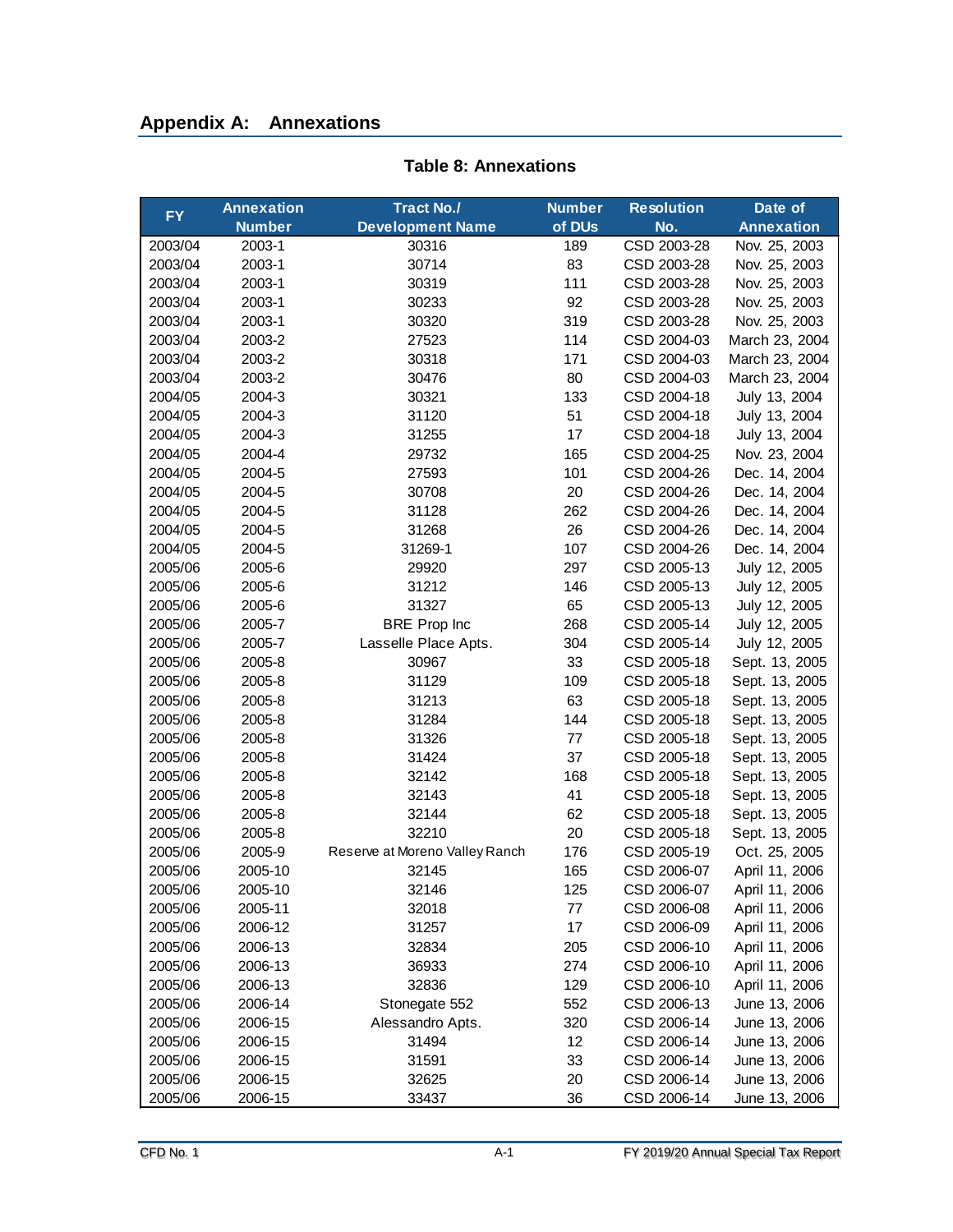| <b>FY</b> | <b>Annexation</b>                   | <b>Tract No./</b>               | <b>Number</b> | <b>Resolution</b> | Date of           |
|-----------|-------------------------------------|---------------------------------|---------------|-------------------|-------------------|
|           | <b>Number</b>                       | <b>Development Name</b>         | of DUs        | No.               | <b>Annexation</b> |
| 2005/06   | 2006-16                             | Broadstone at Valley View       | 256           | CSD 2006-15       | June 13, 2006     |
| 2005/06   | 2006-17                             | 31149                           | 10            | CSD 2006-16       | June 13, 2006     |
| 2006/07   | 2006-18                             | 30921                           | 65            | CSD 2006-29       | Sept. 12, 2006    |
| 2006/07   | 2006-19                             | Broadstone Vistas Apts.         | 246           | CSD 2006-30       | Sept. 12, 2006    |
| 2006/07   | 2006-22                             | 31618                           | 55            | CSD 2007-01       | Jan. 9, 2007      |
| 2006/07   | 2006-22                             | 32194                           | 32            | CSD 2007-01       | Jan. 9, 2007      |
| 2006/07   | 2006-22                             | 32715                           | 36            | CSD 2007-01       | Jan. 9, 2007      |
| 2006/07   | 2006-20                             | 33256                           | 100           | CSD 2007-07       | May 22, 2007      |
| 2006/07   | 2006-21                             | 33436                           | 105           | CSD 2007-08       | May 22, 2007      |
| 2006/07   | 2007-23                             | 32005                           | 213           | CSD 2007-09       | May 22, 2007      |
| 2006/07   | 2007-24                             | 32515                           | 174           | CSD 2007-10       | May 22, 2007      |
| 2006/07   | 2007-25                             | Oakwood Apts.                   | 241           | CSD 2007-11       | May 22, 2007      |
| 2006/07   | 2007-26                             | 34299                           | 67            | CSD 2007-12       | May 22, 2007      |
| 2007/08   | 2007-27                             | 33962                           | 31            | CSD 2008-02       | Feb. 12, 2008     |
| 2007/08   | 2008-28                             | 31414                           | 31            | CSD 2008-04       | May 27, 2008      |
| 2008/09   | 2008-29                             | Palm Desert Apts.               | 150           | CSD 2008-21       | Sept. 23, 2008    |
| 2009/10   | 2009-30                             | 32505                           | 71            | CSD 2010-01       | Jan. 12, 2010     |
| 2011/12   | 2011-31                             | Hemlock Family Apts.            | 78            | CSD 2011-25       | Dec. 13, 2011     |
| 2014/15   | 2014-32                             | 36598                           | 8             | CSD 2014-22       | Oct. 14, 2014     |
| 2014/15   | 2015-33                             | 36436                           | 94            | CSD 2015-02       | Jan. 27, 2015     |
| 2014/15   | 2015-34                             | 31789                           | 24            | CSD 2015-03       | Feb. 10, 2015     |
| 2015/16   | 2015-35                             | Villa Camille, LP (Apts)        | 112           | CSD 2015-30       | Oct. 13, 2015     |
| 2015/16   | 2015-36                             | M. Williams (Custom Home)       | 1             | CSD 2015-30       | Oct. 13, 2015     |
| 2015/16   | 2015-37                             | 315921                          | 114           | CSD 2015-34       | Dec. 1, 2015      |
| 2015/16   | 2016-38                             | 36882                           | 40            | CSD 2016-03       | Apr. 5, 2016      |
| 2015/16   | 2016-39                             | 35606                           | 16            | CSD 2016-10       | May 3, 2016       |
| 2016/17   | 2017-40                             | Riverview Partners, LP (Apts)   | 266           | CSD 2017-04       | April 18, 2017    |
| 2016/17   | 2017-41                             | 31305                           | 86            | CSD 2017-05       | May 2, 2017       |
| 2016/17   | 2017-42                             | N. Sadik (Custom Home)          | $\mathbf{1}$  | CSD 2017-23       | June 20, 2017     |
| 2017/18   | 2017-43                             | J. Fernandez (Custom Home)      | $\mathbf{1}$  | CSD 2017-28       | Dec. 5, 2017      |
| 2017/18   | 2017-44                             | <b>OM MacArthur LLC</b>         | 39            | CSD 2017-28       | Dec. 5, 2017      |
| 2017/18   | 2018-45                             | Continental East Fund III       | 125           | CSD 2018-08       | May 1, 2018       |
| 2018/19   | 2019-46                             | Latham Homes Inc. (Custom Home) | 1             | CSD 2019-09       | May 7, 2019       |
|           |                                     |                                 |               |                   |                   |
|           | <b>Total Annexed Dwelling Units</b> |                                 | 8,905         |                   |                   |
|           | <b>Original District Boundaries</b> |                                 | 107           |                   |                   |
|           | <b>Total Dwelling Units</b>         |                                 | 9,012         |                   |                   |

 $1$  The parcels associated with this Tract were outside the future annexation area boundaries of the District. A full Public Hearing process was conducted to annex this development into the District.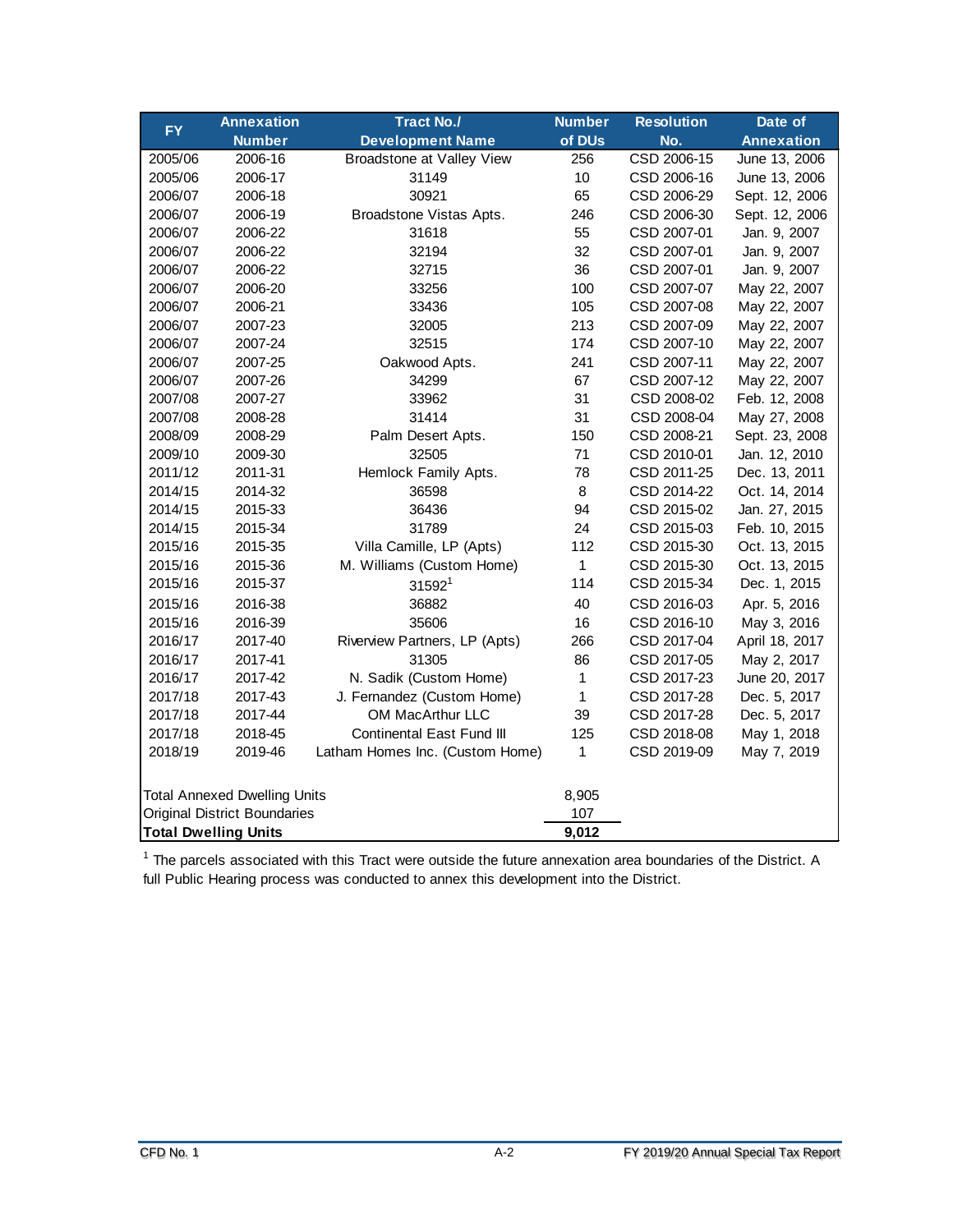## **Appendix B: District Map**

<span id="page-15-0"></span>

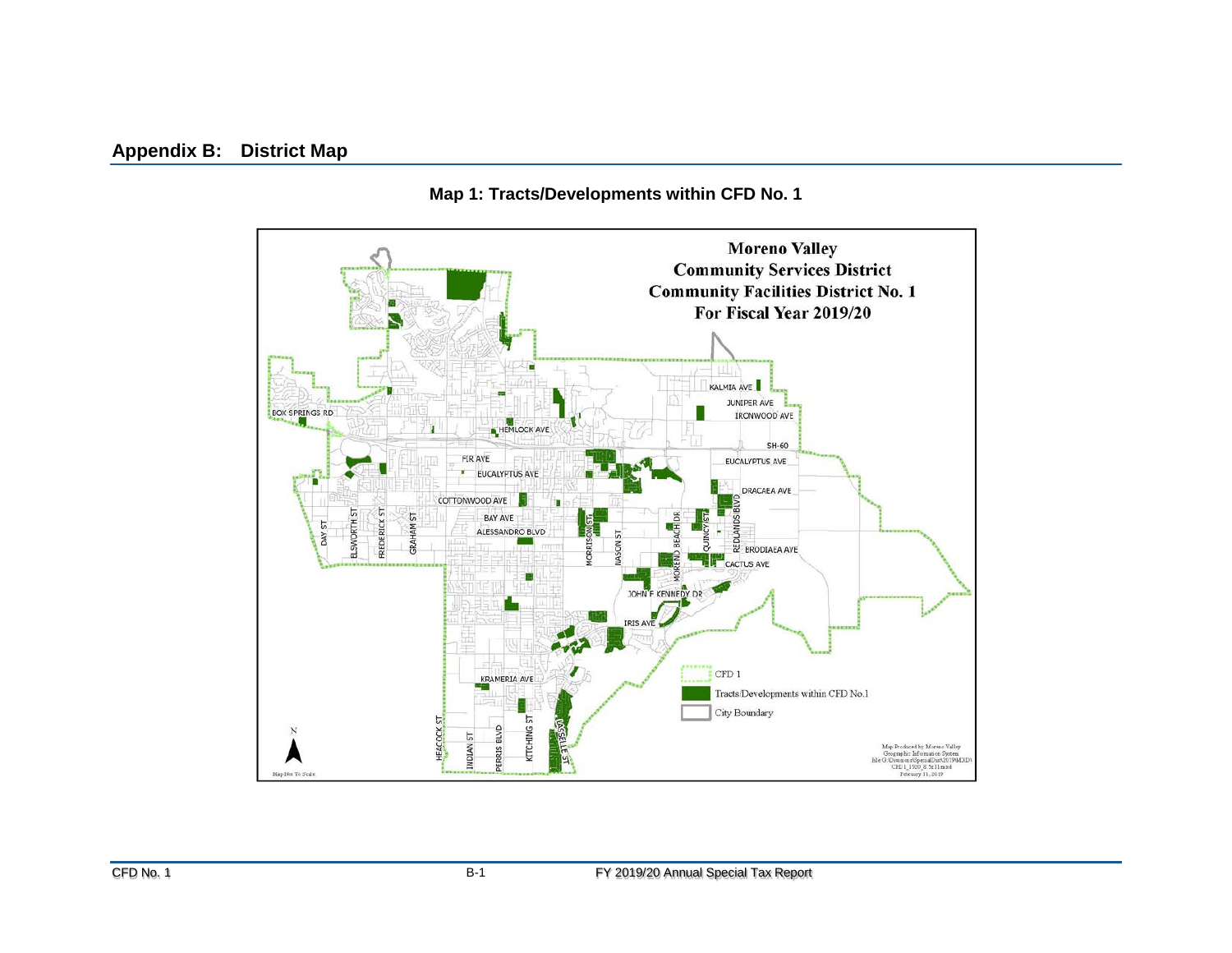<span id="page-16-1"></span><span id="page-16-0"></span>**Appendix C: Tax Roll**

**Table 9: Tax Roll**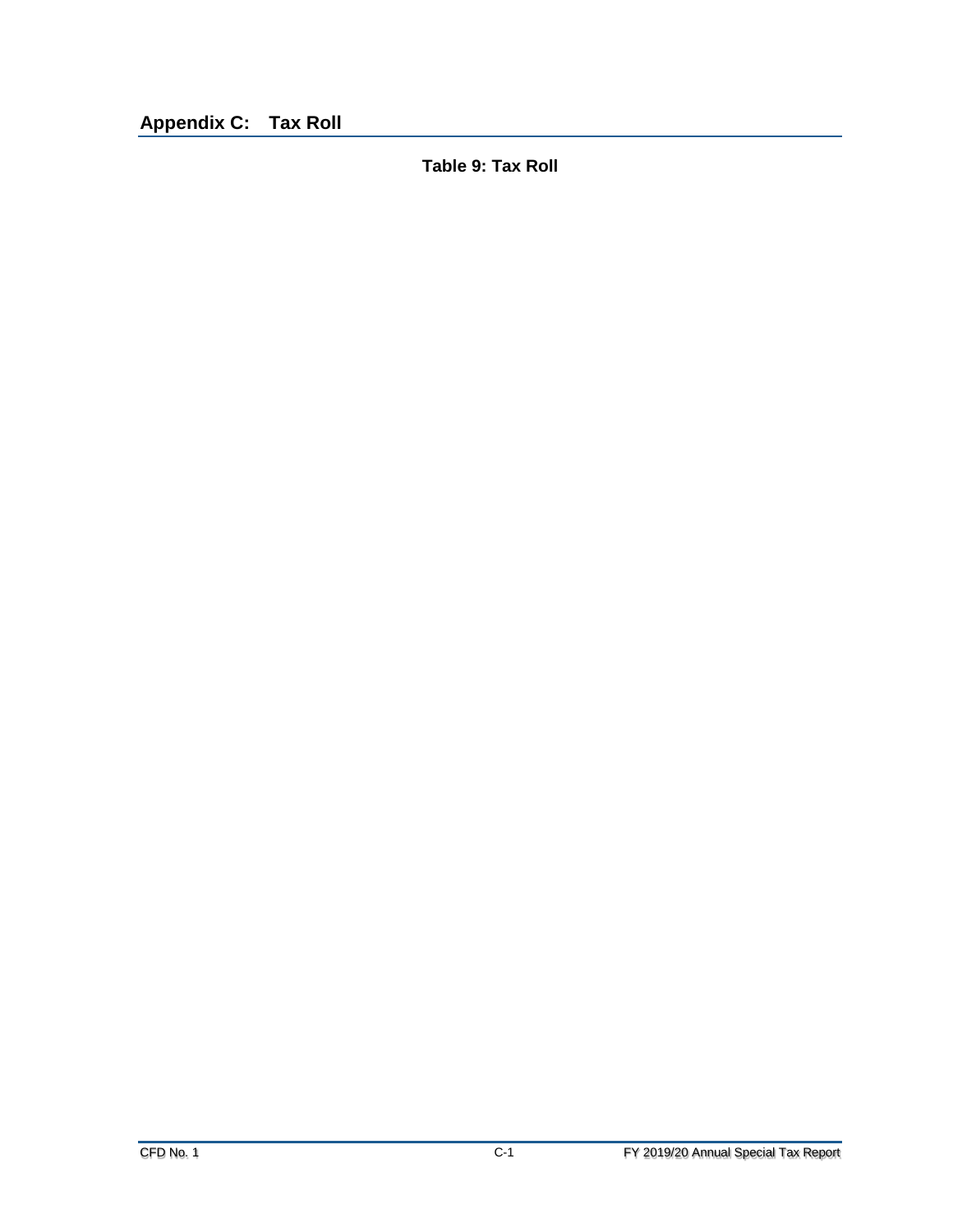| <b>APN</b> | CFD No. 1 FY 2019/20 Applied Rate | <b>APN</b> | CFD No. 1 FY 2019/20 Applied Rate |
|------------|-----------------------------------|------------|-----------------------------------|
| 260480051  | 146.32                            | 308620022  | 146.32                            |
| 260480052  | 146.32                            | 308620023  | 146.32                            |
| 260480053  | 146.32                            | 308620024  | 146.32                            |
| 260480054  | 146.32                            | 308620025  | 146.32                            |
| 260480055  | 146.32                            | 308620026  | 146.32                            |
| 260480056  | 146.32                            | 308620027  | 146.32                            |
| 260480057  | 146.32                            | 308620028  | 146.32                            |
| 260480058  | 146.32                            | 308620029  | 146.32                            |
| 260480059  | 146.32                            | 308620030  | 146.32                            |
| 260480060  | 146.32                            | 308620031  | 146.32                            |
| 260480061  | 146.32                            | 308620032  | 146.32                            |
| 260480062  | 146.32                            | 308620033  | 146.32                            |
| 260480063  | 146.32                            | 308620034  | 146.32                            |
| 260480064  | 146.32                            | 308620035  | 146.32                            |
| 260480065  | 146.32                            | 308620036  | 146.32                            |
| 260480066  | 146.32                            | 308620037  | 146.32                            |
| 260480067  | 146.32                            | 308620038  | 146.32                            |
| 260480068  | 146.32                            | 308620039  | 146.32                            |
| 260480069  | 146.32                            | 308620040  | 146.32                            |
| 260480070  | 146.32                            | 308620045  | 146.32                            |
| 260480071  | 146.32                            | 308621001  | 146.32                            |
| 260480072  | 146.32                            | 308621002  | 146.32                            |
| 260480073  | 146.32                            | 308621003  | 146.32                            |
| 260490001  | 146.32                            | 308621004  | 146.32                            |
| 260490002  | 146.32                            | 308621005  | 146.32                            |
| 260490003  | 146.32                            | 308621006  | 146.32                            |
| 260490004  | 146.32                            | 308621007  | 146.32                            |
| 260490005  | 146.32                            | 308621008  | 146.32                            |
| 260490006  | 146.32                            | 308621009  | 146.32                            |
| 260490007  | 146.32                            | 312313013  | 146.32                            |
| 260490008  | 146.32                            | 312313014  | 146.32                            |
| 260490009  | 146.32                            | 312313015  | 146.32                            |
| 260490010  | 146.32                            | 312313016  | 146.32                            |
| 260490011  | 146.32                            | 312313017  | 146.32                            |
| 260490012  | 146.32                            | 312313018  | 146.32                            |
| 260490013  | 146.32                            | 312313019  | 146.32                            |
| 260490014  | 146.32                            | 312313020  | 146.32                            |
| 260490015  | 146.32                            | 312313021  | 146.32                            |
| 260490016  | 146.32                            | 312313022  | 146.32                            |
| 260490017  | 146.32                            | 312313023  | 146.32                            |
| 260490018  | 146.32                            | 312313024  | 146.32                            |
| 260490019  | 146.32                            | 312313025  | 146.32                            |
| 260490020  | 146.32                            | 312313026  | 146.32                            |
| 260490021  | 146.32                            | 312313027  | 146.32                            |
| 260490022  | 146.32                            | 312313028  | 146.32                            |
| 260490023  | 146.32                            | 312313029  | 146.32                            |
| 260490024  | 146.32                            | 312313030  | 146.32                            |
| 260490025  | 146.32                            | 312313031  | 146.32                            |
| 260490026  | 146.32                            | 312313032  | 146.32                            |
| 260490027  | 146.32                            | 312313033  | 146.32                            |

#### Community Facilties District No. 1 (Park Maintenance) FY 2019/20 Tax Roll

| <b>APN</b> | CFD No. 1 FY 2019/20 Applied Rate | <b>APN</b> | CFD No. 1 FY 2019/20 Applied Rate |
|------------|-----------------------------------|------------|-----------------------------------|
| 260480001  | \$146.32                          | 260510001  | \$146.32                          |
| 260480002  | 146.32                            | 260510002  | 146.32                            |
| 260480003  | 146.32                            | 260510003  | 146.32                            |
| 260480004  | 146.32                            | 260510004  | 146.32                            |
| 260480005  | 146.32                            | 260510005  | 146.32                            |
| 260480006  | 146.32                            | 260510006  | 146.32                            |
| 260480007  | 146.32                            | 291671055  | 146.32                            |
| 260480008  | 146.32                            | 291671056  | 146.32                            |
| 260480009  | 146.32                            | 291671057  | 146.32                            |
| 260480010  | 146.32                            | 291671058  | 146.32                            |
| 260480011  | 146.32                            | 291671059  | 146.32                            |
| 260480012  | 146.32                            | 291671060  | 146.32                            |
| 260480013  | 146.32                            | 291671061  | 146.32                            |
| 260480014  | 146.32                            | 291671062  | 146.32                            |
| 260480015  | 146.32                            | 291671063  | 146.32                            |
| 260480016  | 146.32                            | 291671064  | 146.32                            |
| 260480017  | 146.32                            | 291671065  | 146.32                            |
| 260480018  | 146.32                            | 291671066  | 146.32                            |
| 260480019  | 146.32                            | 291671068  | 146.32                            |
| 260480020  | 146.32                            | 291671069  | 146.32                            |
| 260480021  | 146.32                            | 291671070  | 146.32                            |
| 260480022  | 146.32                            | 291671071  | 146.32                            |
| 260480023  | 146.32                            | 291671072  | 146.32                            |
| 260480024  | 146.32                            | 308610010  | 2,341.12                          |
| 260480025  | 146.32                            | 308611025  | 146.32                            |
| 260480026  | 146.32                            | 308613054  | 146.32                            |
| 260480027  | 146.32                            | 308613055  | 146.32                            |
| 260480028  | 146.32                            | 308613056  | 146.32                            |
| 260480029  | 146.32                            | 308613057  | 146.32                            |
| 260480030  | 146.32                            | 308620001  | 146.32                            |
| 260480031  | 146.32                            | 308620002  | 146.32                            |
| 260480032  | 146.32                            | 308620003  | 146.32                            |
| 260480033  | 146.32                            | 308620004  | 146.32                            |
| 260480034  | 146.32                            | 308620005  | 146.32                            |
| 260480035  | 146.32                            | 308620006  | 146.32                            |
| 260480036  | 146.32                            | 308620007  | 146.32                            |
| 260480037  | 146.32                            | 308620008  | 146.32                            |
| 260480038  | 146.32                            | 308620009  | 146.32                            |
| 260480039  | 146.32                            | 308620010  | 146.32                            |
| 260480040  | 146.32                            | 308620011  | 146.32                            |
| 260480041  | 146.32                            | 308620012  | 146.32                            |
| 260480042  | 146.32                            | 308620013  | 146.32                            |
| 260480043  | 146.32                            | 308620014  | 146.32                            |
| 260480044  | 146.32                            | 308620015  | 146.32                            |
| 260480045  | 146.32                            | 308620016  | 146.32                            |
| 260480046  | 146.32                            | 308620017  | 146.32                            |
| 260480047  | 146.32                            | 308620018  | 146.32                            |
| 260480048  | 146.32                            | 308620019  | 146.32                            |
| 260480049  | 146.32                            | 308620020  | 146.32                            |
| 260480050  | 146.32                            | 308620021  | 146.32                            |
|            |                                   |            |                                   |

05/21/2019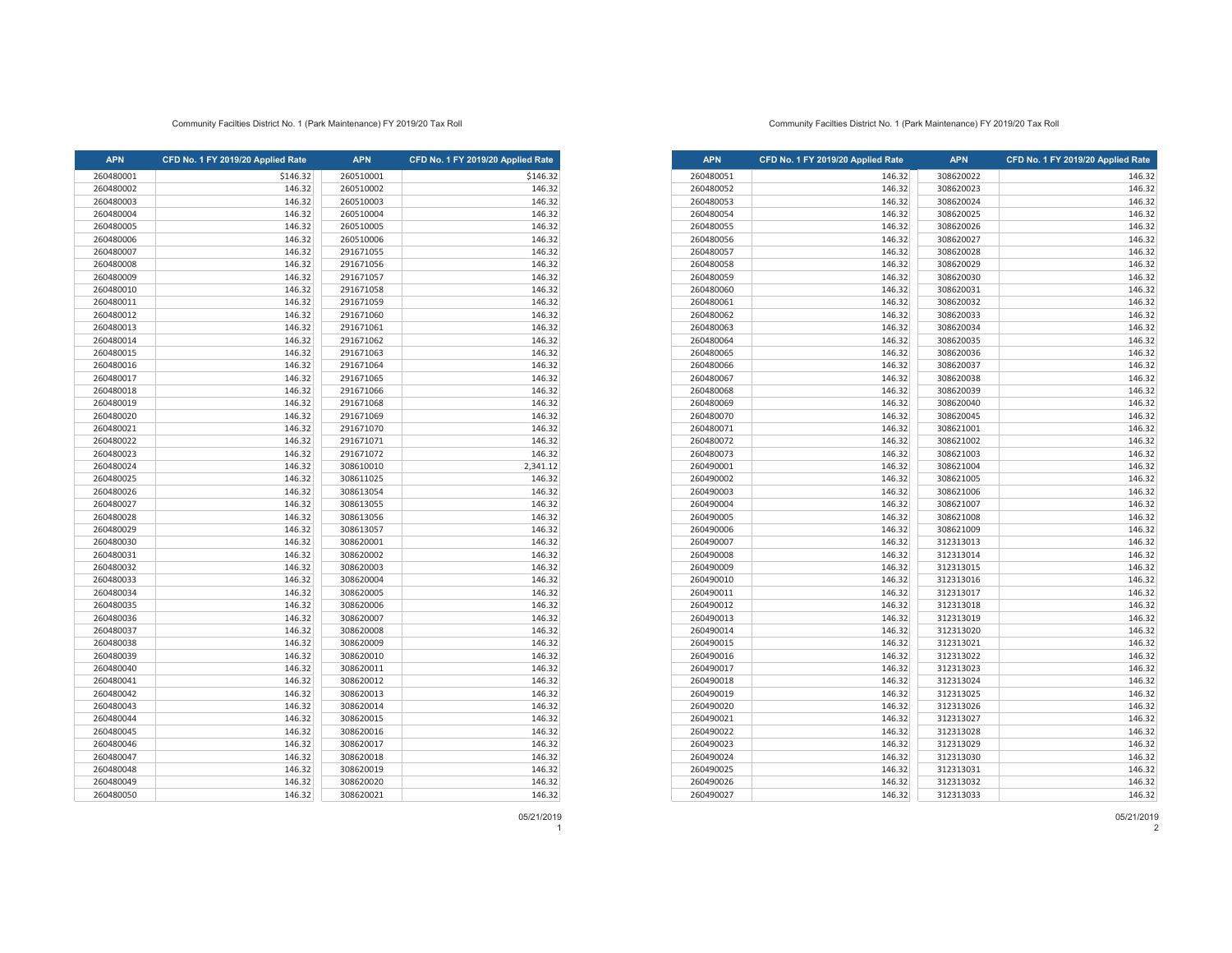| <b>APN</b> | CFD No. 1 FY 2019/20 Applied Rate | <b>APN</b> | CFD No. 1 FY 2019/20 Applied Rate |
|------------|-----------------------------------|------------|-----------------------------------|
| 260500018  | 146.32                            | 312322028  | 146.32                            |
| 260500019  | 146.32                            | 312322029  | 146.32                            |
| 260500020  | 146.32                            | 312322030  | 146.32                            |
| 260500021  | 146.32                            | 312322031  | 146.32                            |
| 260500022  | 146.32                            | 312322032  | 146.32                            |
| 260500023  | 146.32                            | 312322033  | 146.32                            |
| 260500024  | 146.32                            | 312322034  | 146.32                            |
| 260500025  | 146.32                            | 312322035  | 146.32                            |
| 260500026  | 146.32                            | 312322036  | 146.32                            |
| 260500027  | 146.32                            | 312322037  | 146.32                            |
| 260500028  | 146.32                            | 312322038  | 146.32                            |
| 260500029  | 146.32                            | 312322039  | 146.32                            |
| 260500030  | 146.32                            | 312322040  | 146.32                            |
| 260500031  | 146.32                            | 312322041  | 146.32                            |
| 260500032  | 146.32                            | 312322042  | 146.32                            |
| 260500033  | 146.32                            | 312322043  | 146.32                            |
| 260500034  | 146.32                            | 312322044  | 146.32                            |
| 260500035  | 146.32                            | 312322045  | 146.32                            |
| 260500036  | 146.32                            | 312322046  | 146.32                            |
| 260500037  | 146.32                            | 312322047  | 146.32                            |
| 260500038  | 146.32                            | 312323001  | 146.32                            |
| 260500039  | 146.32                            | 312323002  | 146.32                            |
| 260500040  | 146.32                            | 312323003  | 146.32                            |
| 260500041  | 146.32                            | 312323004  | 146.32                            |
| 260510007  | 146.32                            | 312323005  | 146.32                            |
| 260510008  | 146.32                            | 312323006  | 146.32                            |
| 260510009  | 146.32                            | 312323007  | 146.32                            |
| 260510010  | 146.32                            | 312324001  | 146.32                            |
| 260510011  | 146.32                            | 312324002  | 146.32                            |
| 260510012  | 146.32                            | 312324003  | 146.32                            |
| 260510013  | 146.32                            | 312330001  | 146.32                            |
| 260510014  | 146.32                            | 312330002  | 146.32                            |
| 260510015  | 146.32                            | 312330003  | 146.32                            |
| 260510016  | 146.32                            | 312330004  | 146.32                            |
| 260510017  | 146.32                            | 312330005  | 146.32                            |
| 260510018  | 146.32                            | 312330006  | 146.32                            |
| 260510019  | 146.32                            | 312330007  | 146.32                            |
| 260510020  | 146.32                            | 312330008  | 146.32                            |
| 260510021  | 146.32                            | 312330009  | 146.32                            |
| 260510022  | 146.32                            | 312330010  | 146.32                            |
| 260510023  | 146.32                            | 312331001  | 146.32                            |
| 260510024  | 146.32                            | 312331002  | 146.32                            |
| 260510025  | 146.32                            | 312331003  | 146.32                            |
| 260510026  | 146.32                            | 312331004  | 146.32                            |
| 260510027  | 146.32                            | 312331005  | 146.32                            |
| 260510028  | 146.32                            | 312331006  | 146.32                            |
| 260510029  | 146.32                            | 312331007  | 146.32                            |
| 260510030  | 146.32                            | 312331008  | 146.32                            |
| 260510031  | 146.32                            | 312331009  | 146.32                            |
| 263120028  | 16,387.84                         | 312331010  | 146.32                            |

#### Community Facilties District No. 1 (Park Maintenance) FY 2019/20 Tax Roll

| <b>APN</b> | CFD No. 1 FY 2019/20 Applied Rate | <b>APN</b> | CFD No. 1 FY 2019/20 Applied Rate |
|------------|-----------------------------------|------------|-----------------------------------|
| 260490028  | 146.32                            | 312313034  | 146.32                            |
| 260490029  | 146.32                            | 312313035  | 146.32                            |
| 260490030  | 146.32                            | 312313036  | 146.32                            |
| 260490031  | 146.32                            | 312313037  | 146.32                            |
| 260490032  | 146.32                            | 312313038  | 146.32                            |
| 260490033  | 146.32                            | 312313039  | 146.32                            |
| 260490034  | 146.32                            | 312313040  | 146.32                            |
| 260490035  | 146.32                            | 312320001  | 146.32                            |
| 260490036  | 146.32                            | 312320002  | 146.32                            |
| 260490037  | 146.32                            | 312320003  | 146.32                            |
| 260490038  | 146.32                            | 312320004  | 146.32                            |
| 260490039  | 146.32                            | 312320005  | 146.32                            |
| 260490040  | 146.32                            | 312320006  | 146.32                            |
| 260490041  | 146.32                            | 312320007  | 146.32                            |
| 260490042  | 146.32                            | 312320008  | 146.32                            |
| 260490043  | 146.32                            | 312320009  | 146.32                            |
| 260490044  | 146.32                            | 312320010  | 146.32                            |
| 260490045  | 146.32                            | 312320011  | 146.32                            |
| 260490046  | 146.32                            | 312321001  | 146.32                            |
| 260490047  | 146.32                            | 312321002  | 146.32                            |
| 260490048  | 146.32                            | 312321003  | 146.32                            |
| 260490049  | 146.32                            | 312321004  | 146.32                            |
| 260490050  | 146.32                            | 312321005  | 146.32                            |
| 260490051  | 146.32                            | 312322001  | 146.32                            |
| 260490052  | 146.32                            | 312322002  | 146.32                            |
| 260490053  | 146.32                            | 312322003  | 146.32                            |
| 260490054  | 146.32                            | 312322004  | 146.32                            |
| 260490055  | 146.32                            | 312322005  | 146.32                            |
| 260490056  | 146.32                            | 312322006  | 146.32                            |
| 260490057  | 146.32                            | 312322007  | 146.32                            |
| 260490058  | 146.32                            | 312322008  | 146.32                            |
| 260490059  | 146.32                            | 312322009  | 146.32                            |
| 260490060  | 146.32                            | 312322010  | 146.32                            |
| 260500001  | 146.32                            | 312322011  | 146.32                            |
| 260500002  | 146.32                            | 312322012  | 146.32                            |
| 260500003  | 146.32                            | 312322013  | 146.32                            |
| 260500004  | 146.32                            | 312322014  | 146.32                            |
| 260500005  | 146.32                            | 312322015  | 146.32                            |
| 260500006  | 146.32                            | 312322016  | 146.32                            |
| 260500007  | 146.32                            | 312322017  | 146.32                            |
| 260500008  | 146.32                            | 312322018  | 146.32                            |
| 260500009  | 146.32                            | 312322019  | 146.32                            |
| 260500010  | 146.32                            | 312322020  | 146.32                            |
| 260500011  | 146.32                            | 312322021  | 146.32                            |
| 260500012  | 146.32                            | 312322022  | 146.32                            |
| 260500013  | 146.32                            | 312322023  | 146.32                            |
| 260500014  | 146.32                            | 312322024  | 146.32                            |
| 260500015  | 146.32                            | 312322025  | 146.32                            |
| 260500016  | 146.32                            | 312322026  | 146.32                            |
| 260500017  | 146.32                            | 312322027  | 146.32                            |
|            |                                   |            |                                   |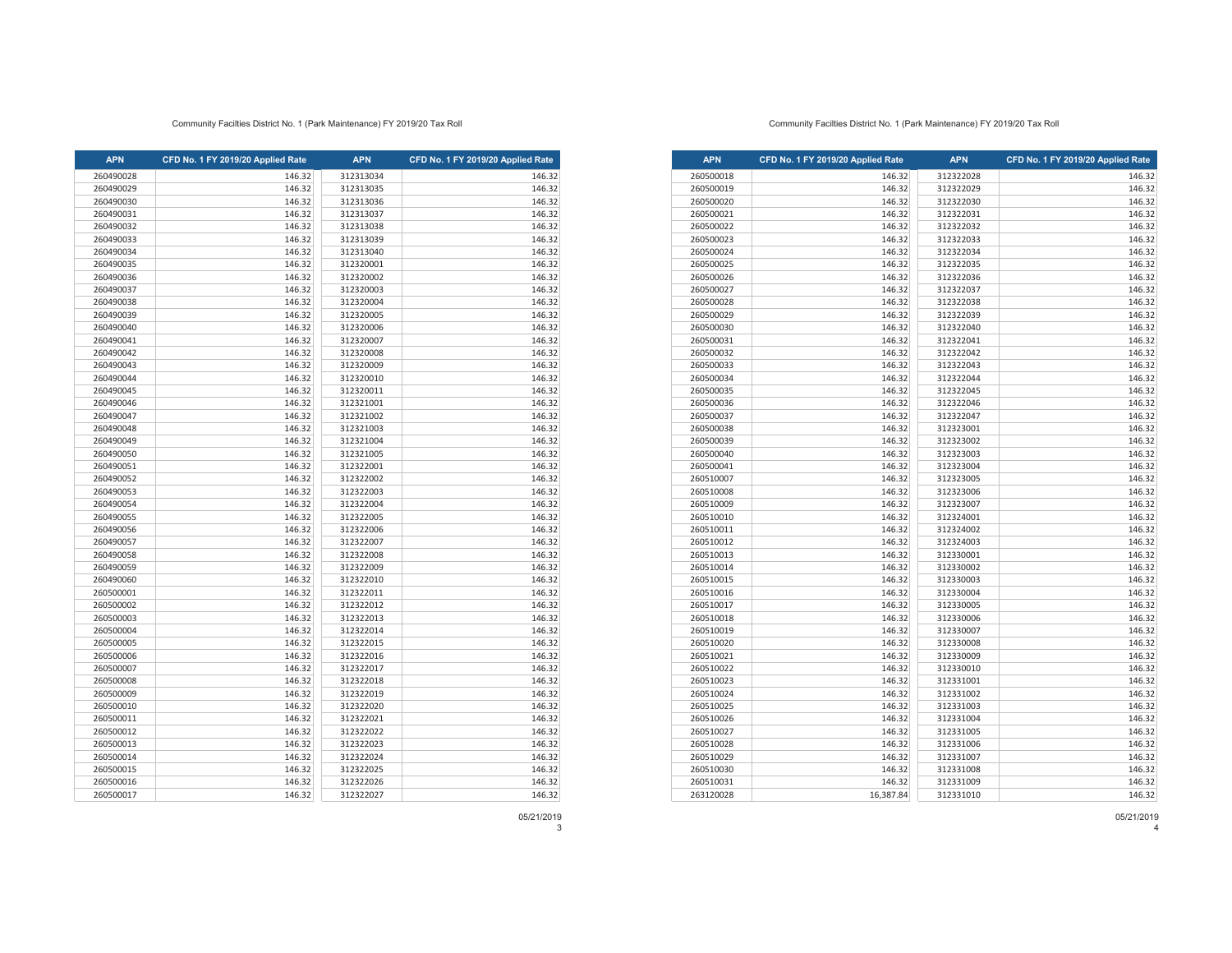| <b>APN</b> | CFD No. 1 FY 2019/20 Applied Rate | <b>APN</b> | CFD No. 1 FY 2019/20 Applied Rate |
|------------|-----------------------------------|------------|-----------------------------------|
| 291671033  | 146.32                            | 312340006  | 146.32                            |
| 291671034  | 146.32                            | 312340007  | 146.32                            |
| 291671035  | 146.32                            | 312340008  | 146.32                            |
| 291671036  | 146.32                            | 312340009  | 146.32                            |
| 291671037  | 146.32                            | 312340010  | 146.32                            |
| 291671038  | 146.32                            | 312340011  | 146.32                            |
| 291671039  | 146.32                            | 312340013  | 146.32                            |
| 291671040  | 146.32                            | 312340014  | 146.32                            |
| 291671042  | 146.32                            | 312340015  | 146.32                            |
| 291671043  | 146.32                            | 312340016  | 146.32                            |
| 291671044  | 146.32                            | 312340017  | 146.32                            |
| 291671045  | 146.32                            | 312340018  | 146.32                            |
| 291671046  | 146.32                            | 312340019  | 146.32                            |
| 291671047  | 146.32                            | 312340020  | 146.32                            |
| 291671048  | 146.32                            | 312340021  | 146.32                            |
| 291671049  | 146.32                            | 312340022  | 146.32                            |
| 291671050  | 146.32                            | 312340023  | 146.32                            |
| 291671051  | 146.32                            | 312340024  | 146.32                            |
| 291671052  | 146.32                            | 312340025  | 146.32                            |
| 291671053  | 146.32                            | 312340026  | 146.32                            |
| 292181001  | 146.32                            | 312340027  | 146.32                            |
| 292181002  | 146.32                            | 312340028  | 146.32                            |
| 292211001  | 5,413.84                          | 312340029  | 146.32                            |
| 304100002  | 25,752.32                         | 312340030  | 146.32                            |
| 304110015  | 146.32                            | 312340031  | 146.32                            |
| 304110016  | 146.32                            | 312340032  | 146.32                            |
| 304110017  | 146.32                            | 312340033  | 146.32                            |
| 304110018  | 146.32                            | 312340034  | 146.32                            |
| 304110019  | 146.32                            | 312340035  | 146.32                            |
| 304110020  | 146.32                            | 312340036  | 146.32                            |
| 304110021  | 146.32                            | 312340037  | 146.32                            |
| 304110022  | 146.32                            | 312340038  | 146.32                            |
| 304110023  | 146.32                            | 312340039  | 146.32                            |
| 304110024  | 146.32                            | 312340040  | 146.32                            |
| 304110025  | 146.32                            | 312340041  | 146.32                            |
| 304110026  | 146.32                            | 312340042  | 146.32                            |
| 304110027  | 146.32                            | 312340043  | 146.32                            |
| 304110028  | 146.32                            | 312340044  | 146.32                            |
| 304110029  | 146.32                            | 312340045  | 146.32                            |
| 304110030  | 146.32                            | 312340046  | 146.32                            |
| 304110031  | 146.32                            | 312340047  | 146.32                            |
| 304110032  | 146.32                            | 312340048  | 146.32                            |
| 304110033  | 146.32                            | 312340049  | 146.32                            |
| 304110034  | 146.32                            | 312340050  | 146.32                            |
| 304110035  | 146.32                            | 312340051  | 146.32                            |
| 304110036  | 146.32                            | 312340052  | 146.32                            |
| 304110037  | 146.32                            | 312340053  | 146.32                            |
| 304110038  | 146.32                            | 312340054  | 146.32                            |
| 304110039  | 146.32                            | 312340055  | 146.32                            |
| 304110040  | 146.32                            | 312340056  | 146.32                            |

#### Community Facilties District No. 1 (Park Maintenance) FY 2019/20 Tax Roll

| <b>APN</b> | CFD No. 1 FY 2019/20 Applied Rate | <b>APN</b> | CFD No. 1 FY 2019/20 Applied Rate |
|------------|-----------------------------------|------------|-----------------------------------|
| 264440001  | 146.32                            | 312332001  | 146.32                            |
| 264440002  | 146.32                            | 312332002  | 146.32                            |
| 264440003  | 146.32                            | 312332003  | 146.32                            |
| 264440004  | 146.32                            | 312332004  | 146.32                            |
| 264440005  | 146.32                            | 312332005  | 146.32                            |
| 264440006  | 146.32                            | 312332006  | 146.32                            |
| 264440007  | 146.32                            | 312332007  | 146.32                            |
| 264440008  | 146.32                            | 312332008  | 146.32                            |
| 264440009  | 146.32                            | 312332009  | 146.32                            |
| 264440010  | 146.32                            | 312332010  | 146.32                            |
| 264440011  | 146.32                            | 312333001  | 146.32                            |
| 264440012  | 146.32                            | 312333002  | 146.32                            |
| 264440013  | 146.32                            | 312333003  | 146.32                            |
| 264440014  | 146.32                            | 312333005  | 146.32                            |
| 264440015  | 146.32                            | 312333006  | 146.32                            |
| 264440016  | 146.32                            | 312333007  | 146.32                            |
| 264440017  | 146.32                            | 312333008  | 146.32                            |
| 291050075  | 38,921.12                         | 312334001  | 146.32                            |
| 291110017  | 80,768.64                         | 312334002  | 146.32                            |
| 291110022  | 39,213.76                         | 312334003  | 146.32                            |
| 291671001  | 146.32                            | 312334004  | 146.32                            |
| 291671002  | 146.32                            | 312334005  | 146.32                            |
| 291671003  | 146.32                            | 312334007  | 146.32                            |
| 291671004  | 146.32                            | 312334008  | 146.32                            |
| 291671005  | 146.32                            | 312334009  | 146.32                            |
| 291671006  | 146.32                            | 312334010  | 146.32                            |
| 291671007  | 146.32                            | 312334011  | 146.32                            |
| 291671008  | 146.32                            | 312334012  | 146.32                            |
| 291671009  | 146.32                            | 312334013  | 146.32                            |
| 291671010  | 146.32                            | 312334014  | 146.32                            |
| 291671011  | 146.32                            | 312334015  | 146.32                            |
| 291671012  | 146.32                            | 312334016  | 146.32                            |
| 291671014  | 146.32                            | 312334017  | 146.32                            |
| 291671015  | 146.32                            | 312334018  | 146.32                            |
| 291671016  | 146.32                            | 312334019  | 146.32                            |
| 291671017  | 146.32                            | 312334020  | 146.32                            |
| 291671018  | 146.32                            | 312334021  | 146.32                            |
| 291671019  | 146.32                            | 312334022  | 146.32                            |
| 291671020  | 146.32                            | 312334023  | 146.32                            |
| 291671021  | 146.32                            | 312334024  | 146.32                            |
| 291671022  | 146.32                            | 312334025  | 146.32                            |
| 291671023  | 146.32                            | 312334026  | 146.32                            |
| 291671024  | 146.32                            | 312334027  | 146.32                            |
| 291671025  | 146.32                            | 312334028  | 146.32                            |
| 291671026  | 146.32                            | 312334029  | 146.32                            |
| 291671028  |                                   | 312334030  |                                   |
| 291671029  | 146.32<br>146.32                  | 312340002  | 146.32<br>146.32                  |
| 291671030  | 146.32                            | 312340003  | 146.32                            |
| 291671031  | 146.32                            | 312340004  | 146.32                            |
| 291671032  | 146.32                            | 312340005  | 146.32                            |
|            |                                   |            |                                   |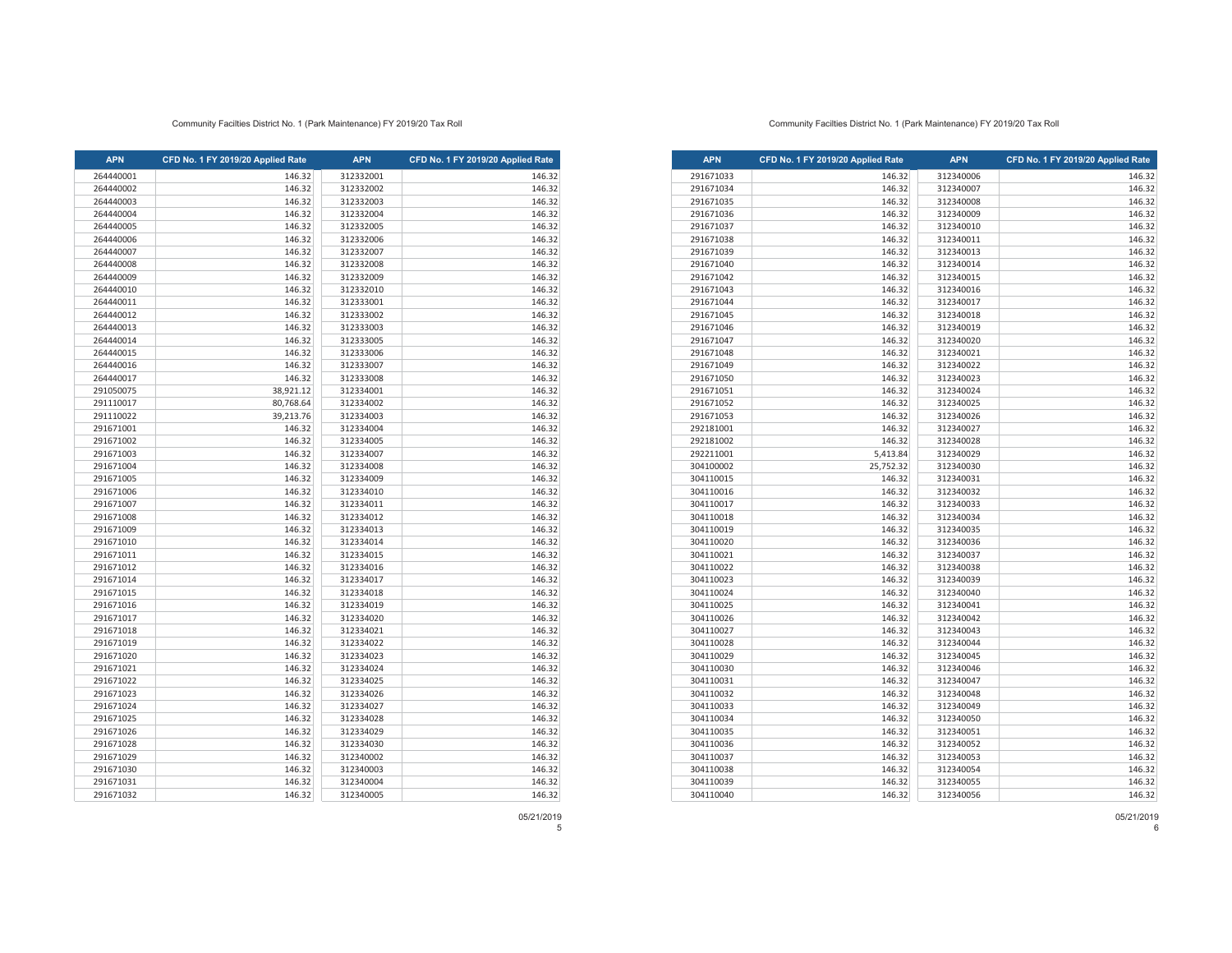**APN CFD No. 1 FY 2019/20 Applied Rate APN CFD No. 1 FY 2019/20 Applied Rate** 146.32 312350010 146.32 304450001 146.32 312350011 146.32 146.32 312350012 146.32 304450003 146.32 312350013 146.32 312350014 146.32 31450004 146.32 31450004 146.32 146.32 312350014 146.32 146.32 312350015 146.32 146.32 312350016 146.32 146.32 312350017 146.32 146.32 312350018 146.32 146.32 312350019 146.32 146.32 312350020 146.32 146.32 312350021 146.32 146.32 312350022 146.32 146.32 312350023 146.32 146.32 312350024 146.32 146.32 312350025 146.32 146.32 312350026 146.32 146.32 312350027 146.32 146.32 312350028 146.32 146.32 312350029 146.32 146.32 312350030 146.32 146.32 312350031 146.32 146.32 312350032 146.32 146.32 312350033 146.32 146.32 312350034 146.32 146.32 312350035 146.32 146.32 312350036 146.32 146.32 312350037 146.32 146.32 312350038 146.32 146.32 312350039 146.32 146.32 312350040 146.32 146.32 312350041 146.32 146.32 312351001 146.32 146.32 312351002 146.32 146.32 312351003 146.32 146.32 312351004 146.32 146.32 312351005 146.32 146.32 312351006 146.32 146.32 312351007 146.32 146.32 312351008 146.32 146.32 312351009 146.32 146.32 312351010 146.32 146.32 312351011 146.32 146.32 312351012 146.32 146.32 312351013 146.32 146.32 312351014 146.32 146.32 312351015 146.32 146.32 312351017 146.32 146.32 312351018 146.32 146.32 312351019 146.32

#### Community Facilties District No. 1 (Park Maintenance) FY 2019/20 Tax Roll

| <b>APN</b> | CFD No. 1 FY 2019/20 Applied Rate | <b>APN</b> | CFD No. 1 FY 2019/20 Applied Rate |
|------------|-----------------------------------|------------|-----------------------------------|
| 304110041  | 146.32                            | 312340057  | 146.32                            |
| 304110042  | 146.32                            | 312340058  | 146.32                            |
| 304110043  | 146.32                            | 312340059  | 146.32                            |
| 304110044  | 146.32                            | 312340060  | 146.32                            |
| 304110045  | 146.32                            | 312340061  | 146.32                            |
| 304110046  | 146.32                            | 312340062  | 146.32                            |
| 304110047  | 146.32                            | 312340063  | 146.32                            |
| 304110048  | 146.32                            | 312340064  | 146.32                            |
| 304111001  | 146.32                            | 312340065  | 146.32                            |
| 304111002  | 146.32                            | 312340066  | 146.32                            |
| 304111003  | 146.32                            | 312340067  | 146.32                            |
| 304111004  | 146.32                            | 312340068  | 146.32                            |
| 304111005  | 146.32                            | 312340069  | 146.32                            |
| 304111006  | 146.32                            | 312340070  | 146.32                            |
| 304111007  | 146.32                            | 312340071  | 146.32                            |
| 304111008  | 146.32                            | 312340072  | 146.32                            |
| 304111009  | 146.32                            | 312340074  | 146.32                            |
| 304111010  | 146.32                            | 312341001  | 146.32                            |
| 304111011  | 146.32                            | 312341002  | 146.32                            |
| 304111012  | 146.32                            | 312341003  | 146.32                            |
| 304111013  | 146.32                            | 312341004  | 146.32                            |
| 304111014  | 146.32                            | 312341005  | 146.32                            |
| 304111015  | 146.32                            | 312341006  | 146.32                            |
| 304350027  | 146.32                            | 312341007  | 146.32                            |
| 304350028  | 146.32                            | 312341008  | 146.32                            |
| 304350029  | 146.32                            | 312341009  | 146.32                            |
| 304350030  | 146.32                            | 312341010  | 146.32                            |
| 304350031  | 146.32                            | 312341011  | 146.32                            |
| 304350032  | 146.32                            | 312341012  | 146.32                            |
| 304350033  | 146.32                            | 312342001  | 146.32                            |
| 304350034  | 146.32                            | 312342002  | 146.32                            |
| 304350035  | 146.32                            | 312342003  | 146.32                            |
| 304350036  | 146.32                            | 312342004  | 146.32                            |
| 304350037  | 146.32                            | 312342005  | 146.32                            |
| 304350038  | 146.32                            | 312342006  | 146.32                            |
| 304350039  | 146.32                            | 312342007  | 146.32                            |
| 304350040  | 146.32                            | 312342008  | 146.32                            |
| 304350041  | 146.32                            | 312342009  | 146.32                            |
| 304350042  | 146.32                            | 312342010  | 146.32                            |
| 304350043  | 146.32                            | 312342011  | 146.32                            |
| 304350044  | 146.32                            | 312342012  | 146.32                            |
| 304350045  | 146.32                            | 312350001  | 146.32                            |
| 304350046  | 146.32                            | 312350002  | 146.32                            |
| 304350047  | 146.32                            | 312350003  | 146.32                            |
| 304350048  | 146.32                            | 312350004  | 146.32                            |
| 304350049  | 146.32                            | 312350005  | 146.32                            |
| 304350050  | 146.32                            | 312350006  | 146.32                            |
| 304350051  | 146.32                            | 312350007  | 146.32                            |
| 304350052  | 146.32                            | 312350008  | 146.32                            |
| 304350053  | 146.32                            | 312350009  | 146.32                            |
|            |                                   |            |                                   |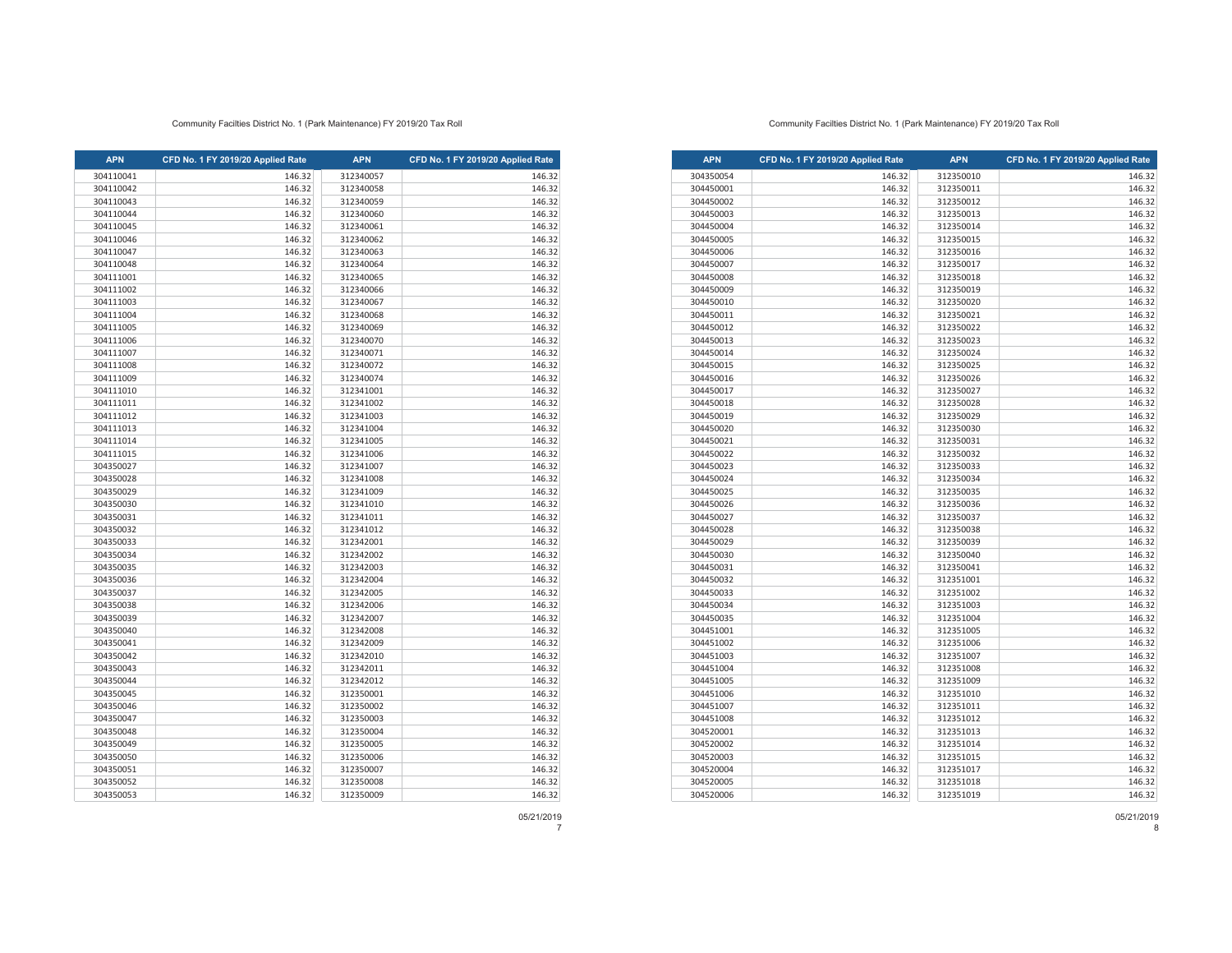**APN CFD No. 1 FY 2019/20 Applied Rate APN CFD No. 1 FY 2019/20 Applied Rate** 146.32 316221004 146.32 146.32 316221005 146.32 146.32 316221006 146.32 304530006 146.32 | | 316221007 | 146.32 146.32 316221008 146.32 146.32 316221009 146.32 146.32 316221010 146.32 146.32 316221011 146.32 146.32 316221012 146.32 146.32 316221013 146.32 146.32 316221014 146.32 146.32 316221015 146.32 146.32 316221016 146.32 146.32 316221017 146.32 146.32 316221018 146.32 146.32 316221019 146.32 146.32 316221020 146.32 146.32 316221021 146.32 146.32 316221022 146.32 146.32 316221023 146.32 146.32 316222001 146.32 146.32 316222002 146.32 146.32 316222003 146.32 146.32 316222004 146.32 146.32 316222005 146.32 146.32 316222006 146.32 146.32 316222007 146.32 146.32 316222008 146.32 146.32 316222009 146.32 146.32 471201008 27,800.80 146.32 471201011 3,365.36 146.32 473200004 146.32 **146.32** 473300002 **2,633.76**  146.32 473300009 1,902.16 146.32 474200014 4,096.96 146.32 474200025 11,266.64 146.32 474720010 146.32 146.32 474720011 146.32 146.32 474720012 146.32 146.32 474720013 146.32 146.32 474720014 146.32 146.32 474720015 146.32 146.32 474720016 146.32 146.32 474720017 146.32 146.32 474720018 146.32 146.32 474720019 146.32 146.32 474742006 146.32 146.32 474742007 146.32 146.32 474742008 146.32 146.32 474742009 146.32

#### Community Facilties District No. 1 (Park Maintenance) FY 2019/20 Tax Roll

| <b>APN</b> | CFD No. 1 FY 2019/20 Applied Rate | <b>APN</b> | CFD No. 1 FY 2019/20 Applied Rate |
|------------|-----------------------------------|------------|-----------------------------------|
| 304520007  | 146.32                            | 312351020  | 146.32                            |
| 304520008  | 146.32                            | 312351021  | 146.32                            |
| 304520009  | 146.32                            | 312351022  | 146.32                            |
| 304520010  | 146.32                            | 312351023  | 146.32                            |
| 304520011  | 146.32                            | 312351024  | 146.32                            |
| 304520012  | 146.32                            | 312351025  | 146.32                            |
| 304520013  | 146.32                            | 312351026  | 146.32                            |
| 304520014  | 146.32                            | 312351027  | 146.32                            |
| 304520015  | 146.32                            | 312351028  | 146.32                            |
| 304520016  | 146.32                            | 312351032  | 146.32                            |
| 304520017  | 146.32                            | 312351033  | 146.32                            |
| 304520018  | 146.32                            | 312351034  | 146.32                            |
| 304520019  | 146.32                            | 312351035  | 146.32                            |
| 304520020  | 146.32                            | 312351036  | 146.32                            |
| 304520021  | 146.32                            | 312351037  | 146.32                            |
| 304520022  | 146.32                            | 312351038  | 146.32                            |
| 304520023  | 146.32                            | 312351039  | 146.32                            |
| 304520024  | 146.32                            | 312351041  | 146.32                            |
| 304520025  | 146.32                            | 312351042  | 146.32                            |
| 304520026  | 146.32                            | 312351043  | 146.32                            |
| 304520027  | 146.32                            | 312351044  | 146.32                            |
| 304520028  | 146.32                            | 312351045  | 146.32                            |
| 304520029  | 146.32                            | 312351046  | 146.32                            |
| 304520030  | 146.32                            | 312351052  | 146.32                            |
| 304520031  | 146.32                            | 312351053  | 146.32                            |
| 304520032  | 146.32                            | 312351054  | 146.32                            |
| 304521001  | 146.32                            | 316220001  | 146.32                            |
| 304521002  | 146.32                            | 316220002  | 146.32                            |
| 304521003  | 146.32                            | 316220003  | 146.32                            |
| 304521004  | 146.32                            | 316220004  | 146.32                            |
| 304521005  | 146.32                            | 316220005  | 146.32                            |
| 304521006  | 146.32                            | 316220006  | 146.32                            |
| 304521007  | 146.32                            | 316220007  | 146.32                            |
| 304521008  | 146.32                            | 316220008  | 146.32                            |
| 304521009  | 146.32                            | 316220009  | 146.32                            |
| 304521010  | 146.32                            | 316220010  | 146.32                            |
| 304521011  | 146.32                            | 316220011  | 146.32                            |
| 304521012  | 146.32                            | 316220012  | 146.32                            |
| 304521013  | 146.32                            | 316220013  | 146.32                            |
| 304521014  | 146.32                            | 316220014  | 146.32                            |
| 304521015  | 146.32                            | 316220015  | 146.32                            |
| 304521016  | 146.32                            | 316220016  | 146.32                            |
| 304521017  | 146.32                            | 316220017  | 146.32                            |
| 304521018  | 146.32                            | 316220018  | 146.32                            |
| 304521019  | 146.32                            | 316220019  | 146.32                            |
| 304521020  | 146.32                            | 316220020  | 146.32                            |
| 304521021  | 146.32                            | 316220021  | 146.32                            |
| 304521022  | 146.32                            | 316221001  | 146.32                            |
| 304530001  | 146.32                            | 316221002  | 146.32                            |
| 304530002  | 146.32                            | 316221003  | 146.32                            |
|            |                                   |            |                                   |

05/21/2019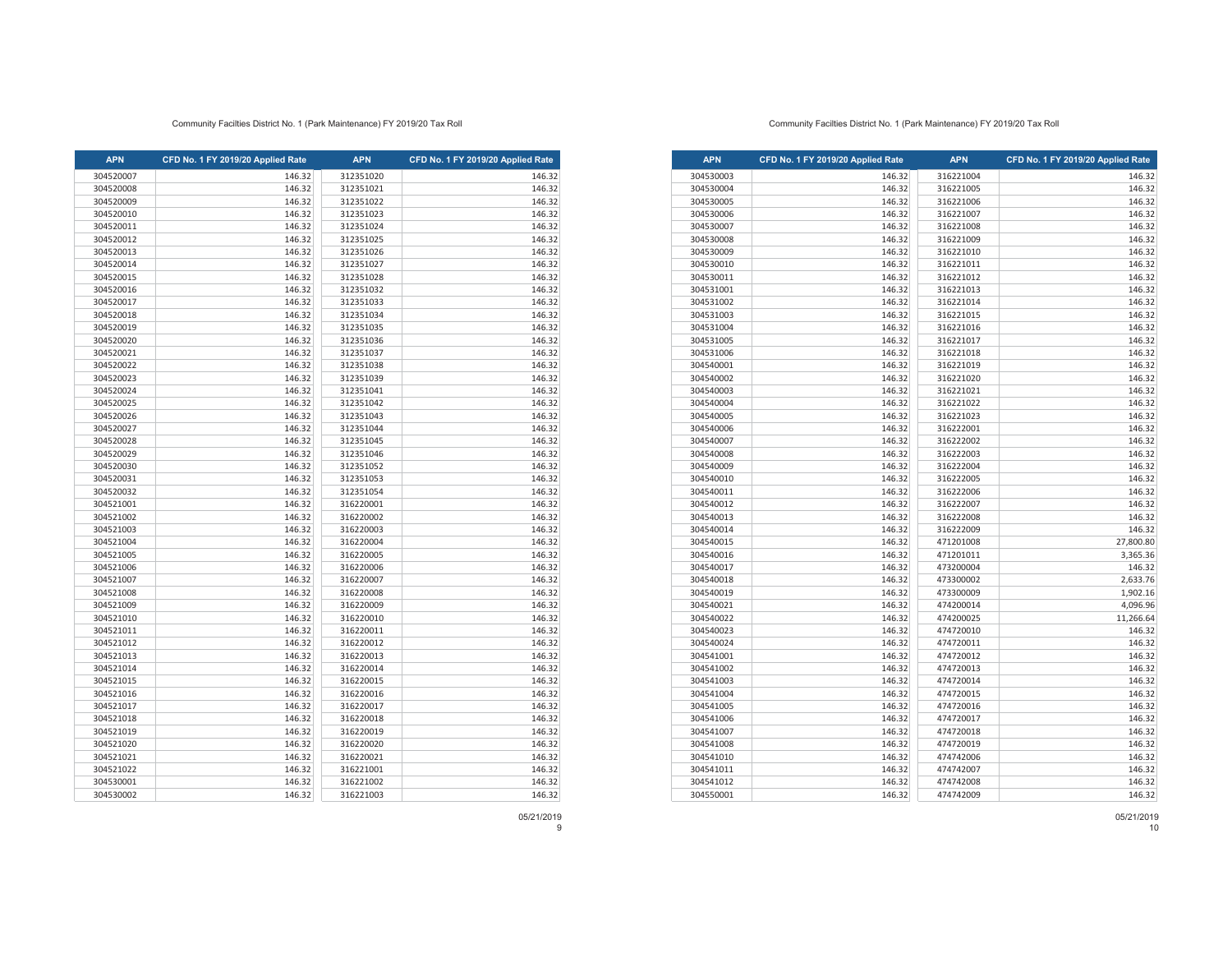| <b>APN</b> | CFD No. 1 FY 2019/20 Applied Rate | <b>APN</b> | CFD No. 1 FY 2019/20 Applied Rate |
|------------|-----------------------------------|------------|-----------------------------------|
| 304560020  | 146.32                            | 478291014  | 146.32                            |
| 304560021  | 146.32                            | 478291015  | 146.32                            |
| 304560022  | 146.32                            | 478291016  | 146.32                            |
| 304560023  | 146.32                            | 478291017  | 146.32                            |
| 304560024  | 146.32                            | 478291018  | 146.32                            |
| 304560025  | 146.32                            | 478291019  | 146.32                            |
| 304560026  | 146.32                            | 478291020  | 146.32                            |
| 304560027  | 146.32                            | 478320001  | 146.32                            |
| 304560028  | 146.32                            | 478320002  | 146.32                            |
| 304560029  | 146.32                            | 478320003  | 146.32                            |
| 304560030  | 146.32                            | 478320004  | 146.32                            |
| 304560031  | 146.32                            | 478320005  | 146.32                            |
| 304560032  | 146.32                            | 478320006  | 146.32                            |
| 304560033  | 146.32                            | 478320007  | 146.32                            |
| 304560034  | 146.32                            | 478320008  | 146.32                            |
| 304561001  | 146.32                            | 478320009  | 146.32                            |
| 304561002  | 146.32                            | 478320010  | 146.32                            |
| 304561003  | 146.32                            | 478320011  | 146.32                            |
| 304561004  | 146.32                            | 478320012  | 146.32                            |
| 304561005  | 146.32                            | 478320013  | 146.32                            |
| 304561006  | 146.32                            | 478320014  | 146.32                            |
| 304561007  | 146.32                            | 478320015  | 146.32                            |
| 304561008  | 146.32                            | 478320016  | 146.32                            |
| 304561009  | 146.32                            | 478320017  | 146.32                            |
| 304561010  | 146.32                            | 478320018  | 146.32                            |
| 304561011  | 146.32                            | 478320019  | 146.32                            |
| 304561012  | 146.32                            | 478320020  | 146.32                            |
| 304561013  | 146.32                            | 478320021  | 146.32                            |
| 304561014  | 146.32                            | 478320022  | 146.32                            |
| 304561015  | 146.32                            | 478320023  | 146.32                            |
| 304561016  | 146.32                            | 478320024  | 146.32                            |
| 304561017  | 146.32                            | 478320025  | 146.32                            |
| 308040052  | 18,290.00                         | 478321001  | 146.32                            |
| 308450001  | 146.32                            | 478321002  | 146.32                            |
| 308450002  | 146.32                            | 478321003  | 146.32                            |
| 308450003  | 146.32                            | 478321004  | 146.32                            |
| 308450004  | 146.32                            | 478321005  | 146.32                            |
| 308450005  | 146.32                            | 478321006  | 146.32                            |
| 308450006  | 146.32                            | 478321007  | 146.32                            |
| 308450007  | 146.32                            | 478322001  | 146.32                            |
| 308450008  | 146.32                            | 478322002  | 146.32                            |
| 308450009  | 146.32                            | 478322003  | 146.32                            |
| 308450010  | 146.32                            | 478322004  | 146.32                            |
| 308450011  | 146.32                            | 478322005  | 146.32                            |
| 308450012  | 146.32                            | 478322006  | 146.32                            |
| 308450013  | 146.32                            | 478322007  | 146.32                            |
| 308450014  | 146.32                            | 478322008  | 146.32                            |
| 308451001  | 146.32                            | 478322009  | 146.32                            |
| 308451002  | 146.32                            | 478322010  | 146.32                            |
| 308451003  | 146.32                            | 478322011  | 146.32                            |

### Community Facilties District No. 1 (Park Maintenance) FY 2019/20 Tax Roll

| <b>APN</b> | CFD No. 1 FY 2019/20 Applied Rate | <b>APN</b> | CFD No. 1 FY 2019/20 Applied Rate |
|------------|-----------------------------------|------------|-----------------------------------|
| 304550002  | 146.32                            | 474742010  | 146.32                            |
| 304550003  | 146.32                            | 474742011  | 146.32                            |
| 304550004  | 146.32                            | 474742012  | 146.32                            |
| 304550005  | 146.32                            | 474742013  | 146.32                            |
| 304550006  | 146.32                            | 474742014  | 146.32                            |
| 304550007  | 146.32                            | 474742015  | 146.32                            |
| 304550008  | 146.32                            | 474742016  | 146.32                            |
| 304550009  | 146.32                            | 474742017  | 146.32                            |
| 304550010  | 146.32                            | 474742018  | 146.32                            |
| 304550011  | 146.32                            | 474742019  | 146.32                            |
| 304550012  | 146.32                            | 474742020  | 146.32                            |
| 304550013  | 146.32                            | 474742021  | 146.32                            |
| 304550014  | 146.32                            | 474750001  | 146.32                            |
| 304550015  | 146.32                            | 474750002  | 146.32                            |
| 304551001  | 146.32                            | 474750003  | 146.32                            |
| 304551002  | 146.32                            | 475150055  | 146.32                            |
| 304551003  | 146.32                            | 475150056  | 146.32                            |
| 304551004  | 146.32                            | 475150057  | 146.32                            |
| 304551005  | 146.32                            | 475150058  | 146.32                            |
| 304551006  | 146.32                            | 475150059  | 146.32                            |
| 304551007  | 146.32                            | 478040032  | 146.32                            |
| 304551008  | 146.32                            | 478280023  | 146.32                            |
| 304551009  | 146.32                            | 478280024  | 146.32                            |
| 304551010  | 146.32                            | 478280025  | 146.32                            |
| 304551011  | 146.32                            | 478280026  | 146.32                            |
| 304551012  | 146.32                            | 478280027  | 146.32                            |
| 304551013  | 146.32                            | 478280028  | 146.32                            |
| 304551014  | 146.32                            | 478280029  | 146.32                            |
| 304551015  | 146.32                            | 478280030  | 146.32                            |
| 304551016  | 146.32                            | 478280031  | 146.32                            |
| 304551017  | 146.32                            | 478280032  | 146.32                            |
| 304560001  | 146.32                            | 478280033  | 146.32                            |
| 304560002  | 146.32                            | 478280034  | 146.32                            |
| 304560003  | 146.32                            | 478280035  | 146.32                            |
| 304560004  | 146.32                            | 478280036  | 146.32                            |
| 304560005  | 146.32                            | 478280041  | 146.32                            |
| 304560006  | 146.32                            | 478280042  | 146.32                            |
| 304560007  | 146.32                            | 478290019  | 146.32                            |
| 304560008  | 146.32                            | 478290020  | 146.32                            |
| 304560009  | 146.32                            | 478290021  | 146.32                            |
| 304560010  | 146.32                            | 478290022  | 146.32                            |
| 304560011  | 146.32                            | 478290023  | 146.32                            |
| 304560012  | 146.32                            | 478290024  | 146.32                            |
| 304560013  | 146.32                            | 478291001  | 146.32                            |
| 304560014  | 146.32                            | 478291002  | 146.32                            |
| 304560015  | 146.32                            | 478291003  | 146.32                            |
| 304560016  | 146.32                            | 478291004  | 146.32                            |
| 304560017  | 146.32                            | 478291011  | 146.32                            |
| 304560018  | 146.32                            | 478291012  | 146.32                            |
| 304560019  | 146.32                            | 478291013  | 146.32                            |

05/21/2019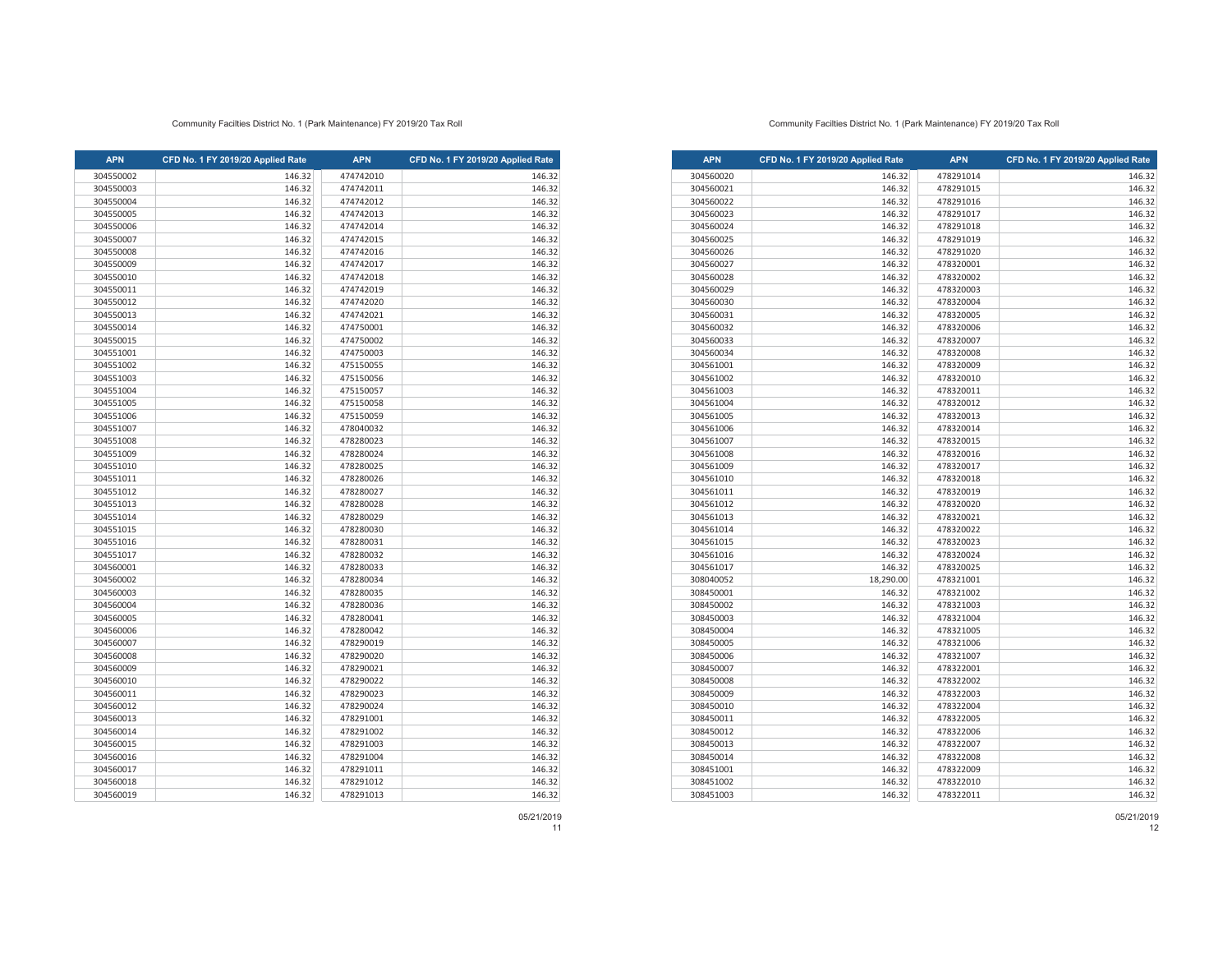| <b>APN</b> | CFD No. 1 FY 2019/20 Applied Rate | <b>APN</b> | CFD No. 1 FY 2019/20 Applied Rate |
|------------|-----------------------------------|------------|-----------------------------------|
| 308454016  | 146.32                            | 478330021  | 146.32                            |
| 308454017  | 146.32                            | 478330022  | 146.32                            |
| 308454018  | 146.32                            | 478330023  | 146.32                            |
| 308454019  | 146.32                            | 478330024  | 146.32                            |
| 308454020  | 146.32                            | 478331001  | 146.32                            |
| 308454021  | 146.32                            | 478331002  | 146.32                            |
| 308454022  | 146.32                            | 478331003  | 146.32                            |
| 308460001  | 146.32                            | 478331004  | 146.32                            |
| 308460002  | 146.32                            | 478331005  | 146.32                            |
| 308460003  | 146.32                            | 478331006  | 146.32                            |
| 308460004  | 146.32                            | 478331007  | 146.32                            |
| 308460005  | 146.32                            | 478331008  | 146.32                            |
| 308460006  | 146.32                            | 478331009  | 146.32                            |
| 308460007  | 146.32                            | 478331010  | 146.32                            |
| 308460008  | 146.32                            | 478331011  | 146.32                            |
| 308460009  | 146.32                            | 478331012  | 146.32                            |
| 308460010  | 146.32                            | 478331013  | 146.32                            |
| 308460011  | 146.32                            | 478331014  | 146.32                            |
| 308460012  | 146.32                            | 478331015  | 146.32                            |
| 308460013  | 146.32                            | 478331016  | 146.32                            |
| 308460014  | 146.32                            | 478331017  | 146.32                            |
| 308460015  | 146.32                            | 478340001  | 146.32                            |
| 308460016  | 146.32                            | 478340002  | 146.32                            |
| 308460017  | 146.32                            | 478340003  | 146.32                            |
| 308460018  | 146.32                            | 478340004  | 146.32                            |
| 308460019  | 146.32                            | 478340005  | 146.32                            |
| 308460020  | 146.32                            | 478340006  | 146.32                            |
| 308461001  | 146.32                            | 478340007  | 146.32                            |
| 308461002  | 146.32                            | 478340008  | 146.32                            |
| 308461003  | 146.32                            | 478340009  | 146.32                            |
| 308461004  | 146.32                            | 478340010  | 146.32                            |
| 308462001  | 146.32                            | 478340011  | 146.32                            |
| 308462002  | 146.32                            | 478341001  | 146.32                            |
| 308462003  | 146.32                            | 478341002  | 146.32                            |
| 308462004  | 146.32                            | 478341003  | 146.32                            |
| 308462005  | 146.32                            | 478341004  | 146.32                            |
| 308462006  | 146.32                            | 478341005  | 146.32                            |
| 308462007  | 146.32                            | 478341006  | 146.32                            |
| 308462008  | 146.32                            | 478341007  | 146.32                            |
| 308462009  | 146.32                            | 478341008  | 146.32                            |
| 308462010  | 146.32                            | 478342001  | 146.32                            |
| 308462011  | 146.32                            | 478342002  | 146.32                            |
| 308462012  | 146.32                            | 478342003  | 146.32                            |
| 308462013  | 146.32                            | 478342004  | 146.32                            |
| 308462014  | 146.32                            | 478342005  | 146.32                            |
| 308463001  | 146.32                            | 478342006  | 146.32                            |
| 308463002  | 146.32                            | 478342007  | 146.32                            |
| 308463003  | 146.32                            | 478342008  | 146.32                            |
| 308463004  | 146.32                            | 478342009  | 146.32                            |
| 308463005  | 146.32                            | 478342010  | 146.32                            |

#### Community Facilties District No. 1 (Park Maintenance) FY 2019/20 Tax Roll

| <b>APN</b> | CFD No. 1 FY 2019/20 Applied Rate | <b>APN</b> | CFD No. 1 FY 2019/20 Applied Rate |
|------------|-----------------------------------|------------|-----------------------------------|
| 308451004  | 146.32                            | 478322012  | 146.32                            |
| 308451005  | 146.32                            | 478322013  | 146.32                            |
| 308451006  | 146.32                            | 478322014  | 146.32                            |
| 308451007  | 146.32                            | 478322015  | 146.32                            |
| 308451008  | 146.32                            | 478322016  | 146.32                            |
| 308451009  | 146.32                            | 478322017  | 146.32                            |
| 308451010  | 146.32                            | 478322018  | 146.32                            |
| 308451011  | 146.32                            | 478322019  | 146.32                            |
| 308452001  | 146.32                            | 478322020  | 146.32                            |
| 308452002  | 146.32                            | 478322021  | 146.32                            |
| 308452003  | 146.32                            | 478322022  | 146.32                            |
| 308452004  | 146.32                            | 478322023  | 146.32                            |
| 308452005  | 146.32                            | 478322024  | 146.32                            |
| 308452006  | 146.32                            | 478322025  | 146.32                            |
| 308452007  | 146.32                            | 478322026  | 146.32                            |
| 308452008  | 146.32                            | 478322027  | 146.32                            |
| 308452009  | 146.32                            | 478322028  | 146.32                            |
| 308452010  | 146.32                            | 478322029  | 146.32                            |
| 308452011  | 146.32                            | 478322030  | 146.32                            |
| 308452012  | 146.32                            | 478322031  | 146.32                            |
| 308452013  | 146.32                            | 478322032  | 146.32                            |
| 308452014  | 146.32                            | 478322033  | 146.32                            |
| 308452015  | 146.32                            | 478322034  | 146.32                            |
| 308452016  | 146.32                            | 478322035  | 146.32                            |
| 308453001  | 146.32                            | 478322036  | 146.32                            |
| 308453002  | 146.32                            | 478322037  | 146.32                            |
| 308453003  | 146.32                            | 478322038  | 146.32                            |
| 308453004  | 146.32                            | 478322039  | 146.32                            |
| 308453005  | 146.32                            | 478322040  | 146.32                            |
| 308453006  | 146.32                            | 478322041  | 146.32                            |
| 308453007  | 146.32                            | 478330001  | 146.32                            |
| 308453008  | 146.32                            | 478330002  | 146.32                            |
| 308453009  | 146.32                            | 478330003  | 146.32                            |
| 308453010  | 146.32                            | 478330004  | 146.32                            |
| 308453011  | 146.32                            | 478330005  | 146.32                            |
| 308454001  | 146.32                            | 478330006  | 146.32                            |
| 308454002  | 146.32                            | 478330007  | 146.32                            |
| 308454003  | 146.32                            | 478330008  | 146.32                            |
| 308454004  | 146.32                            | 478330009  | 146.32                            |
| 308454005  | 146.32                            | 478330010  | 146.32                            |
| 308454006  | 146.32                            | 478330011  | 146.32                            |
| 308454007  | 146.32                            | 478330012  | 146.32                            |
| 308454008  | 146.32                            | 478330013  | 146.32                            |
| 308454009  | 146.32                            | 478330014  | 146.32                            |
| 308454010  | 146.32                            | 478330015  | 146.32                            |
| 308454011  | 146.32                            | 478330016  | 146.32                            |
| 308454012  | 146.32                            | 478330017  | 146.32                            |
| 308454013  | 146.32                            | 478330018  | 146.32                            |
| 308454014  | 146.32                            | 478330019  | 146.32                            |
| 308454015  | 146.32                            | 478330020  | 146.32                            |
|            |                                   |            |                                   |

05/21/2019

05/21/2019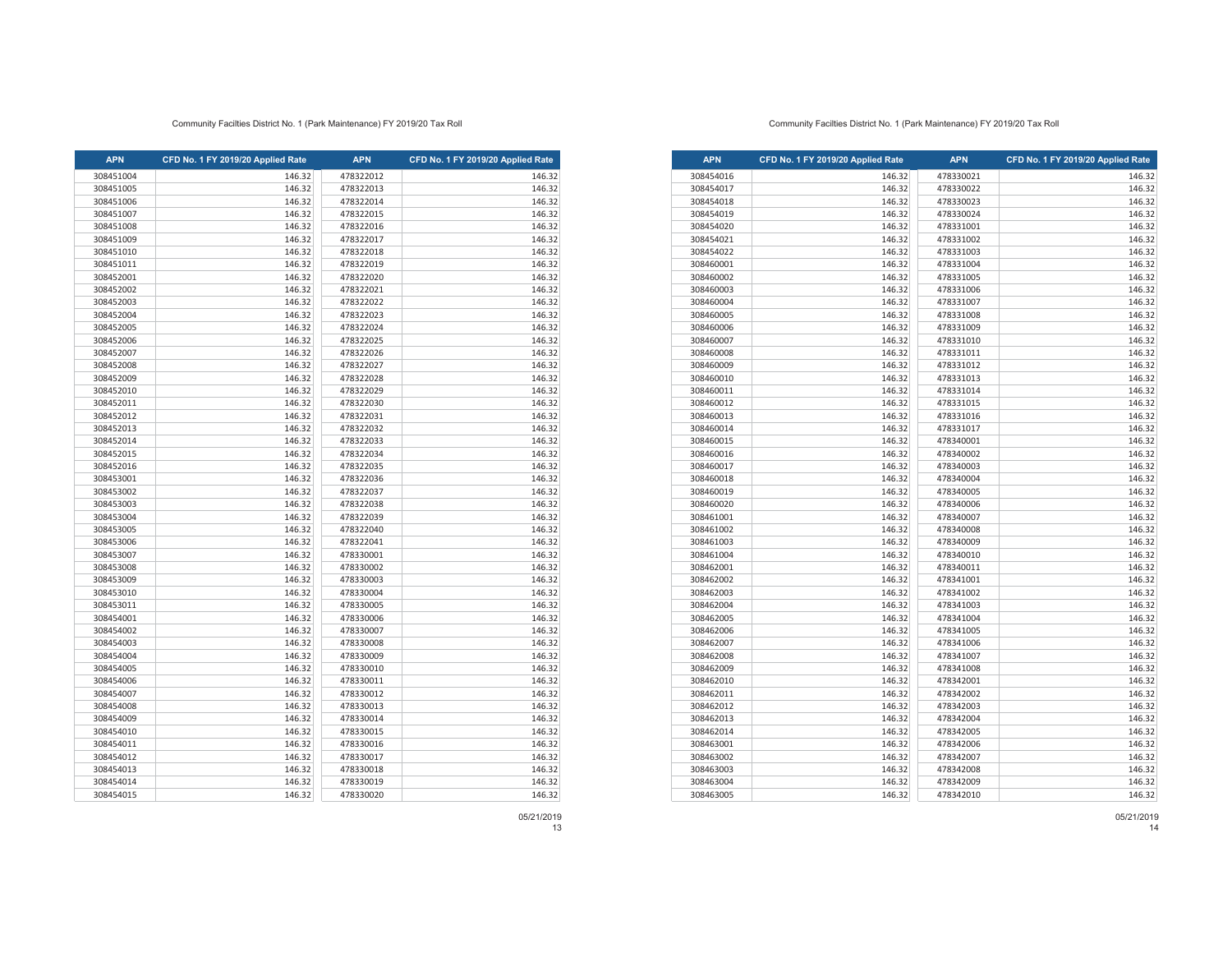| <b>APN</b> | CFD No. 1 FY 2019/20 Applied Rate | <b>APN</b> | CFD No. 1 FY 2019/20 Applied Rate |
|------------|-----------------------------------|------------|-----------------------------------|
| 308470027  | 146.32                            | 478360009  | 146.32                            |
| 308470028  | 146.32                            | 478360010  | 146.32                            |
| 308470029  | 146.32                            | 478360011  | 146.32                            |
| 308470030  | 146.32                            | 478360012  | 146.32                            |
| 308470031  | 146.32                            | 478360013  | 146.32                            |
| 308470032  | 146.32                            | 478360014  | 146.32                            |
| 308470033  | 146.32                            | 478360015  | 146.32                            |
| 308470034  | 146.32                            | 478360016  | 146.32                            |
| 308470035  | 146.32                            | 478360017  | 146.32                            |
| 308470036  | 146.32                            | 478360018  | 146.32                            |
| 308470037  | 146.32                            | 478360019  | 146.32                            |
| 308470038  | 146.32                            | 478360020  | 146.32                            |
| 308470039  | 146.32                            | 478360021  | 146.32                            |
| 308470040  | 146.32                            | 478360022  | 146.32                            |
| 308470041  | 146.32                            | 478360023  | 146.32                            |
| 308470042  | 146.32                            | 478360024  | 146.32                            |
| 308470043  | 146.32                            | 478360025  | 146.32                            |
| 308470044  | 146.32                            | 478360026  | 146.32                            |
| 308470045  | 146.32                            | 478360027  | 146.32                            |
| 308470046  | 146.32                            | 478360028  | 146.32                            |
| 308470047  | 146.32                            | 478360029  | 146.32                            |
| 308470048  | 146.32                            | 478360030  | 146.32                            |
| 308480001  | 146.32                            | 478360031  | 146.32                            |
| 308480002  | 146.32                            | 478360032  | 146.32                            |
| 308480003  | 146.32                            | 478360033  | 146.32                            |
| 308480004  | 146.32                            | 478360034  | 146.32                            |
| 308480005  | 146.32                            | 478361002  | 146.32                            |
| 308480006  | 146.32                            | 478361003  | 146.32                            |
| 308480007  | 146.32                            | 478361004  | 146.32                            |
| 308480008  | 146.32                            | 478370001  | 146.32                            |
| 308480009  | 146.32                            | 478370002  | 146.32                            |
| 308480010  | 146.32                            | 478370003  | 146.32                            |
| 308480011  | 146.32                            | 478370004  | 146.32                            |
| 308480013  | 146.32                            | 478370005  | 146.32                            |
| 308480014  | 146.32                            | 478370006  | 146.32                            |
| 308480015  | 146.32                            | 478370007  | 146.32                            |
| 308480016  | 146.32                            | 478370008  | 146.32                            |
| 308480017  | 146.32                            | 478370009  | 146.32                            |
| 308480018  | 146.32                            | 478370010  | 146.32                            |
| 308480021  | 146.32                            | 478370011  | 146.32                            |
| 308480022  | 146.32                            | 478370012  | 146.32                            |
| 308480023  | 146.32                            | 478370013  | 146.32                            |
| 308480024  | 146.32                            | 478371001  | 146.32                            |
| 308481001  | 146.32                            | 478371002  | 146.32                            |
| 308481002  | 146.32                            | 478371003  | 146.32                            |
| 308481003  | 146.32                            | 478371004  | 146.32                            |
| 308481004  | 146.32                            | 478371005  | 146.32                            |
| 308481005  | 146.32                            | 478371006  | 146.32                            |
| 308481006  | 146.32                            | 478371007  | 146.32                            |
| 308481007  | 146.32                            | 478371008  | 146.32                            |

#### Community Facilties District No. 1 (Park Maintenance) FY 2019/20 Tax Roll

| <b>APN</b> | CFD No. 1 FY 2019/20 Applied Rate | <b>APN</b> | CFD No. 1 FY 2019/20 Applied Rate |
|------------|-----------------------------------|------------|-----------------------------------|
| 308463006  | 146.32                            | 478342011  | 146.32                            |
| 308463007  | 146.32                            | 478342012  | 146.32                            |
| 308463008  | 146.32                            | 478342013  | 146.32                            |
| 308463009  | 146.32                            | 478342014  | 146.32                            |
| 308463010  | 146.32                            | 478342015  | 146.32                            |
| 308463011  | 146.32                            | 478342016  | 146.32                            |
| 308463012  | 146.32                            | 478342017  | 146.32                            |
| 308463013  | 146.32                            | 478342018  | 146.32                            |
| 308463014  | 146.32                            | 478342019  | 146.32                            |
| 308463015  | 146.32                            | 478342020  | 146.32                            |
| 308463016  | 146.32                            | 478342021  | 146.32                            |
| 308463017  | 146.32                            | 478342022  | 146.32                            |
| 308463018  | 146.32                            | 478350001  | 146.32                            |
| 308463019  | 146.32                            | 478350002  | 146.32                            |
| 308463020  | 146.32                            | 478350003  | 146.32                            |
| 308463021  | 146.32                            | 478350004  | 146.32                            |
| 308463022  | 146.32                            | 478351014  | 146.32                            |
| 308463023  | 146.32                            | 478351015  | 146.32                            |
| 308463024  | 146.32                            | 478351016  | 146.32                            |
| 308463025  | 146.32                            | 478351017  | 146.32                            |
| 308463026  | 146.32                            | 478351018  | 146.32                            |
| 308463027  | 146.32                            | 478351019  | 146.32                            |
| 308463028  | 146.32                            | 478351020  | 146.32                            |
| 308463029  | 146.32                            | 478351021  | 146.32                            |
| 308470001  | 146.32                            | 478351022  | 146.32                            |
| 308470002  | 146.32                            | 478351023  | 146.32                            |
| 308470003  | 146.32                            | 478351024  | 146.32                            |
| 308470004  | 146.32                            | 478351025  | 146.32                            |
| 308470005  | 146.32                            | 478351027  | 146.32                            |
| 308470006  | 146.32                            | 478351028  | 146.32                            |
| 308470007  | 146.32                            | 478351029  | 146.32                            |
| 308470008  | 146.32                            | 478351030  | 146.32                            |
| 308470009  | 146.32                            | 478351031  | 146.32                            |
| 308470010  | 146.32                            | 478351032  | 146.32                            |
| 308470011  | 146.32                            | 478352001  | 146.32                            |
| 308470012  | 146.32                            | 478352002  | 146.32                            |
| 308470013  | 146.32                            | 478352003  | 146.32                            |
| 308470014  | 146.32                            | 478352004  | 146.32                            |
| 308470015  | 146.32                            | 478352005  | 146.32                            |
| 308470016  | 146.32                            | 478352006  | 146.32                            |
| 308470017  | 146.32                            | 478352007  | 146.32                            |
| 308470018  | 146.32                            | 478352008  | 146.32                            |
| 308470019  | 146.32                            | 478360001  | 146.32                            |
| 308470020  | 146.32                            | 478360002  | 146.32                            |
| 308470021  | 146.32                            | 478360003  | 146.32                            |
| 308470022  | 146.32                            | 478360004  | 146.32                            |
| 308470023  | 146.32                            | 478360005  | 146.32                            |
| 308470024  | 146.32                            | 478360006  | 146.32                            |
| 308470025  | 146.32                            | 478360007  | 146.32                            |
| 308470026  | 146.32                            | 478360008  | 146.32                            |
|            |                                   |            |                                   |

05/21/2019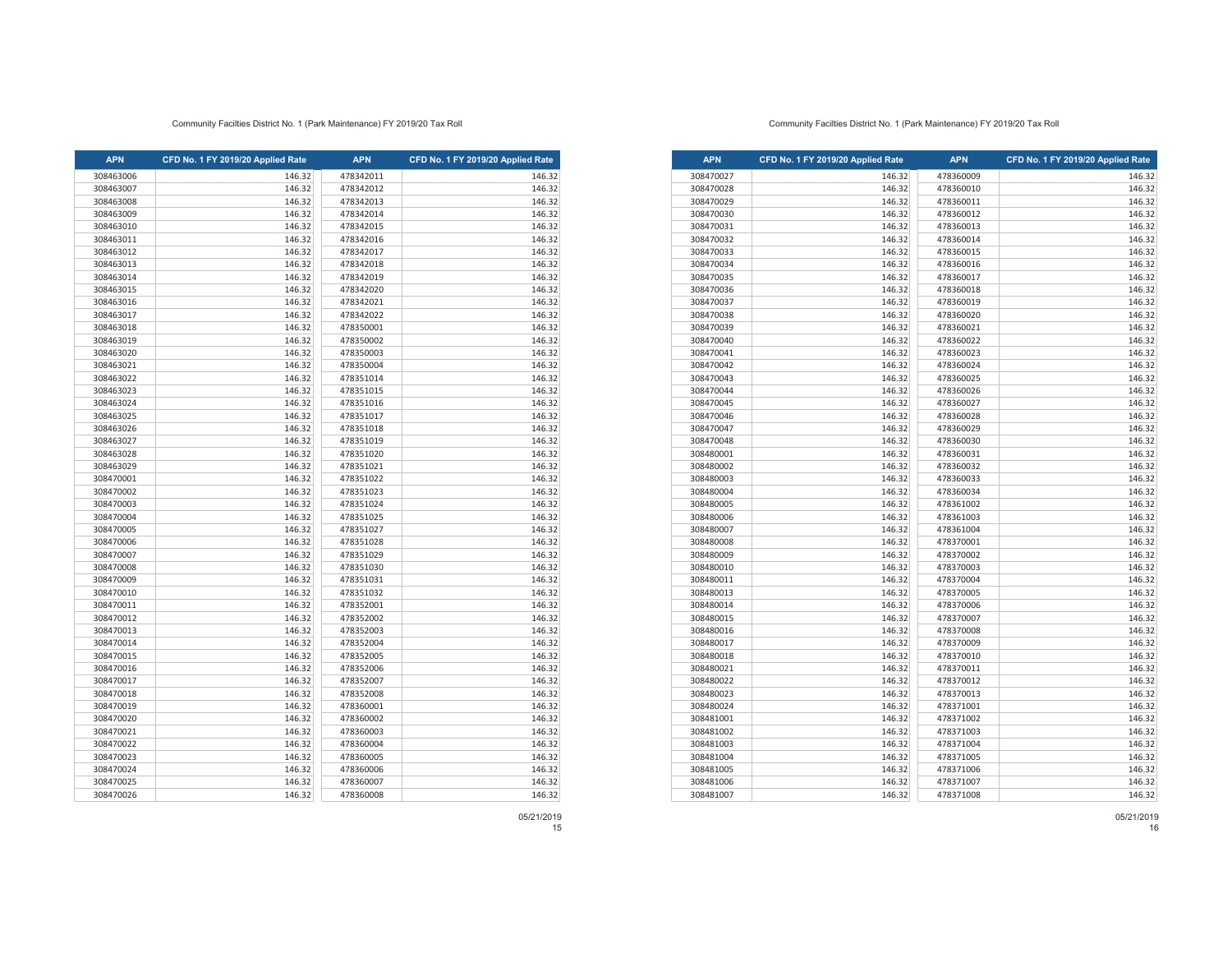| <b>APN</b> | CFD No. 1 FY 2019/20 Applied Rate | <b>APN</b> | CFD No. 1 FY 2019/20 Applied Rate |
|------------|-----------------------------------|------------|-----------------------------------|
| 308500005  | 146.32                            | 478390003  | 146.32                            |
| 308500006  | 146.32                            | 478390004  | 146.32                            |
| 308500007  | 146.32                            | 478390005  | 146.32                            |
| 308500008  | 146.32                            | 478390006  | 146.32                            |
| 308501001  | 146.32                            | 478391001  | 146.32                            |
| 308501002  | 146.32                            | 478391002  | 146.32                            |
| 308501003  | 146.32                            | 478391003  | 146.32                            |
| 308501004  | 146.32                            | 478391004  | 146.32                            |
| 308501005  | 146.32                            | 478391005  | 146.32                            |
| 308501006  | 146.32                            | 478391006  | 146.32                            |
| 308502001  | 146.32                            | 478391007  | 146.32                            |
| 308502002  | 146.32                            | 478391008  | 146.32                            |
| 308502003  | 146.32                            | 478391009  | 146.32                            |
| 308502004  | 146.32                            | 478391010  | 146.32                            |
| 308502005  | 146.32                            | 478391011  | 146.32                            |
| 308502006  | 146.32                            | 478391012  | 146.32                            |
| 308502007  | 146.32                            | 478392001  | 146.32                            |
| 308502008  | 146.32                            | 478392002  | 146.32                            |
| 308502009  | 146.32                            | 478392003  | 146.32                            |
| 308502010  | 146.32                            | 478392004  | 146.32                            |
| 308502011  | 146.32                            | 478392005  | 146.32                            |
| 308502012  | 146.32                            | 478392006  | 146.32                            |
| 308502013  | 146.32                            | 478392007  | 146.32                            |
| 308502014  | 146.32                            | 478392008  | 146.32                            |
| 308502015  | 146.32                            | 478393001  | 146.32                            |
| 308502016  | 146.32                            | 478393002  | 146.32                            |
| 308502017  | 146.32                            | 478393003  | 146.32                            |
| 308502018  | 146.32                            | 478393004  | 146.32                            |
| 308502019  | 146.32                            | 478393005  | 146.32                            |
| 308502020  | 146.32                            | 478393006  | 146.32                            |
| 308502021  | 146.32                            | 478393007  | 146.32                            |
| 308502022  | 146.32                            | 478393008  | 146.32                            |
| 308502023  | 146.32                            | 478393009  | 146.32                            |
| 308502024  | 146.32                            | 478393010  | 146.32                            |
| 308502025  | 146.32                            | 478393011  | 146.32                            |
| 308502026  | 146.32                            | 478393012  | 146.32                            |
| 308502027  | 146.32                            | 478440001  | 146.32                            |
| 308502028  | 146.32                            | 478440002  | 146.32                            |
| 308502029  | 146.32                            | 478440003  | 146.32                            |
| 308502030  | 146.32                            | 478440004  | 146.32                            |
| 308510001  | 146.32                            | 478440005  | 146.32                            |
| 308510002  | 146.32                            | 478440006  | 146.32                            |
| 308510003  | 146.32                            | 478440007  | 146.32                            |
| 308510004  | 146.32                            | 478440008  | 146.32                            |
| 308510005  | 146.32                            | 478440009  | 146.32                            |
| 308510006  | 146.32                            | 478440010  | 146.32                            |
| 308510007  | 146.32                            | 479690001  | 146.32                            |
| 308510008  | 146.32                            | 481250045  | 146.32                            |
| 308510009  | 146.32                            | 481250046  | 146.32                            |
| 308510010  | 146.32                            | 481250047  | 146.32                            |
|            |                                   |            |                                   |

### Community Facilties District No. 1 (Park Maintenance) FY 2019/20 Tax Roll

| <b>APN</b>             | CFD No. 1 FY 2019/20 Applied Rate | <b>APN</b>             | CFD No. 1 FY 2019/20 Applied Rate |
|------------------------|-----------------------------------|------------------------|-----------------------------------|
| 308481008              | 146.32                            | 478371009              | 146.32                            |
| 308481009              | 146.32                            | 478371010              | 146.32                            |
| 308481010              | 146.32                            | 478371011              | 146.32                            |
| 308481011              | 146.32                            | 478371012              | 146.32                            |
| 308481012              | 146.32                            | 478371013              | 146.32                            |
| 308481013              | 146.32                            | 478371014              | 146.32                            |
| 308490001              | 146.32                            | 478371015              | 146.32                            |
| 308490002              | 146.32                            | 478371016              | 146.32                            |
| 308490003              | 146.32                            | 478371017              | 146.32                            |
| 308490004              | 146.32                            | 478371018              | 146.32                            |
| 308490006              | 146.32                            | 478371019              | 146.32                            |
| 308490007              | 146.32                            | 478371020              | 146.32                            |
| 308490008              | 146.32                            | 478380001              | 146.32                            |
| 308490009              | 146.32                            | 478380002              | 146.32                            |
| 308490010              | 146.32                            | 478380003              | 146.32                            |
| 308490011              | 146.32                            | 478380004              | 146.32                            |
| 308490014              | 146.32                            | 478380005              | 146.32                            |
| 308490015              | 146.32                            | 478380006              | 146.32                            |
| 308490016              | 146.32                            | 478381001              | 146.32                            |
| 308490017              | 146.32                            | 478381002              | 146.32                            |
| 308490022              | 146.32                            | 478381003              | 146.32                            |
| 308490024              | 146.32                            | 478381004              | 146.32                            |
| 308490025              | 146.32                            | 478381005              | 146.32                            |
| 308491001              | 146.32                            | 478381006              | 146.32                            |
| 308491002              | 146.32                            | 478381007              | 146.32                            |
| 308491003              | 146.32                            | 478381008              | 146.32                            |
| 308491004              | 146.32                            | 478381009              | 146.32                            |
| 308491005              | 146.32                            | 478381010              | 146.32                            |
| 308491006              | 146.32                            | 478381011              | 146.32                            |
| 308491007              | 146.32                            | 478381012              | 146.32                            |
| 308491008              | 146.32                            | 478381013              | 146.32                            |
| 308491009              | 146.32                            | 478381014              | 146.32                            |
| 308491010              | 146.32                            | 478381015              | 146.32                            |
| 308491011              | 146.32                            | 478381016              | 146.32                            |
| 308491012              | 146.32                            | 478381017              | 146.32                            |
|                        | 146.32                            |                        |                                   |
| 308491013<br>308491014 | 146.32                            | 478381018<br>478381019 | 146.32<br>146.32                  |
|                        |                                   |                        |                                   |
| 308491015              | 146.32<br>146.32                  | 478381020              | 146.32                            |
| 308491016              |                                   | 478381021              | 146.32                            |
| 308491017              | 146.32                            | 478381022              | 146.32                            |
| 308491018              | 146.32                            | 478381023              | 146.32                            |
| 308491019              | 146.32                            | 478381024              | 146.32                            |
| 308491020              | 146.32                            | 478381025              | 146.32                            |
| 308491021              | 146.32                            | 478381026              | 146.32                            |
| 308491022              | 146.32                            | 478382001              | 146.32                            |
| 308491023              | 146.32                            | 478382002              | 146.32                            |
| 308500001              | 146.32                            | 478382003              | 146.32                            |
| 308500002              | 146.32                            | 478382004              | 146.32                            |
| 308500003              | 146.32                            | 478390001              | 146.32                            |
| 308500004              | 146.32                            | 478390002              | 146.32                            |

05/21/2019

05/21/2019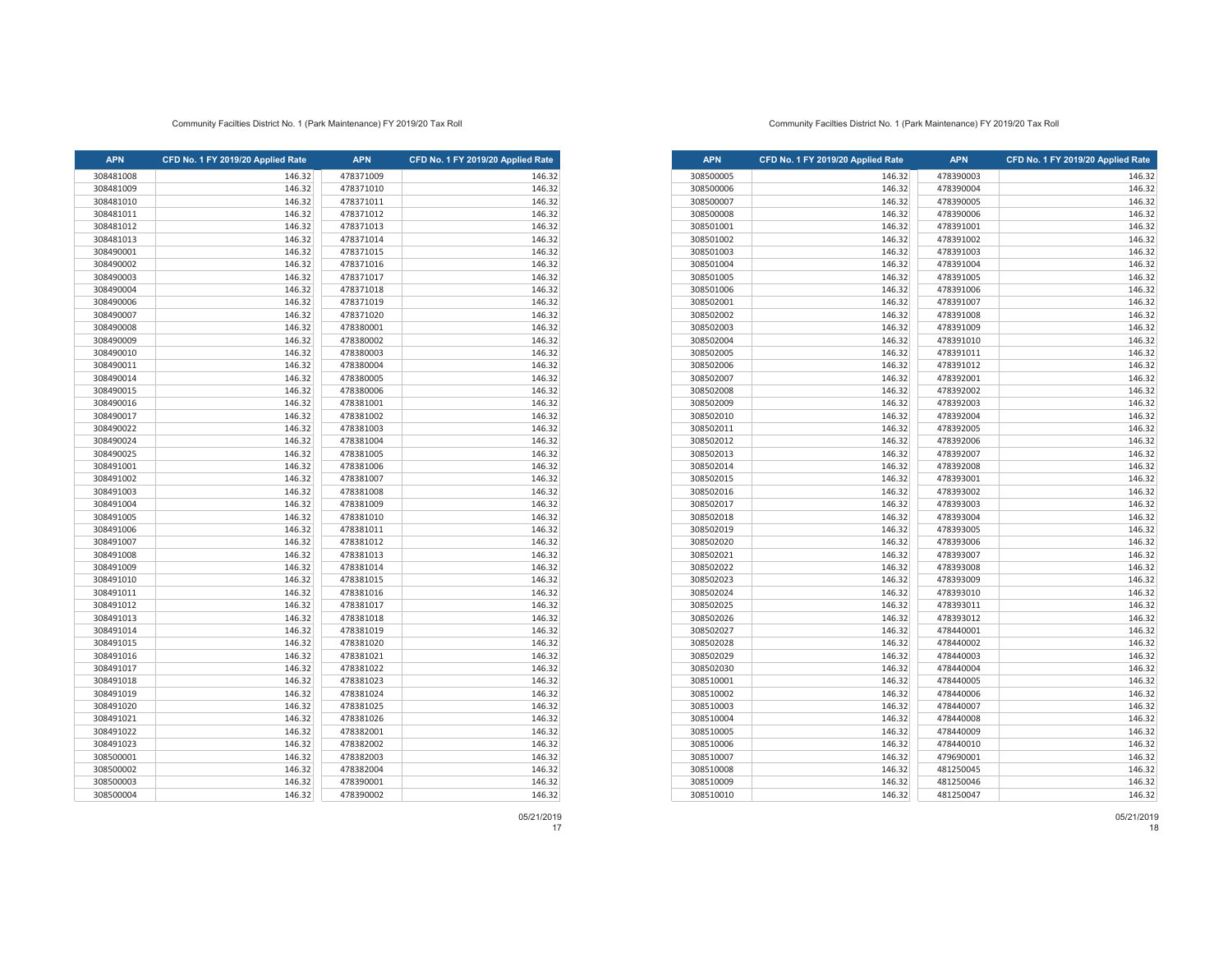| <b>APN</b> | CFD No. 1 FY 2019/20 Applied Rate | <b>APN</b> | CFD No. 1 FY 2019/20 Applied Rate |
|------------|-----------------------------------|------------|-----------------------------------|
| 308520008  | 146.32                            | 486340035  | 5,267.52                          |
| 308520009  | 146.32                            | 486480027  | 146.32                            |
| 308520010  | 146.32                            | 486480028  | 146.32                            |
| 308520011  | 146.32                            | 486480029  | 146.32                            |
| 308520012  | 146.32                            | 486480030  | 146.32                            |
| 308520013  | 146.32                            | 486480031  | 146.32                            |
| 308520014  | 146.32                            | 486480032  | 146.32                            |
| 308520015  | 146.32                            | 486480033  | 146.32                            |
| 308520017  | 146.32                            | 486480034  | 146.32                            |
| 308520018  | 146.32                            | 486480035  | 146.32                            |
| 308520019  | 146.32                            | 486480036  | 146.32                            |
| 308520020  | 146.32                            | 486480037  | 146.32                            |
| 308520021  | 146.32                            | 486480038  | 146.32                            |
| 308520022  | 146.32                            | 486480039  | 146.32                            |
| 308520023  | 146.32                            | 486480040  | 146.32                            |
| 308520024  | 146.32                            | 486480041  | 146.32                            |
| 308520025  | 146.32                            | 486480042  | 146.32                            |
| 308520026  | 146.32                            | 486480043  | 146.32                            |
| 308520027  | 146.32                            | 486480044  | 146.32                            |
| 308520028  | 146.32                            | 486480045  | 146.32                            |
| 308520029  | 146.32                            | 486480046  | 146.32                            |
| 308520030  | 146.32                            | 486490001  | 146.32                            |
| 308520031  | 146.32                            | 486490002  | 146.32                            |
| 308520032  | 146.32                            | 486490003  | 146.32                            |
| 308520033  | 146.32                            | 486490004  | 146.32                            |
| 308520034  | 146.32                            | 486490005  | 146.32                            |
| 308520035  | 146.32                            | 486490006  | 146.32                            |
| 308520036  | 146.32                            | 486490007  | 146.32                            |
| 308520037  | 146.32                            | 486490008  | 146.32                            |
| 308520038  | 146.32                            | 486490009  | 146.32                            |
| 308520039  | 146.32                            | 486490010  | 146.32                            |
| 308520040  | 146.32                            | 486490011  | 146.32                            |
| 308520041  | 146.32                            | 486490012  | 146.32                            |
| 308520042  | 146.32                            | 486490013  | 146.32                            |
| 308520043  | 146.32                            | 486490014  | 146.32                            |
| 308521001  | 146.32                            | 486490015  | 146.32                            |
| 308521002  | 146.32                            | 486490016  | 146.32                            |
| 308521003  | 146.32                            | 486490017  | 146.32                            |
| 308521004  | 146.32                            | 486490018  | 146.32                            |
| 308521005  | 146.32                            | 486490019  | 146.32                            |
| 308521006  | 146.32                            | 486490020  | 146.32                            |
| 308521007  | 146.32                            | 486490021  | 146.32                            |
| 308521008  | 146.32                            | 486490022  | 146.32                            |
| 308522001  | 146.32                            | 486490023  | 146.32                            |
| 308522002  | 146.32                            | 486490024  | 146.32                            |
| 308522003  | 146.32                            | 486490025  | 146.32                            |
| 308522004  | 146.32                            | 486490026  | 146.32                            |
| 308522005  | 146.32                            | 486490027  | 146.32                            |
| 308522006  | 146.32                            | 486490028  | 146.32                            |
| 308522007  | 146.32                            | 486490029  | 146.32                            |

#### Community Facilties District No. 1 (Park Maintenance) FY 2019/20 Tax Roll

| <b>APN</b> | CFD No. 1 FY 2019/20 Applied Rate | <b>APN</b> | CFD No. 1 FY 2019/20 Applied Rate |
|------------|-----------------------------------|------------|-----------------------------------|
| 308510011  | 146.32                            | 481250048  | 146.32                            |
| 308510012  | 146.32                            | 481250049  | 146.32                            |
| 308511001  | 146.32                            | 481250050  | 146.32                            |
| 308511002  | 146.32                            | 481250051  | 146.32                            |
| 308511003  | 146.32                            | 481250052  | 146.32                            |
| 308511004  | 146.32                            | 481281064  | 7,608.64                          |
| 308511005  | 146.32                            | 481322051  | 3,804.32                          |
| 308511006  | 146.32                            | 484020023  | 17,558.40                         |
| 308511007  | 146.32                            | 484020024  | 29,264.00                         |
| 308511008  | 146.32                            | 484201027  | 146.32                            |
| 308511009  | 146.32                            | 484201028  | 146.32                            |
| 308511010  | 146.32                            | 484201029  | 146.32                            |
| 308511011  | 146.32                            | 484201030  | 146.32                            |
| 308511012  | 146.32                            | 484201031  | 146.32                            |
| 308511013  | 146.32                            | 484201032  | 146.32                            |
| 308511014  | 146.32                            | 484201033  | 146.32                            |
| 308511015  | 146.32                            | 484201034  | 146.32                            |
| 308511016  | 146.32                            | 484201035  | 146.32                            |
| 308511017  | 146.32                            | 484201036  | 146.32                            |
| 308511018  | 146.32                            | 484201037  | 146.32                            |
| 308511019  | 146.32                            | 484201038  | 146.32                            |
| 308511020  | 146.32                            | 484201039  | 146.32                            |
| 308511021  | 146.32                            | 484201040  | 146.32                            |
| 308511022  | 146.32                            | 484201041  | 146.32                            |
| 308511023  | 146.32                            | 484201042  | 146.32                            |
| 308511024  | 146.32                            | 484201043  | 146.32                            |
| 308511025  | 146.32                            | 484201044  | 146.32                            |
| 308512001  | 146.32                            | 484201045  | 146.32                            |
| 308512002  | 146.32                            | 484201046  | 146.32                            |
| 308512003  | 146.32                            | 484201047  | 146.32                            |
| 308512004  | 146.32                            | 484201048  | 146.32                            |
| 308512005  | 146.32                            | 484201049  | 146.32                            |
| 308513001  | 146.32                            | 484201050  | 146.32                            |
| 308513002  | 146.32                            | 484201051  | 146.32                            |
| 308513003  | 146.32                            | 484201052  | 146.32                            |
| 308513004  | 146.32                            | 484201053  | 146.32                            |
| 308513005  | 146.32                            | 484201054  | 146.32                            |
| 308513006  | 146.32                            | 484203001  | 146.32                            |
| 308513007  | 146.32                            | 484203002  | 146.32                            |
| 308513008  | 146.32                            | 484203003  | 146.32                            |
| 308513009  | 146.32                            | 484203004  | 146.32                            |
| 308513010  | 146.32                            | 484203005  | 146.32                            |
| 308513011  | 146.32                            | 484203006  | 146.32                            |
| 308520001  | 146.32                            | 484203007  | 146.32                            |
| 308520002  | 146.32                            | 484203008  | 146.32                            |
| 308520003  | 146.32                            | 486070004  | 17,704.72                         |
| 308520004  | 146.32                            | 486070012  | 10,388.72                         |
| 308520005  | 146.32                            | 486070013  | 11,559.28                         |
| 308520006  | 146.32                            | 486070016  | 17,558.40                         |
| 308520007  | 146.32                            | 486340032  | 39,213.76                         |
|            |                                   |            |                                   |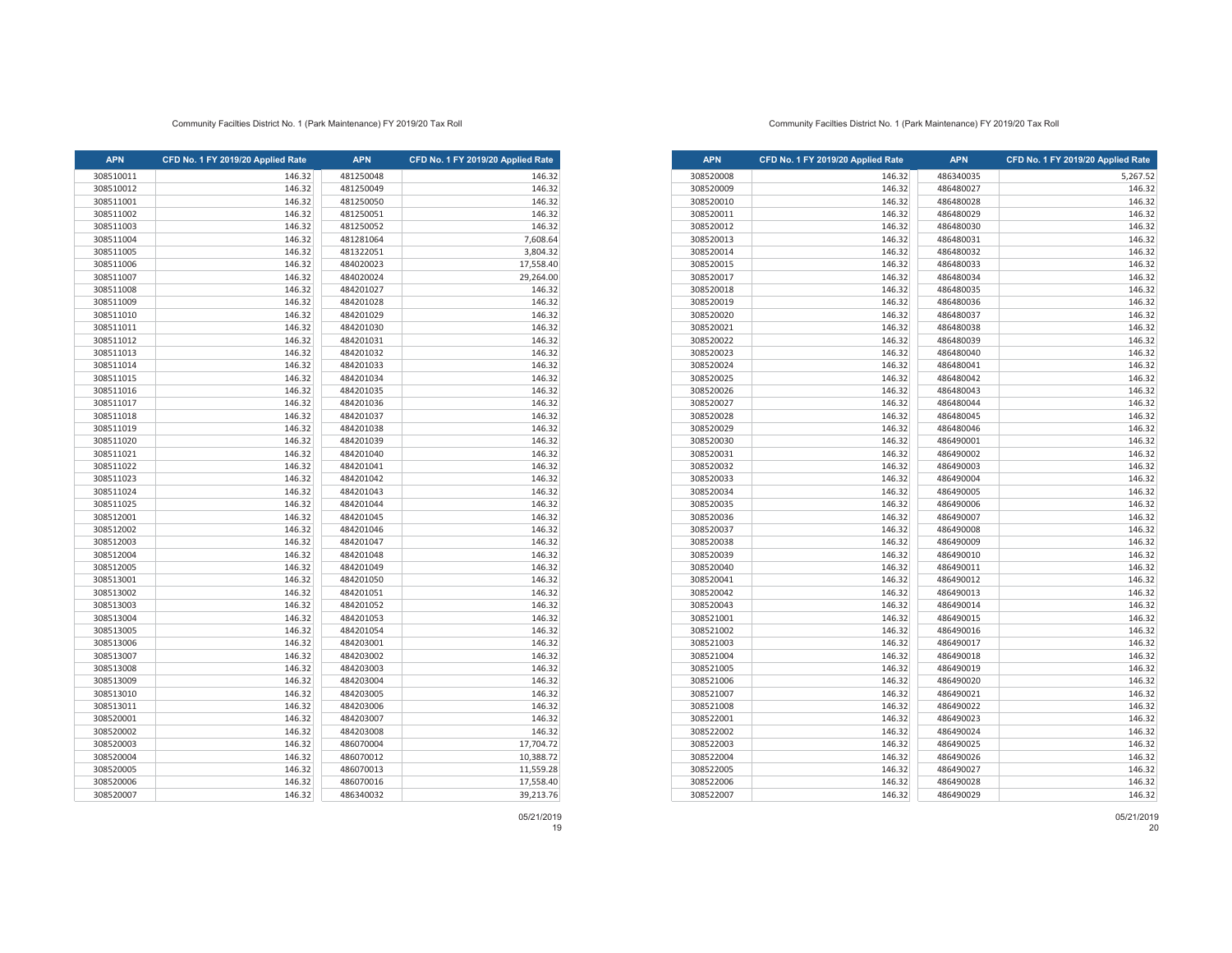| <b>APN</b> | CFD No. 1 FY 2019/20 Applied Rate | <b>APN</b> | CFD No. 1 FY 2019/20 Applied Rate |
|------------|-----------------------------------|------------|-----------------------------------|
| 308531003  | 146.32                            | 486500004  | 146.32                            |
| 308531004  | 146.32                            | 486500005  | 146.32                            |
| 308531005  | 146.32                            | 486500006  | 146.32                            |
| 308531006  | 146.32                            | 486500007  | 146.32                            |
| 308531007  | 146.32                            | 486500008  | 146.32                            |
| 308531008  | 146.32                            | 486501001  | 146.32                            |
| 308531009  | 146.32                            | 486501002  | 146.32                            |
| 308531010  | 146.32                            | 486501003  | 146.32                            |
| 308531011  | 146.32                            | 486501004  | 146.32                            |
| 308531012  | 146.32                            | 486501005  | 146.32                            |
| 308531013  | 146.32                            | 486501006  | 146.32                            |
| 308531014  | 146.32                            | 486502001  | 146.32                            |
| 308531015  | 146.32                            | 486502002  | 146.32                            |
| 308531016  | 146.32                            | 486502003  | 146.32                            |
| 308531017  | 146.32                            | 486503001  | 146.32                            |
| 308531018  | 146.32                            | 486503002  | 146.32                            |
| 308531019  | 146.32                            | 486503003  | 146.32                            |
| 308531020  | 146.32                            | 486503004  | 146.32                            |
| 308531021  | 146.32                            | 486503005  | 146.32                            |
| 308531022  | 146.32                            | 486503006  | 146.32                            |
| 308531023  | 146.32                            | 486503007  | 146.32                            |
| 308531024  | 146.32                            | 486503008  | 146.32                            |
| 308531025  | 146.32                            | 486503009  | 146.32                            |
| 308531026  | 146.32                            | 486503010  | 146.32                            |
| 308531027  | 146.32                            | 486503011  | 146.32                            |
| 308531028  | 146.32                            | 486503012  | 146.32                            |
| 308531029  | 146.32                            | 486503013  | 146.32                            |
| 308531030  | 146.32                            | 486503014  | 146.32                            |
| 308531031  | 146.32                            | 486503015  | 146.32                            |
| 308531032  | 146.32                            | 486503016  | 146.32                            |
| 308531033  | 146.32                            | 486503017  | 146.32                            |
| 308531034  | 146.32                            | 486503018  | 146.32                            |
| 308531035  | 146.32                            | 486503019  | 146.32                            |
| 308531036  | 146.32                            | 486503020  | 146.32                            |
| 308531037  | 146.32                            | 486503021  | 146.32                            |
| 308531038  | 146.32                            | 486503022  | 146.32                            |
| 308531039  | 146.32                            | 486503023  | 146.32                            |
| 308531040  | 146.32                            | 486503024  | 146.32                            |
| 308531041  | 146.32                            | 486503025  | 146.32                            |
| 308531042  | 146.32                            | 486503026  | 146.32                            |
| 308531043  | 146.32                            | 486504001  | 146.32                            |
| 308531044  | 146.32                            | 486504002  | 146.32                            |
| 308531045  | 146.32                            | 486504003  | 146.32                            |
| 308531046  | 146.32                            | 486504004  | 146.32                            |
| 308531047  | 146.32                            | 486504005  | 146.32                            |
| 308531048  | 146.32                            | 486504006  | 146.32                            |
| 308531049  | 146.32                            | 486504007  | 146.32                            |
| 308531050  | 146.32                            | 486504008  | 146.32                            |
| 308531051  | 146.32                            | 486504009  | 146.32                            |
| 308531052  | 146.32                            | 486504010  | 146.32                            |

#### Community Facilties District No. 1 (Park Maintenance) FY 2019/20 Tax Roll

| <b>APN</b> | CFD No. 1 FY 2019/20 Applied Rate | <b>APN</b> | CFD No. 1 FY 2019/20 Applied Rate |
|------------|-----------------------------------|------------|-----------------------------------|
| 308522008  | 146.32                            | 486490030  | 146.32                            |
| 308522009  | 146.32                            | 486490031  | 146.32                            |
| 308522010  | 146.32                            | 486490032  | 146.32                            |
| 308522011  | 146.32                            | 486491001  | 146.32                            |
| 308522012  | 146.32                            | 486491002  | 146.32                            |
| 308522013  | 146.32                            | 486491003  | 146.32                            |
| 308522014  | 146.32                            | 486491004  | 146.32                            |
| 308522015  | 146.32                            | 486491005  | 146.32                            |
| 308522016  | 146.32                            | 486491006  | 146.32                            |
| 308522017  | 146.32                            | 486491007  | 146.32                            |
| 308522018  | 146.32                            | 486491008  | 146.32                            |
| 308522019  | 146.32                            | 486492001  | 146.32                            |
| 308522020  | 146.32                            | 486492002  | 146.32                            |
| 308522021  | 146.32                            | 486492003  | 146.32                            |
| 308522022  | 146.32                            | 486492004  | 146.32                            |
| 308522023  | 146.32                            | 486492005  | 146.32                            |
| 308522024  | 146.32                            | 486492006  | 146.32                            |
| 308522025  | 146.32                            | 486492007  | 146.32                            |
| 308522026  | 146.32                            | 486492008  | 146.32                            |
| 308522027  | 146.32                            | 486492009  | 146.32                            |
| 308522028  | 146.32                            | 486492010  | 146.32                            |
| 308522029  | 146.32                            | 486492011  | 146.32                            |
| 308522030  | 146.32                            | 486492012  | 146.32                            |
| 308530001  | 146.32                            | 486492013  | 146.32                            |
| 308530002  | 146.32                            | 486492014  | 146.32                            |
| 308530003  | 146.32                            | 486492015  | 146.32                            |
| 308530004  | 146.32                            | 486492016  | 146.32                            |
| 308530005  | 146.32                            | 486492017  | 146.32                            |
| 308530006  | 146.32                            | 486492018  | 146.32                            |
| 308530007  | 146.32                            | 486492019  | 146.32                            |
| 308530008  | 146.32                            | 486492020  | 146.32                            |
| 308530009  | 146.32                            | 486492021  | 146.32                            |
| 308530010  | 146.32                            | 486492022  | 146.32                            |
| 308530011  | 146.32                            | 486492023  | 146.32                            |
| 308530012  | 146.32                            | 486492024  | 146.32                            |
| 308530013  | 146.32                            | 486492025  | 146.32                            |
| 308530014  | 146.32                            | 486492026  | 146.32                            |
| 308530015  | 146.32                            | 486492027  | 146.32                            |
| 308530016  | 146.32                            | 486492028  | 146.32                            |
| 308530017  | 146.32                            | 486492029  | 146.32                            |
| 308530018  | 146.32                            | 486492030  | 146.32                            |
| 308530019  | 146.32                            | 486492031  | 146.32                            |
| 308530020  | 146.32                            | 486493001  | 146.32                            |
| 308530021  | 146.32                            | 486493002  | 146.32                            |
| 308530022  | 146.32                            | 486493003  | 146.32                            |
| 308530023  | 146.32                            | 486493004  | 146.32                            |
| 308530024  | 146.32                            | 486493005  | 146.32                            |
| 308530025  | 146.32                            | 486500001  | 146.32                            |
| 308531001  | 146.32                            | 486500002  | 146.32                            |
| 308531002  | 146.32                            | 486500003  | 146.32                            |
|            |                                   |            |                                   |

05/21/2019

05/21/2019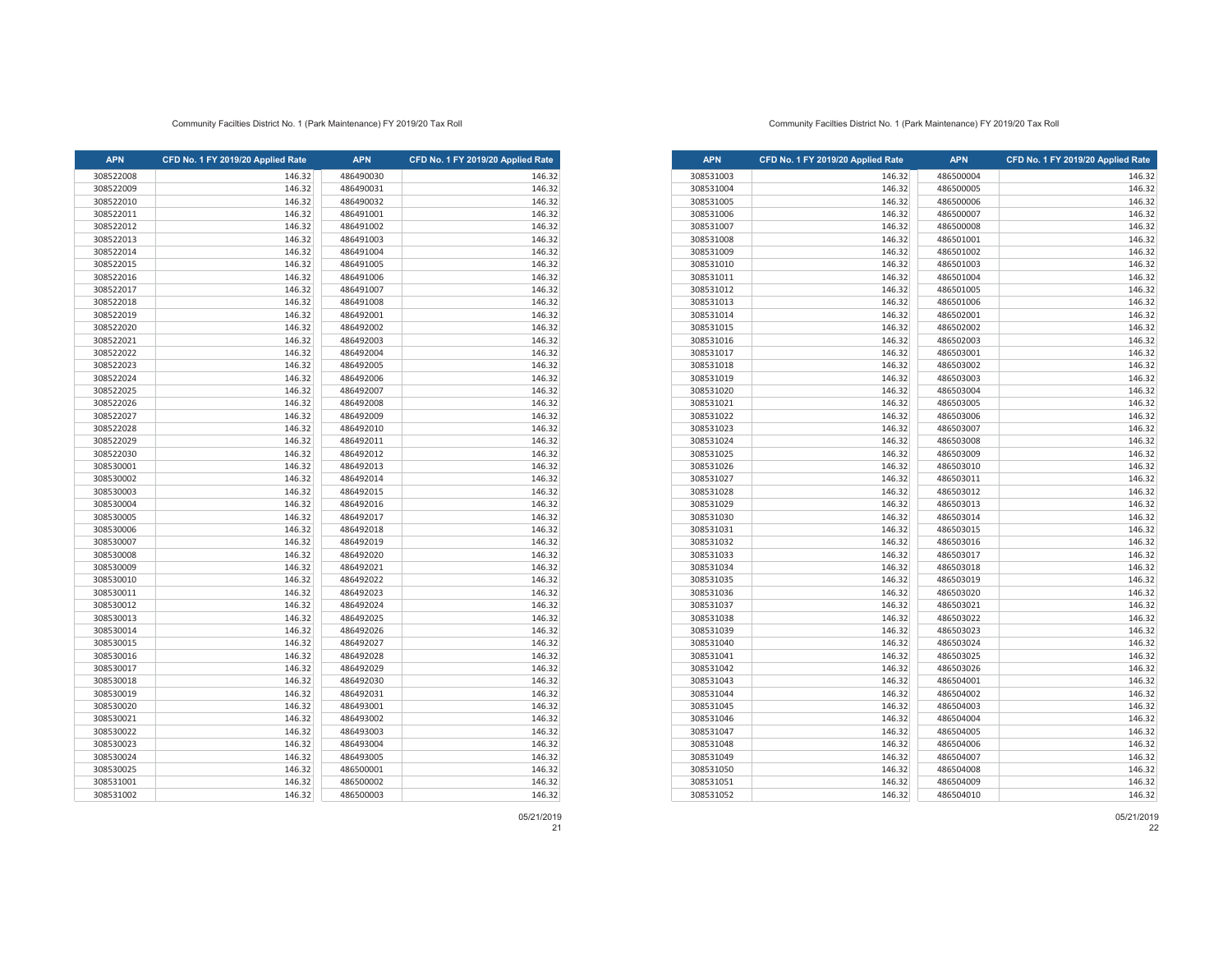| <b>APN</b> | CFD No. 1 FY 2019/20 Applied Rate | <b>APN</b> | CFD No. 1 FY 2019/20 Applied Rate |
|------------|-----------------------------------|------------|-----------------------------------|
| 308540045  | 146.32                            | 486511007  | 146.32                            |
| 308540046  | 146.32                            | 486511008  | 146.32                            |
| 308540047  | 146.32                            | 486511009  | 146.32                            |
| 308540048  | 146.32                            | 486511010  | 146.32                            |
| 308541001  | 146.32                            | 486511011  | 146.32                            |
| 308541002  | 146.32                            | 486511012  | 146.32                            |
| 308541003  | 146.32                            | 486511013  | 146.32                            |
| 308541004  | 146.32                            | 486512001  | 146.32                            |
| 308541005  | 146.32                            | 486512002  | 146.32                            |
| 308541006  | 146.32                            | 486512003  | 146.32                            |
| 308541007  | 146.32                            | 486512004  | 146.32                            |
| 308541008  | 146.32                            | 486512005  | 146.32                            |
| 308541009  | 146.32                            | 486512006  | 146.32                            |
| 308541010  | 146.32                            | 486512007  | 146.32                            |
| 308541011  | 146.32                            | 486512008  | 146.32                            |
| 308541012  | 146.32                            | 486512009  | 146.32                            |
| 308541013  | 146.32                            | 486512010  | 146.32                            |
| 308541014  | 146.32                            | 486512011  | 146.32                            |
| 308541015  | 146.32                            | 486512012  | 146.32                            |
| 308541016  | 146.32                            | 486512013  | 146.32                            |
| 308541017  | 146.32                            | 486512014  | 146.32                            |
| 308541018  | 146.32                            | 486512015  | 146.32                            |
| 308550001  | 146.32                            | 486512016  | 146.32                            |
| 308550002  | 146.32                            | 486512017  | 146.32                            |
| 308550003  | 146.32                            | 486512018  | 146.32                            |
| 308550004  | 146.32                            | 486513001  | 146.32                            |
| 308550005  | 146.32                            | 486513002  | 146.32                            |
| 308550006  | 146.32                            | 486513003  | 146.32                            |
| 308551001  | 146.32                            | 486513004  | 146.32                            |
| 308551002  | 146.32                            | 486513005  | 146.32                            |
| 308551003  | 146.32                            | 486513006  | 146.32                            |
| 308551004  | 146.32                            | 486513007  | 146.32                            |
| 308551005  | 146.32                            | 486513008  | 146.32                            |
| 308551006  | 146.32                            | 486513009  | 146.32                            |
| 308551007  | 146.32                            | 486520001  | 146.32                            |
| 308551008  | 146.32                            | 486520002  | 146.32                            |
| 308551009  | 146.32                            | 486520003  | 146.32                            |
| 308552001  | 146.32                            | 486520004  | 146.32                            |
| 308552002  | 146.32                            | 486520005  | 146.32                            |
| 308552003  | 146.32                            | 486520006  | 146.32                            |
| 308552004  | 146.32                            | 486520007  | 146.32                            |
| 308552005  | 146.32                            | 486520008  | 146.32                            |
| 308552006  | 146.32                            | 486521001  | 146.32                            |
| 308552007  | 146.32                            | 486521002  | 146.32                            |
| 308552008  | 146.32                            | 486521003  | 146.32                            |
| 308552009  | 146.32                            | 486521004  | 146.32                            |
| 308552010  | 146.32                            | 486521005  | 146.32                            |
| 308552011  | 146.32                            | 486522001  | 146.32                            |
| 308552012  | 146.32                            | 486522002  | 146.32                            |
| 308552013  | 146.32                            | 486522003  | 146.32                            |

### Community Facilties District No. 1 (Park Maintenance) FY 2019/20 Tax Roll

| <b>APN</b> | CFD No. 1 FY 2019/20 Applied Rate | <b>APN</b> | CFD No. 1 FY 2019/20 Applied Rate |
|------------|-----------------------------------|------------|-----------------------------------|
| 308531053  | 146.32                            | 486504011  | 146.32                            |
| 308531054  | 146.32                            | 486504012  | 146.32                            |
| 308531055  | 146.32                            | 486504013  | 146.32                            |
| 308531056  | 146.32                            | 486504014  | 146.32                            |
| 308531057  | 146.32                            | 486504015  | 146.32                            |
| 308531058  | 146.32                            | 486504016  | 146.32                            |
| 308540001  | 146.32                            | 486504017  | 146.32                            |
| 308540002  | 146.32                            | 486504018  | 146.32                            |
| 308540003  | 146.32                            | 486504019  | 146.32                            |
| 308540004  | 146.32                            | 486505001  | 146.32                            |
| 308540005  | 146.32                            | 486505002  | 146.32                            |
| 308540006  | 146.32                            | 486505003  | 146.32                            |
| 308540007  | 146.32                            | 486505004  | 146.32                            |
| 308540008  | 146.32                            | 486505005  | 146.32                            |
| 308540009  | 146.32                            | 486505006  | 146.32                            |
| 308540010  | 146.32                            | 486505007  | 146.32                            |
| 308540011  | 146.32                            | 486505008  | 146.32                            |
| 308540012  | 146.32                            | 486505009  | 146.32                            |
| 308540013  | 146.32                            | 486505010  | 146.32                            |
| 308540014  | 146.32                            | 486505011  | 146.32                            |
| 308540015  | 146.32                            | 486505012  | 146.32                            |
| 308540016  | 146.32                            | 486505013  | 146.32                            |
| 308540017  | 146.32                            | 486510001  | 146.32                            |
| 308540018  | 146.32                            | 486510002  | 146.32                            |
| 308540019  | 146.32                            | 486510003  | 146.32                            |
| 308540020  | 146.32                            | 486510004  | 146.32                            |
| 308540021  | 146.32                            | 486510005  | 146.32                            |
| 308540022  | 146.32                            | 486510006  | 146.32                            |
| 308540023  | 146.32                            | 486510007  | 146.32                            |
| 308540024  | 146.32                            | 486510008  | 146.32                            |
| 308540025  | 146.32                            | 486510009  | 146.32                            |
| 308540026  | 146.32                            | 486510010  | 146.32                            |
| 308540027  | 146.32                            | 486510011  | 146.32                            |
| 308540028  | 146.32                            | 486510012  | 146.32                            |
| 308540029  | 146.32                            | 486510013  | 146.32                            |
| 308540030  | 146.32                            | 486510014  | 146.32                            |
| 308540031  | 146.32                            | 486510015  | 146.32                            |
| 308540032  | 146.32                            | 486510016  | 146.32                            |
| 308540033  | 146.32                            | 486510017  | 146.32                            |
| 308540034  | 146.32                            | 486510018  | 146.32                            |
| 308540035  | 146.32                            | 486510019  | 146.32                            |
| 308540036  | 146.32                            | 486510020  | 146.32                            |
| 308540037  | 146.32                            | 486510021  | 146.32                            |
| 308540038  | 146.32                            | 486510022  | 146.32                            |
| 308540039  | 146.32                            | 486511001  | 146.32                            |
| 308540040  | 146.32                            | 486511002  | 146.32                            |
| 308540041  | 146.32                            | 486511003  | 146.32                            |
| 308540042  | 146.32                            | 486511004  | 146.32                            |
| 308540043  | 146.32                            | 486511005  | 146.32                            |
| 308540044  | 146.32                            | 486511006  | 146.32                            |
|            |                                   |            |                                   |

05/21/2019

05/21/2019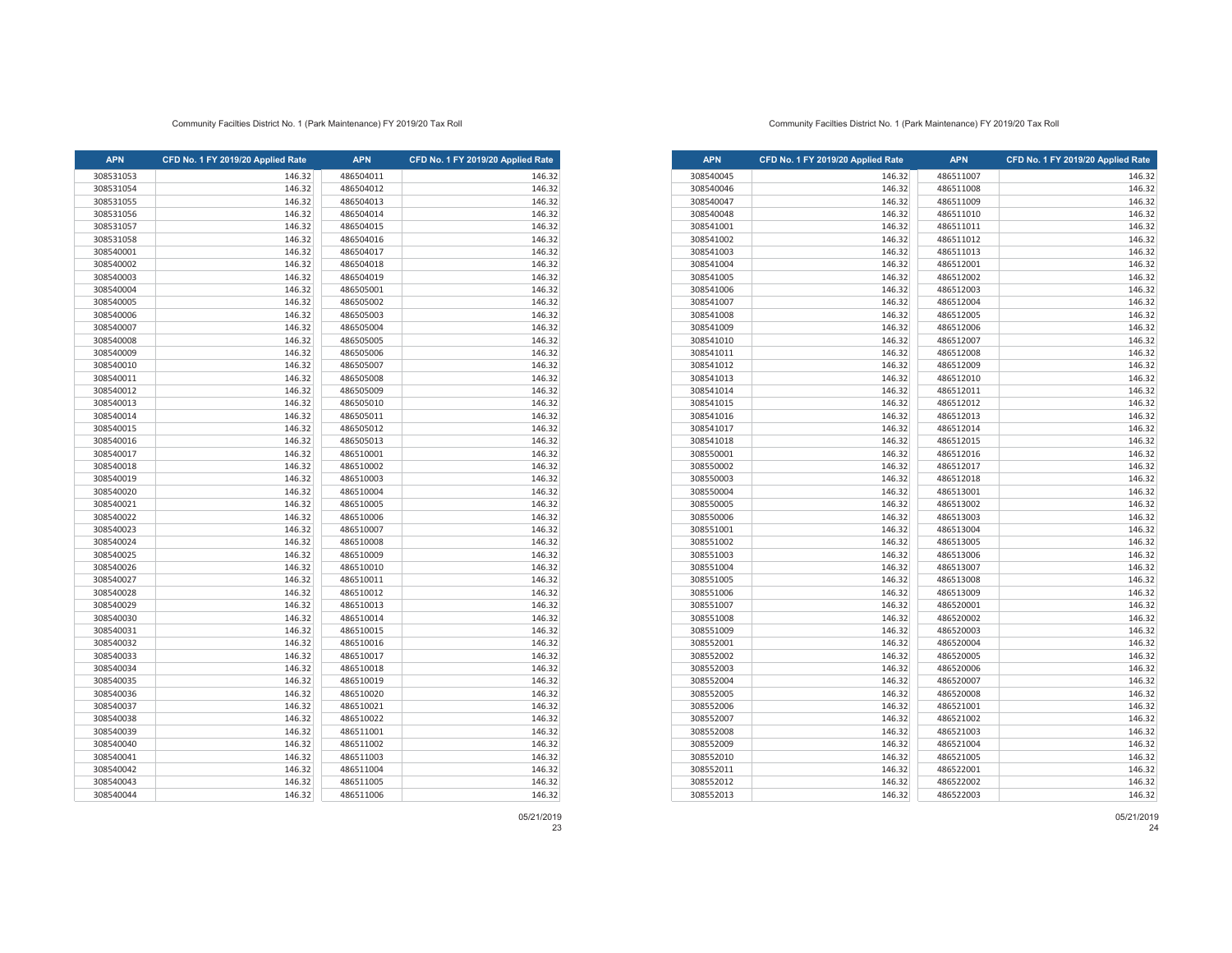| <b>APN</b> | CFD No. 1 FY 2019/20 Applied Rate | <b>APN</b> | CFD No. 1 FY 2019/20 Applied Rate |
|------------|-----------------------------------|------------|-----------------------------------|
| 308570012  | 146.32                            | 486531020  | 146.32                            |
| 308570013  | 146.32                            | 486531021  | 146.32                            |
| 308570014  | 146.32                            | 486531022  | 146.32                            |
| 308570015  | 146.32                            | 486531023  | 146.32                            |
| 308570016  | 146.32                            | 486531025  | 146.32                            |
| 308570017  | 146.32                            | 486531026  | 146.32                            |
| 308570018  | 146.32                            | 486531027  | 146.32                            |
| 308571001  | 146.32                            | 486531028  | 146.32                            |
| 308571002  | 146.32                            | 486531029  | 146.32                            |
| 308571003  | 146.32                            | 486531030  | 146.32                            |
| 308571004  | 146.32                            | 486531031  | 146.32                            |
| 308571005  | 146.32                            | 486531032  | 146.32                            |
| 308571006  | 146.32                            | 486531033  | 146.32                            |
| 308571007  | 146.32                            | 486531034  | 146.32                            |
| 308571008  | 146.32                            | 486531035  | 146.32                            |
| 308571009  | 146.32                            | 486531036  | 146.32                            |
| 308571010  | 146.32                            | 486531037  | 146.32                            |
| 308571011  | 146.32                            | 486531038  | 146.32                            |
| 308571012  | 146.32                            | 486531039  | 146.32                            |
| 308571013  | 146.32                            | 486531041  | 146.32                            |
| 308571014  | 146.32                            | 486531042  | 146.32                            |
| 308571015  | 146.32                            | 486531043  | 146.32                            |
| 308571016  | 146.32                            | 486531044  | 146.32                            |
| 308571017  | 146.32                            | 486531045  | 146.32                            |
| 308571018  | 146.32                            | 486531046  | 146.32                            |
| 308571019  | 146.32                            | 486531047  | 146.32                            |
| 308571020  | 146.32                            | 486531048  | 146.32                            |
| 308571021  | 146.32                            | 486531049  | 146.32                            |
| 308571022  | 146.32                            | 486531051  | 146.32                            |
| 308571023  | 146.32                            | 486531052  | 146.32                            |
| 308571024  | 146.32                            | 486531053  | 146.32                            |
| 308571025  | 146.32                            | 486531054  | 146.32                            |
| 308571026  | 146.32                            | 486531055  | 146.32                            |
| 308571027  | 146.32                            | 486531056  | 146.32                            |
| 308571028  | 146.32                            | 486531057  | 146.32                            |
| 308572001  | 146.32                            | 486531058  | 146.32                            |
| 308572002  | 146.32                            | 486531059  | 146.32                            |
| 308572003  | 146.32                            | 486531061  | 146.32                            |
| 308572004  | 146.32                            | 486531062  | 146.32                            |
| 308572005  | 146.32                            | 486531063  | 146.32                            |
| 308572006  | 146.32                            | 486531064  | 146.32                            |
| 308572007  | 146.32                            | 486531065  | 146.32                            |
| 308572008  | 146.32                            | 486531066  | 146.32                            |
| 308572009  | 146.32                            | 486531068  | 146.32                            |
| 308572010  | 146.32                            | 486531069  | 146.32                            |
| 308572011  | 146.32                            | 486531070  | 146.32                            |
| 308572012  | 146.32                            | 486531071  | 146.32                            |
| 308572013  | 146.32                            | 486531072  | 146.32                            |
| 308572014  | 146.32                            | 486531073  | 146.32                            |
| 308572015  | 146.32                            | 486531074  | 146.32                            |

### Community Facilties District No. 1 (Park Maintenance) FY 2019/20 Tax Roll

| <b>APN</b> | CFD No. 1 FY 2019/20 Applied Rate | <b>APN</b> | CFD No. 1 FY 2019/20 Applied Rate |
|------------|-----------------------------------|------------|-----------------------------------|
| 308552014  | 146.32                            | 486522004  | 146.32                            |
| 308552015  | 146.32                            | 486522005  | 146.32                            |
| 308552016  | 146.32                            | 486522006  | 146.32                            |
| 308552017  | 146.32                            | 486522007  | 146.32                            |
| 308560001  | 146.32                            | 486522008  | 146.32                            |
| 308560002  | 146.32                            | 486522009  | 146.32                            |
| 308560003  | 146.32                            | 486522010  | 146.32                            |
| 308560004  | 146.32                            | 486522011  | 146.32                            |
| 308560005  | 146.32                            | 486523001  | 146.32                            |
| 308560006  | 146.32                            | 486523002  | 146.32                            |
| 308560007  | 146.32                            | 486523003  | 146.32                            |
| 308560008  | 146.32                            | 486523004  | 146.32                            |
| 308560009  | 146.32                            | 486523005  | 146.32                            |
| 308560010  | 146.32                            | 486523006  | 146.32                            |
| 308560011  | 146.32                            | 486523007  | 146.32                            |
| 308560012  | 146.32                            | 486523008  | 146.32                            |
| 308560013  | 146.32                            | 486523009  | 146.32                            |
| 308560014  | 146.32                            | 486523010  | 146.32                            |
| 308560015  | 146.32                            | 486523011  | 146.32                            |
| 308560016  | 146.32                            | 486523012  | 146.32                            |
| 308560017  | 146.32                            | 486523013  | 146.32                            |
| 308560018  | 146.32                            | 486523014  | 146.32                            |
| 308560019  | 146.32                            | 486523015  | 146.32                            |
| 308560023  | 146.32                            | 486523016  | 146.32                            |
| 308560024  | 146.32                            | 486523017  | 146.32                            |
| 308560025  | 146.32                            | 486523018  | 146.32                            |
| 308560026  | 146.32                            | 486523019  | 146.32                            |
| 308560027  | 146.32                            | 486523020  | 146.32                            |
| 308560028  | 146.32                            | 486523021  | 146.32                            |
| 308560029  | 146.32                            | 486523022  | 146.32                            |
| 308561001  | 146.32                            | 486523023  | 146.32                            |
| 308561002  | 146.32                            | 486523024  | 146.32                            |
| 308561003  | 146.32                            | 486523025  | 146.32                            |
| 308561004  | 146.32                            | 486531001  | 146.32                            |
| 308561005  | 146.32                            | 486531002  | 146.32                            |
| 308561006  | 146.32                            | 486531003  | 146.32                            |
| 308561007  | 146.32                            | 486531004  | 146.32                            |
| 308561008  | 146.32                            | 486531005  | 146.32                            |
| 308561009  | 146.32                            | 486531006  | 146.32                            |
| 308570001  | 146.32                            | 486531008  | 146.32                            |
| 308570002  | 146.32                            | 486531009  | 146.32                            |
| 308570003  | 146.32                            | 486531010  | 146.32                            |
| 308570004  | 146.32                            | 486531011  | 146.32                            |
| 308570005  | 146.32                            | 486531012  | 146.32                            |
| 308570006  | 146.32                            | 486531013  | 146.32                            |
| 308570007  | 146.32                            | 486531015  | 146.32                            |
| 308570008  | 146.32                            | 486531016  | 146.32                            |
| 308570009  | 146.32                            | 486531017  | 146.32                            |
| 308570010  | 146.32                            | 486531018  | 146.32                            |
| 308570011  | 146.32                            | 486531019  | 146.32                            |
|            |                                   |            |                                   |

05/21/2019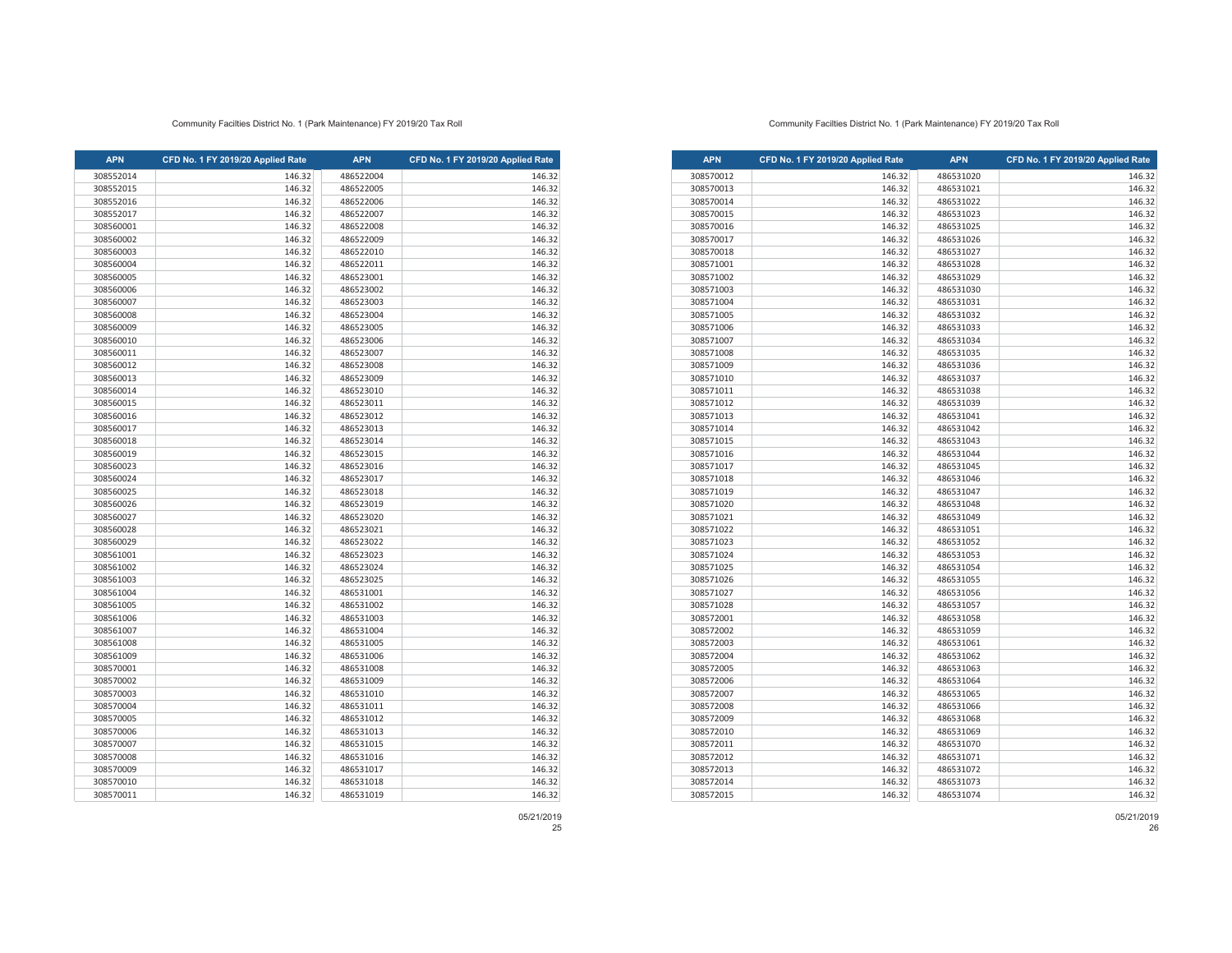| <b>APN</b> | CFD No. 1 FY 2019/20 Applied Rate | <b>APN</b> | CFD No. 1 FY 2019/20 Applied Rate |
|------------|-----------------------------------|------------|-----------------------------------|
| 308581010  | 146.32                            | 486532043  | 146.32                            |
| 308581011  | 146.32                            | 486532044  | 146.32                            |
| 308581012  | 146.32                            | 486532045  | 146.32                            |
| 308581013  | 146.32                            | 486532047  | 146.32                            |
| 308581014  | 146.32                            | 486532048  | 146.32                            |
| 308581015  | 146.32                            | 486532049  | 146.32                            |
| 308581016  | 146.32                            | 486532050  | 146.32                            |
| 308581017  | 146.32                            | 486532051  | 146.32                            |
| 308581018  | 146.32                            | 486532052  | 146.32                            |
| 308581019  | 146.32                            | 486532054  | 146.32                            |
| 308581020  | 146.32                            | 486532055  | 146.32                            |
| 308581021  | 146.32                            | 486532056  | 146.32                            |
| 308581022  | 146.32                            | 486532058  | 146.32                            |
| 308581023  | 146.32                            | 486532059  | 146.32                            |
| 308581024  | 146.32                            | 486532060  | 146.32                            |
| 308582001  | 146.32                            | 486532061  | 146.32                            |
| 308582002  | 146.32                            | 486532062  | 146.32                            |
| 308582003  | 146.32                            | 486532063  | 146.32                            |
| 308582004  | 146.32                            | 486532065  | 146.32                            |
| 308582005  | 146.32                            | 486532066  | 146.32                            |
| 308582006  | 146.32                            | 486532067  | 146.32                            |
| 308582007  | 146.32                            | 486532068  | 146.32                            |
| 308582008  | 146.32                            | 486532069  | 146.32                            |
| 308582009  | 146.32                            | 486532070  | 146.32                            |
| 308582010  | 146.32                            | 486532072  | 146.32                            |
| 308582011  | 146.32                            | 486532073  | 146.32                            |
| 308582012  | 146.32                            | 486532074  | 146.32                            |
| 308582013  | 146.32                            | 486532075  | 146.32                            |
| 308582014  | 146.32                            | 486532076  | 146.32                            |
| 308582015  | 146.32                            | 486532077  | 146.32                            |
| 308582016  | 146.32                            | 486532079  | 146.32                            |
| 308582017  | 146.32                            | 486532080  | 146.32                            |
| 308582018  | 146.32                            | 486532081  | 146.32                            |
| 308582019  | 146.32                            | 486532082  | 146.32                            |
| 308582020  | 146.32                            | 486532083  | 146.32                            |
| 308582021  | 146.32                            | 486532084  | 146.32                            |
| 308582022  | 146.32                            | 486532086  | 146.32                            |
| 308582023  | 146.32                            | 486532087  | 146.32                            |
| 308582024  | 146.32                            | 486532088  | 146.32                            |
| 308582025  | 146.32                            | 486532090  | 146.32                            |
| 308582026  | 146.32                            | 486532091  | 146.32                            |
| 308582027  | 146.32                            | 486532092  | 146.32                            |
| 308582028  | 146.32                            | 486532093  | 146.32                            |
| 308582029  | 146.32                            | 486532094  | 146.32                            |
| 308582030  | 146.32                            | 486532095  | 146.32                            |
| 308582031  | 146.32                            | 486532096  | 146.32                            |
| 308582032  | 146.32                            | 486532097  | 146.32                            |
| 308582033  | 146.32                            | 486532098  | 146.32                            |
| 308582034  | 146.32                            | 486540001  | 146.32                            |
| 308582035  | 146.32                            | 486540002  | 146.32                            |

### Community Facilties District No. 1 (Park Maintenance) FY 2019/20 Tax Roll

| <b>APN</b>             | CFD No. 1 FY 2019/20 Applied Rate | <b>APN</b>             | CFD No. 1 FY 2019/20 Applied Rate |
|------------------------|-----------------------------------|------------------------|-----------------------------------|
| 308572016              | 146.32                            | 486531075              | 146.32                            |
| 308572017              | 146.32                            | 486531076              | 146.32                            |
| 308572018              | 146.32                            | 486531078              | 146.32                            |
| 308572019              | 146.32                            | 486531079              | 146.32                            |
| 308572020              | 146.32                            | 486531080              | 146.32                            |
| 308572021              | 146.32                            | 486531081              | 146.32                            |
| 308572022              | 146.32                            | 486531082              | 146.32                            |
| 308572023              | 146.32                            | 486531083              | 146.32                            |
| 308572024              | 146.32                            | 486531085              | 146.32                            |
| 308572025              | 146.32                            | 486531086              | 146.32                            |
| 308572026              | 146.32                            | 486531087              | 146.32                            |
| 308572027              | 146.32                            | 486531088              | 146.32                            |
| 308573001              | 146.32                            | 486531089              | 146.32                            |
| 308573002              | 146.32                            | 486531090              | 146.32                            |
| 308573003              | 146.32                            | 486532001              | 146.32                            |
| 308573004              | 146.32                            | 486532002              | 146.32                            |
| 308573005              | 146.32                            | 486532003              | 146.32                            |
| 308573006              | 146.32                            | 486532004              | 146.32                            |
| 308573007              | 146.32                            | 486532005              | 146.32                            |
| 308573008              | 146.32                            | 486532006              | 146.32                            |
| 308573009              | 146.32                            | 486532008              | 146.32                            |
| 308573010              | 146.32                            | 486532009              | 146.32                            |
| 308573011              | 146.32                            | 486532010              | 146.32                            |
| 308573012              | 146.32                            | 486532011              | 146.32                            |
| 308573013              | 146.32                            | 486532012              | 146.32                            |
| 308573014              | 146.32                            | 486532013              | 146.32                            |
| 308573015              | 146.32                            | 486532015              | 146.32                            |
| 308573016              | 146.32                            | 486532016              | 146.32                            |
| 308580001              | 146.32                            | 486532017              | 146.32                            |
| 308580002              | 146.32                            | 486532018              | 146.32                            |
| 308580003              | 146.32                            | 486532019              | 146.32                            |
| 308580004              | 146.32                            | 486532020              | 146.32                            |
| 308580005              | 146.32                            | 486532022              | 146.32                            |
| 308580006              | 146.32                            | 486532023              | 146.32                            |
| 308580007              | 146.32                            | 486532024              | 146.32                            |
| 308580008              | 146.32                            | 486532025              | 146.32                            |
| 308580009              | 146.32                            | 486532026              | 146.32                            |
| 308580010              | 146.32                            | 486532027              | 146.32                            |
| 308580011              | 146.32                            | 486532029              | 146.32                            |
| 308580012              | 146.32                            | 486532030              | 146.32                            |
| 308580013              | 146.32                            | 486532031              | 146.32                            |
| 308581001              | 146.32                            | 486532032              | 146.32                            |
| 308581002              | 146.32                            | 486532033              | 146.32                            |
| 308581003              | 146.32                            | 486532034              | 146.32                            |
| 308581004              | 146.32                            | 486532036              | 146.32                            |
|                        |                                   |                        |                                   |
| 308581005<br>308581006 | 146.32<br>146.32                  | 486532037<br>486532038 | 146.32<br>146.32                  |
|                        |                                   |                        |                                   |
| 308581007              | 146.32                            | 486532040<br>486532041 | 146.32                            |
| 308581008<br>308581009 | 146.32                            |                        | 146.32                            |
|                        | 146.32                            | 486532042              | 146.32                            |

05/21/2019

05/21/2019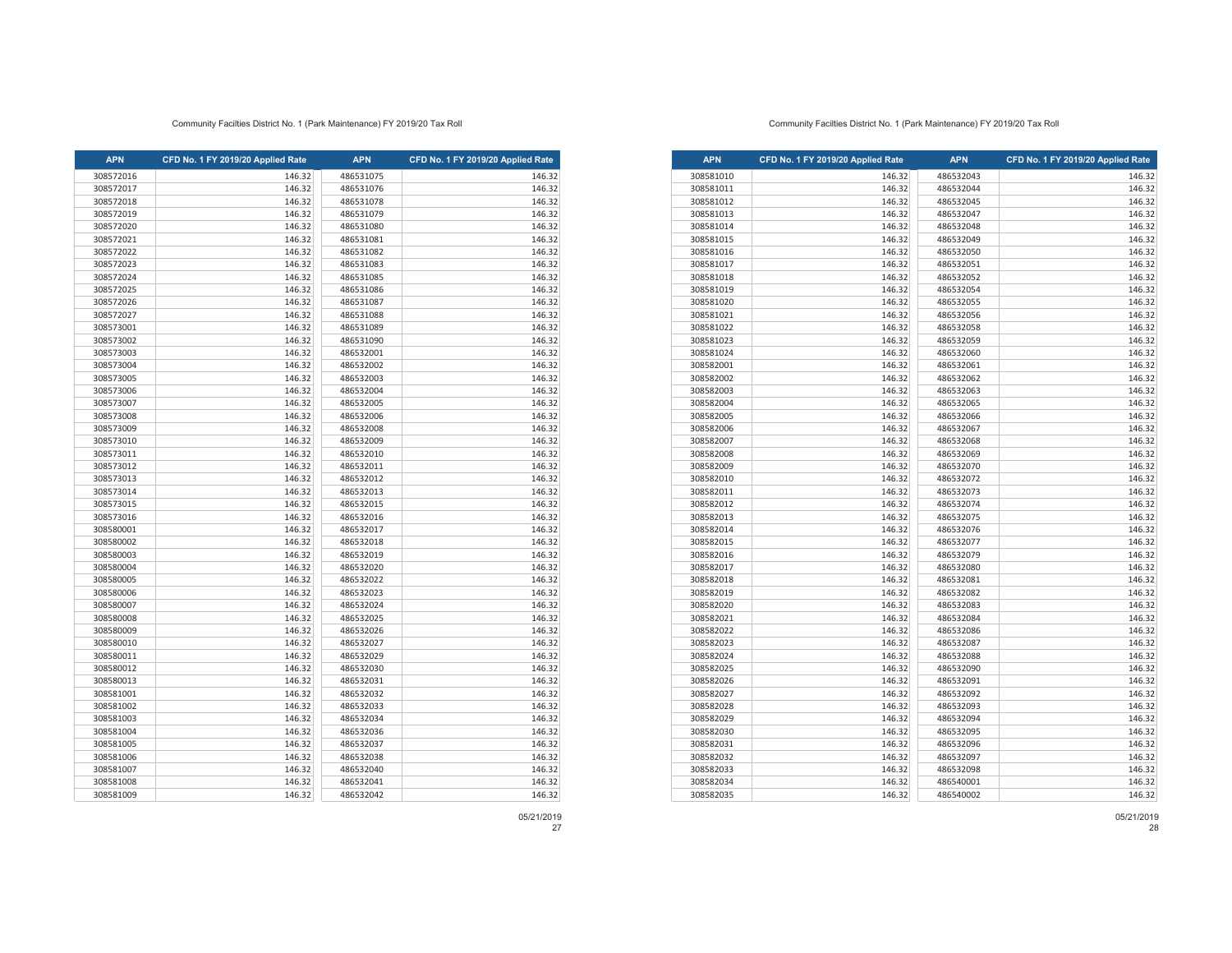| <b>APN</b> | CFD No. 1 FY 2019/20 Applied Rate | <b>APN</b> | CFD No. 1 FY 2019/20 Applied Rate |
|------------|-----------------------------------|------------|-----------------------------------|
| 308592009  | 146.32                            | 486551005  | 146.32                            |
| 308592010  | 146.32                            | 486551006  | 146.32                            |
| 308592011  | 146.32                            | 486551007  | 146.32                            |
| 308592012  | 146.32                            | 486551008  | 146.32                            |
| 308592013  | 146.32                            | 486551009  | 146.32                            |
| 308592014  | 146.32                            | 486551010  | 146.32                            |
| 308592015  | 146.32                            | 486551011  | 146.32                            |
| 308592016  | 146.32                            | 486551012  | 146.32                            |
| 308592017  | 146.32                            | 486552001  | 146.32                            |
| 308592018  | 146.32                            | 486552002  | 146.32                            |
| 308592019  | 146.32                            | 486552003  | 146.32                            |
| 308600001  | 146.32                            | 486552004  | 146.32                            |
| 308600002  | 146.32                            | 486552005  | 146.32                            |
| 308600003  | 146.32                            | 486552006  | 146.32                            |
| 308600004  | 146.32                            | 486552007  | 146.32                            |
| 308601001  | 146.32                            | 486552008  | 146.32                            |
| 308601002  | 146.32                            | 486552009  | 146.32                            |
| 308601003  | 146.32                            | 486552010  | 146.32                            |
| 308601004  | 146.32                            | 486552011  | 146.32                            |
| 308601005  | 146.32                            | 486552012  | 146.32                            |
| 308601006  | 146.32                            | 486552013  | 146.32                            |
| 308601007  | 146.32                            | 486552014  | 146.32                            |
| 308601008  | 146.32                            | 486552015  | 146.32                            |
| 308601009  | 146.32                            | 486552016  | 146.32                            |
| 308601010  | 146.32                            | 486552017  | 146.32                            |
| 308601011  | 146.32                            | 486552018  | 146.32                            |
| 308601012  | 146.32                            | 486552019  | 146.32                            |
| 308601013  | 146.32                            | 486552020  | 146.32                            |
| 308601014  | 146.32                            | 486552021  | 146.32                            |
| 308601015  | 146.32                            | 486552022  | 146.32                            |
| 308601016  | 146.32                            | 486552023  | 146.32                            |
| 308601017  | 146.32                            | 486552024  | 146.32                            |
| 308601018  | 146.32                            | 486552025  | 146.32                            |
| 308601019  | 146.32                            | 486552026  | 146.32                            |
| 308601020  | 146.32                            | 486552027  | 146.32                            |
| 308601021  | 146.32                            | 486552028  | 146.32                            |
| 308610009  | 1,755.84                          | 486552029  | 146.32                            |
| 308610011  | 1,755.84                          | 486552030  | 146.32                            |
| 308610012  | 1,755.84                          | 486552031  | 146.32                            |
| 308610013  | 3,511.68                          | 486552032  | 146.32                            |
| 308610014  | 1,170.56                          | 486552033  | 146.32                            |
| 308610015  | 1,170.56                          | 486552034  | 146.32                            |
| 308610036  | 877.92                            | 486552035  | 146.32                            |
| 308610039  | 1,170.56                          | 486553001  | 146.32                            |
| 308610041  | 1,755.84                          | 486553002  | 146.32                            |
| 308611001  | 146.32                            | 486553003  | 146.32                            |
| 308611002  | 146.32                            | 486553004  | 146.32                            |
| 308611003  | 146.32                            | 486553005  | 146.32                            |
| 308611004  | 146.32                            | 486553006  | 146.32                            |
| 308611005  | 146.32                            | 486553007  | 146.32                            |

### Community Facilties District No. 1 (Park Maintenance) FY 2019/20 Tax Roll

| <b>APN</b> | CFD No. 1 FY 2019/20 Applied Rate | <b>APN</b> | CFD No. 1 FY 2019/20 Applied Rate |
|------------|-----------------------------------|------------|-----------------------------------|
| 308582036  | 146.32                            | 486540003  | 146.32                            |
| 308582037  | 146.32                            | 486540004  | 146.32                            |
| 308582038  | 146.32                            | 486540005  | 146.32                            |
| 308582039  | 146.32                            | 486540006  | 146.32                            |
| 308582040  | 146.32                            | 486540007  | 146.32                            |
| 308582041  | 146.32                            | 486540008  | 146.32                            |
| 308582042  | 146.32                            | 486540009  | 146.32                            |
| 308582043  | 146.32                            | 486541001  | 146.32                            |
| 308582044  | 146.32                            | 486541002  | 146.32                            |
| 308582045  | 146.32                            | 486541003  | 146.32                            |
| 308582046  | 146.32                            | 486541004  | 146.32                            |
| 308582047  | 146.32                            | 486541005  | 146.32                            |
| 308582048  | 146.32                            | 486541006  | 146.32                            |
| 308582049  | 146.32                            | 486541007  | 146.32                            |
| 308582050  | 146.32                            | 486541008  | 146.32                            |
| 308582051  | 146.32                            | 486541009  | 146.32                            |
| 308582052  | 146.32                            | 486541010  | 146.32                            |
| 308582053  | 146.32                            | 486541011  | 146.32                            |
| 308582054  | 146.32                            | 486541012  | 146.32                            |
| 308582055  | 146.32                            | 486541013  | 146.32                            |
| 308590001  | 146.32                            | 486541014  | 146.32                            |
| 308590002  | 146.32                            | 486541015  | 146.32                            |
| 308590003  | 146.32                            | 486541016  | 146.32                            |
| 308590004  | 146.32                            | 486541017  | 146.32                            |
| 308590005  | 146.32                            | 486541018  | 146.32                            |
| 308590006  | 146.32                            | 486541019  | 146.32                            |
| 308590007  | 146.32                            | 486542001  | 146.32                            |
| 308590008  | 146.32                            | 486542002  | 146.32                            |
| 308590009  | 146.32                            | 486542003  | 146.32                            |
| 308590010  | 146.32                            | 486542004  | 146.32                            |
| 308590011  | 146.32                            | 486542005  | 146.32                            |
| 308590012  | 146.32                            | 486542006  | 146.32                            |
| 308590013  | 146.32                            | 486542007  | 146.32                            |
| 308590014  | 146.32                            | 486542008  | 146.32                            |
| 308590015  | 146.32                            | 486542009  | 146.32                            |
| 308591001  | 146.32                            | 486542010  | 146.32                            |
| 308591002  | 146.32                            | 486542011  | 146.32                            |
| 308591003  | 146.32                            | 486542012  | 146.32                            |
| 308591004  | 146.32                            | 486550001  | 146.32                            |
| 308591005  | 146.32                            | 486550002  | 146.32                            |
| 308591006  | 146.32                            | 486550012  | 146.32                            |
| 308591007  | 146.32                            | 486550013  | 146.32                            |
| 308592001  | 146.32                            | 486550014  | 146.32                            |
| 308592002  | 146.32                            | 486550015  | 146.32                            |
| 308592003  | 146.32                            | 486550016  | 146.32                            |
| 308592004  | 146.32                            | 486550017  | 146.32                            |
| 308592005  | 146.32                            | 486551001  | 146.32                            |
| 308592006  | 146.32                            | 486551002  | 146.32                            |
| 308592007  | 146.32                            | 486551003  | 146.32                            |
| 308592008  | 146.32                            | 486551004  | 146.32                            |

05/21/2019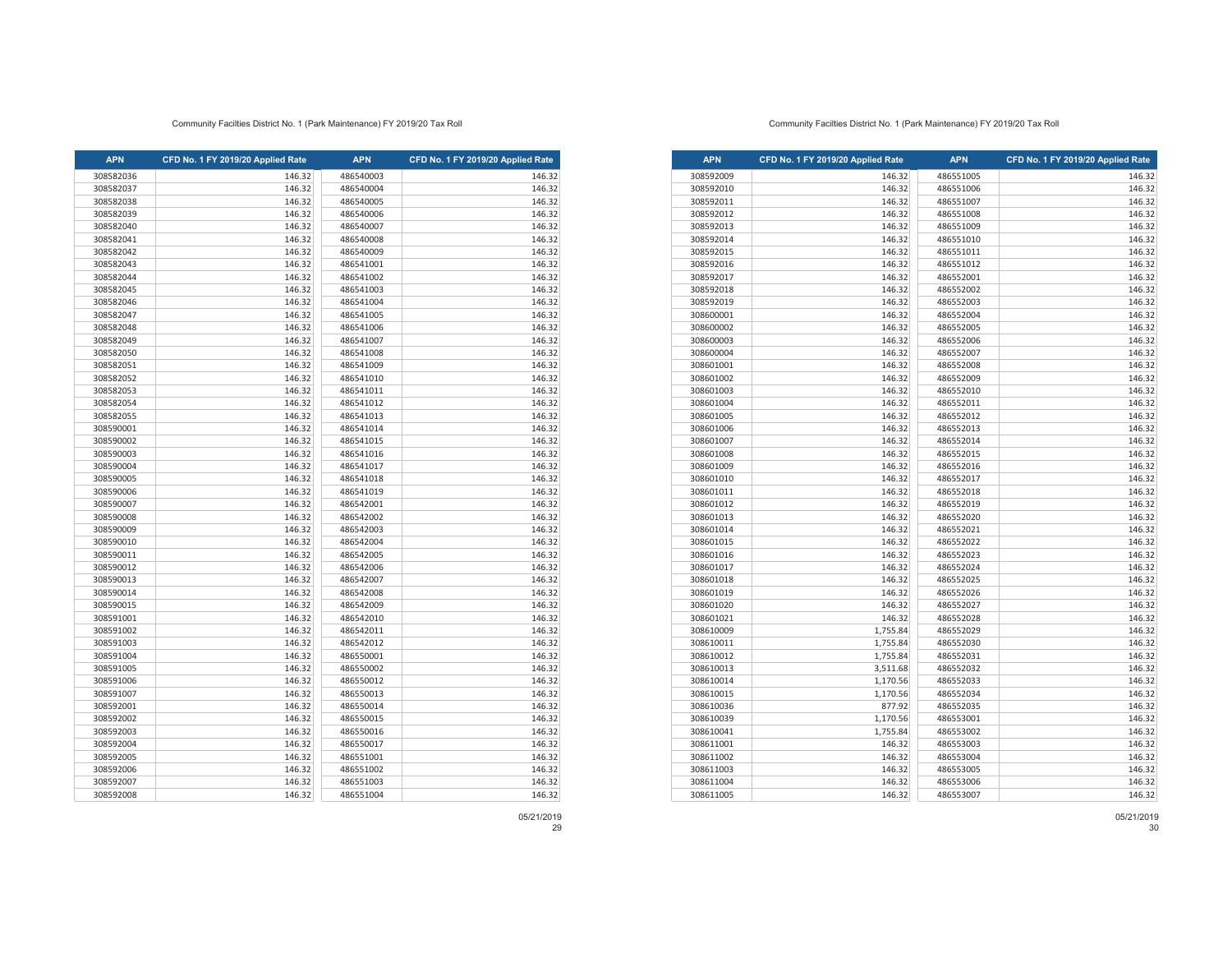**APN CFD No. 1 FY 2019/20 Applied Rate APN CFD No. 1 FY 2019/20 Applied Rate** 146.32 486561049 146.32 **146.32** 146.32 486561050 146.32 146.32 486561052 146.32 308612021 146.32 486561053 146.32 486561053 146.32 146.32 146.32 146.32 146.32 146.32 146.32 146.32 486561054 146.32 146.32 486561056 146.32 146.32 486561057 146.32 146.32 486561058 146.32 146.32 486561059 146.32 146.32 486561060 146.32 146.32 486561061 146.32 146.32 486561062 146.32 146.32 486561063 146.32 146.32 486561064 146.32 146.32 486561066 146.32 146.32 486561067 146.32 146.32 486561068 146.32 146.32 486561070 146.32 146.32 486561071 146.32 146.32 486561072 146.32 146.32 486561074 146.32 146.32 486561075 146.32 146.32 486561076 146.32 146.32 486561077 146.32 146.32 486561078 146.32 146.32 486561079 146.32 146.32 487220001 146.32 146.32 487220002 146.32 146.32 487220003 146.32 146.32 487220004 146.32 146.32 487220005 146.32 146.32 487220006 146.32 146.32 487221001 146.32 146.32 487221002 146.32 146.32 487221003 146.32 146.32 487221004 146.32 146.32 487221005 146.32 146.32 487221006 146.32 146.32 487221007 146.32 146.32 487221008 146.32 146.32 487221009 146.32 146.32 487221010 146.32 146.32 487221011 146.32 146.32 487221012 146.32 146.32 487222003 146.32 146.32 487222004 146.32 146.32 487222005 146.32 146.32 487222006 146.32 146.32 487222007 146.32 146.32 487222008 146.32

#### Community Facilties District No. 1 (Park Maintenance) FY 2019/20 Tax Roll

| <b>APN</b> | CFD No. 1 FY 2019/20 Applied Rate | <b>APN</b> | CFD No. 1 FY 2019/20 Applied Rate |
|------------|-----------------------------------|------------|-----------------------------------|
| 308611006  | 146.32                            | 486553008  | 146.32                            |
| 308611007  | 146.32                            | 486554001  | 146.32                            |
| 308611008  | 146.32                            | 486554002  | 146.32                            |
| 308611009  | 146.32                            | 486554003  | 146.32                            |
| 308611011  | 146.32                            | 486554004  | 146.32                            |
| 308611012  | 146.32                            | 486554005  | 146.32                            |
| 308611013  | 146.32                            | 486554006  | 146.32                            |
| 308611014  | 146.32                            | 486561001  | 146.32                            |
| 308611015  | 146.32                            | 486561002  | 146.32                            |
| 308611016  | 146.32                            | 486561003  | 146.32                            |
| 308611017  | 146.32                            | 486561005  | 146.32                            |
| 308611018  | 146.32                            | 486561006  | 146.32                            |
| 308611019  | 146.32                            | 486561007  | 146.32                            |
| 308611020  | 146.32                            | 486561008  | 146.32                            |
| 308611021  | 146.32                            | 486561009  | 146.32                            |
| 308611022  | 146.32                            | 486561010  | 146.32                            |
| 308611024  | 146.32                            | 486561011  | 146.32                            |
| 308611026  | 146.32                            | 486561012  | 146.32                            |
| 308611027  | 146.32                            | 486561013  | 146.32                            |
| 308611028  | 146.32                            | 486561015  | 146.32                            |
| 308611029  | 146.32                            | 486561016  | 146.32                            |
| 308611030  | 146.32                            | 486561017  | 146.32                            |
| 308611031  | 146.32                            | 486561018  | 146.32                            |
| 308611032  | 146.32                            | 486561019  | 146.32                            |
| 308611033  | 146.32                            | 486561020  | 146.32                            |
| 308611034  | 146.32                            | 486561021  | 146.32                            |
| 308611036  | 146.32                            | 486561022  | 146.32                            |
| 308611037  | 146.32                            | 486561023  | 146.32                            |
| 308611038  | 146.32                            | 486561024  | 146.32                            |
| 308611039  | 146.32                            | 486561025  | 146.32                            |
| 308611040  | 146.32                            | 486561026  | 146.32                            |
| 308611042  | 146.32                            | 486561027  | 146.32                            |
| 308611043  | 146.32                            | 486561028  | 146.32                            |
| 308611044  | 146.32                            | 486561029  | 146.32                            |
| 308611045  | 146.32                            | 486561031  | 146.32                            |
| 308612001  | 146.32                            | 486561032  | 146.32                            |
| 308612002  | 146.32                            | 486561033  | 146.32                            |
| 308612003  | 146.32                            | 486561034  | 146.32                            |
| 308612004  | 146.32                            | 486561035  | 146.32                            |
| 308612005  | 146.32                            | 486561036  | 146.32                            |
| 308612006  | 146.32                            | 486561037  | 146.32                            |
| 308612007  | 146.32                            | 486561038  | 146.32                            |
| 308612008  | 146.32                            | 486561039  | 146.32                            |
| 308612009  | 146.32                            | 486561041  | 146.32                            |
| 308612010  | 146.32                            | 486561042  | 146.32                            |
| 308612011  | 146.32                            | 486561043  | 146.32                            |
| 308612012  | 146.32                            | 486561045  | 146.32                            |
| 308612014  | 146.32                            | 486561046  | 146.32                            |
| 308612015  | 146.32                            | 486561047  | 146.32                            |
| 308612016  | 146.32                            | 486561048  | 146.32                            |
|            |                                   |            |                                   |

05/21/2019

05/21/2019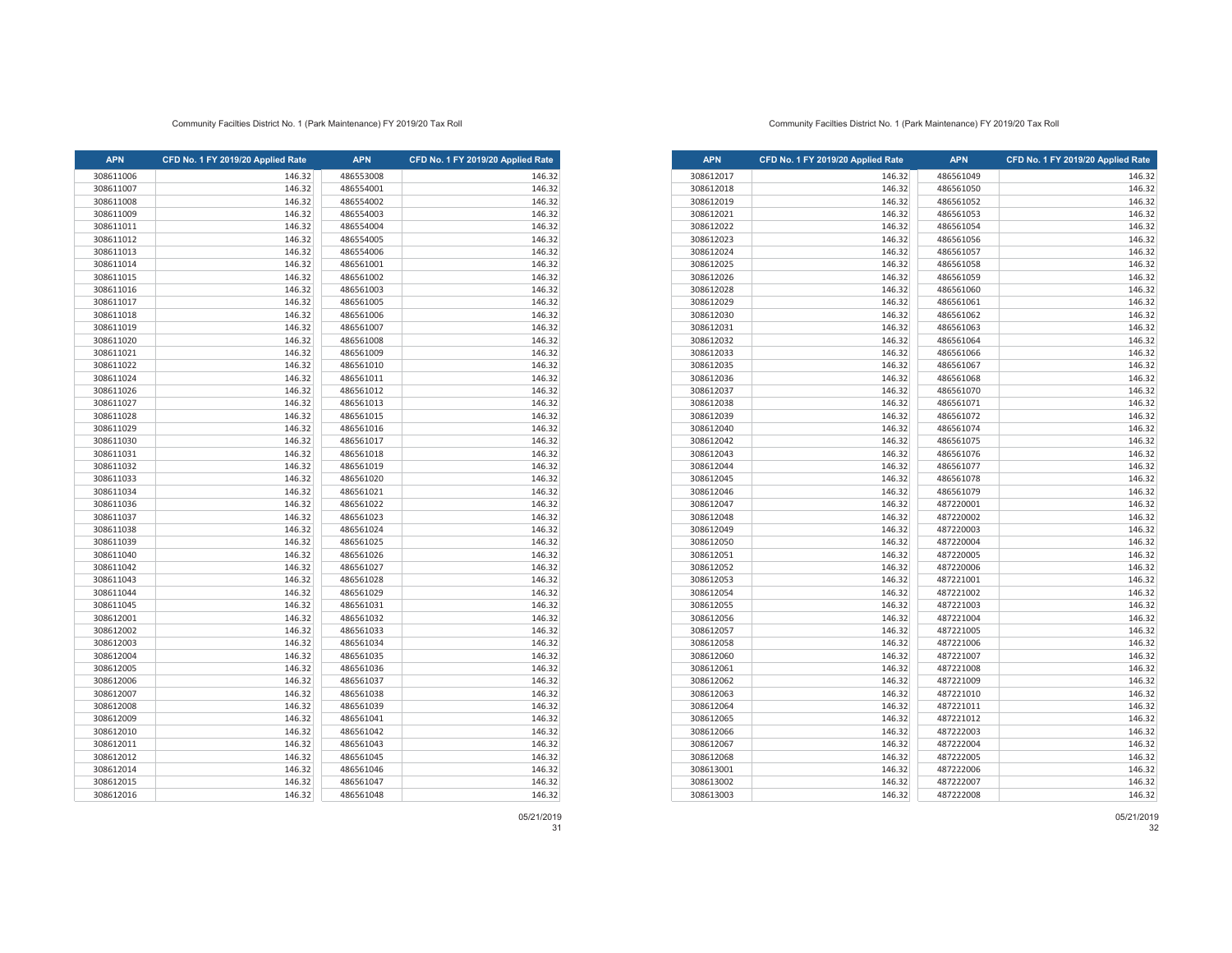| <b>APN</b> | CFD No. 1 FY 2019/20 Applied Rate | <b>APN</b> | CFD No. 1 FY 2019/20 Applied Rate |
|------------|-----------------------------------|------------|-----------------------------------|
| 312280008  | 146.32                            | 487231005  | 146.32                            |
| 312280009  | 146.32                            | 487231006  | 146.32                            |
| 312280010  | 146.32                            | 487231007  | 146.32                            |
| 312280011  | 146.32                            | 487231008  | 146.32                            |
| 312280012  | 146.32                            | 487231009  | 146.32                            |
| 312280013  | 146.32                            | 487231010  | 146.32                            |
| 312280014  | 146.32                            | 487231011  | 146.32                            |
| 312280015  | 146.32                            | 487231012  | 146.32                            |
| 312280016  | 146.32                            | 487231013  | 146.32                            |
| 312280017  | 146.32                            | 487231014  | 146.32                            |
| 312280018  | 146.32                            | 487231015  | 146.32                            |
| 312280019  | 146.32                            | 487231016  | 146.32                            |
| 312280020  | 146.32                            | 487231017  | 146.32                            |
| 312280021  | 146.32                            | 487232001  | 146.32                            |
| 312281001  | 146.32                            | 487232002  | 146.32                            |
| 312281002  | 146.32                            | 487232003  | 146.32                            |
| 312281003  | 146.32                            | 487232004  | 146.32                            |
| 312281004  | 146.32                            | 487232005  | 146.32                            |
| 312281005  | 146.32                            | 487232006  | 146.32                            |
| 312281006  | 146.32                            | 487232007  | 146.32                            |
| 312281007  | 146.32                            | 487232008  | 146.32                            |
| 312281008  | 146.32                            | 487232009  | 146.32                            |
| 312281009  | 146.32                            | 487240001  | 146.32                            |
| 312281010  | 146.32                            | 487240002  | 146.32                            |
| 312281011  | 146.32                            | 487240003  | 146.32                            |
| 312281012  | 146.32                            | 487240004  | 146.32                            |
| 312281013  | 146.32                            | 487241001  | 146.32                            |
| 312281014  | 146.32                            | 487241002  | 146.32                            |
| 312281015  | 146.32                            | 487241003  | 146.32                            |
| 312281016  | 146.32                            | 487241004  | 146.32                            |
| 312281017  | 146.32                            | 487241005  | 146.32                            |
| 312281018  | 146.32                            | 487241006  | 146.32                            |
| 312281019  | 146.32                            | 487241007  | 146.32                            |
| 312281020  | 146.32                            | 487241008  | 146.32                            |
| 312281021  | 146.32                            | 487241009  | 146.32                            |
| 312281022  | 146.32                            | 487241010  | 146.32                            |
| 312281023  | 146.32                            | 487241011  | 146.32                            |
| 312281024  | 146.32                            | 487241012  | 146.32                            |
| 312281025  | 146.32                            | 487241013  | 146.32                            |
| 312290002  | 146.32                            | 487241014  | 146.32                            |
| 312290003  | 146.32                            | 487241015  | 146.32                            |
| 312290004  | 146.32                            | 487241016  | 146.32                            |
| 312290005  | 146.32                            | 487241017  | 146.32                            |
| 312290006  | 146.32                            | 487242001  | 146.32                            |
| 312290007  | 146.32                            | 487242002  | 146.32                            |
| 312290008  | 146.32                            | 487242003  | 146.32                            |
| 312290009  | 146.32                            | 487242004  | 146.32                            |
| 312290010  | 146.32                            | 487242005  | 146.32                            |
| 312290011  | 146.32                            | 487242006  | 146.32                            |
| 312290012  | 146.32                            | 487242007  | 146.32                            |

#### Community Facilties District No. 1 (Park Maintenance) FY 2019/20 Tax Roll

| <b>APN</b> | CFD No. 1 FY 2019/20 Applied Rate | <b>APN</b> | CFD No. 1 FY 2019/20 Applied Rate |
|------------|-----------------------------------|------------|-----------------------------------|
| 308613004  | 146.32                            | 487222009  | 146.32                            |
| 308613006  | 146.32                            | 487222010  | 146.32                            |
| 308613007  | 146.32                            | 487222011  | 146.32                            |
| 308613008  | 146.32                            | 487223001  | 146.32                            |
| 308613009  | 146.32                            | 487223002  | 146.32                            |
| 308613011  | 146.32                            | 487223003  | 146.32                            |
| 308613012  | 146.32                            | 487223004  | 146.32                            |
| 308613013  | 146.32                            | 487223005  | 146.32                            |
| 308613014  | 146.32                            | 487230001  | 146.32                            |
| 308613015  | 146.32                            | 487230002  | 146.32                            |
| 308613016  | 146.32                            | 487230003  | 146.32                            |
| 308613018  | 146.32                            | 487230004  | 146.32                            |
| 308613019  | 146.32                            | 487230005  | 146.32                            |
| 308613020  | 146.32                            | 487230006  | 146.32                            |
| 308613021  | 146.32                            | 487230007  | 146.32                            |
| 308613022  | 146.32                            | 487230008  | 146.32                            |
| 308613023  | 146.32                            | 487230009  | 146.32                            |
| 308613025  | 146.32                            | 487230010  | 146.32                            |
| 308613026  | 146.32                            | 487230011  | 146.32                            |
| 308613027  | 146.32                            | 487230012  | 146.32                            |
| 308613028  | 146.32                            | 487230013  | 146.32                            |
| 308613029  | 146.32                            | 487230014  | 146.32                            |
| 308613030  | 146.32                            | 487230015  | 146.32                            |
| 308613031  | 146.32                            | 487230016  | 146.32                            |
| 308613032  | 146.32                            | 487230017  | 146.32                            |
| 308613034  | 146.32                            | 487230018  | 146.32                            |
| 308613035  | 146.32                            | 487230019  | 146.32                            |
| 308613036  | 146.32                            | 487230020  | 146.32                            |
| 308613037  | 146.32                            | 487230021  | 146.32                            |
| 308613039  | 146.32                            | 487230022  | 146.32                            |
| 308613040  | 146.32                            | 487230023  | 146.32                            |
| 308613041  | 146.32                            | 487230024  | 146.32                            |
| 308613042  | 146.32                            | 487230025  | 146.32                            |
| 308613043  | 146.32                            | 487230026  | 146.32                            |
| 308613044  | 146.32                            | 487230027  | 146.32                            |
| 308613045  | 146.32                            | 487230028  | 146.32                            |
| 308613046  | 146.32                            | 487230029  | 146.32                            |
| 308613047  | 146.32                            | 487230030  | 146.32                            |
| 308613048  | 146.32                            | 487230031  | 146.32                            |
| 308613050  | 146.32                            | 487230032  | 146.32                            |
| 308613051  | 146.32                            | 487230033  | 146.32                            |
| 308613052  | 146.32                            | 487230034  | 146.32                            |
| 308613053  | 146.32                            | 487230035  | 146.32                            |
| 312280001  | 146.32                            | 487230036  | 146.32                            |
| 312280002  | 146.32                            | 487230037  | 146.32                            |
| 312280003  | 146.32                            | 487230038  | 146.32                            |
| 312280004  | 146.32                            | 487231001  | 146.32                            |
| 312280005  | 146.32                            | 487231002  | 146.32                            |
| 312280006  | 146.32                            | 487231003  | 146.32                            |
| 312280007  | 146.32                            | 487231004  | 146.32                            |

05/21/2019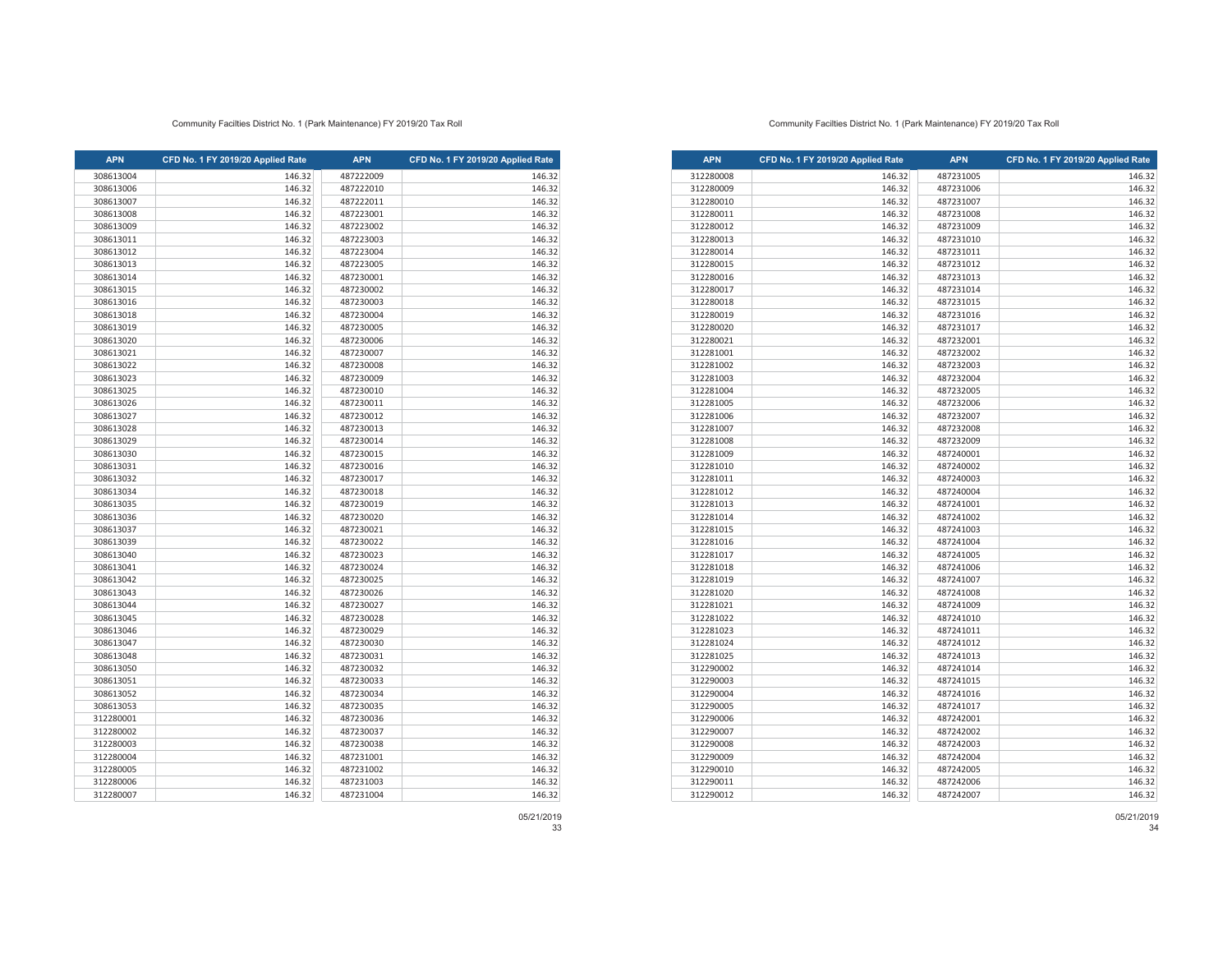| <b>APN</b> | CFD No. 1 FY 2019/20 Applied Rate | <b>APN</b> | CFD No. 1 FY 2019/20 Applied Rate |
|------------|-----------------------------------|------------|-----------------------------------|
| 312292014  | 146.32                            | 487310016  | 146.32                            |
| 312292015  | 146.32                            | 487310017  | 146.32                            |
| 312292016  | 146.32                            | 487310018  | 146.32                            |
| 312292017  | 146.32                            | 487310019  | 146.32                            |
| 312310001  | 146.32                            | 487310020  | 146.32                            |
| 312310002  | 146.32                            | 487310021  | 146.32                            |
| 312310003  | 146.32                            | 487310022  | 146.32                            |
| 312310004  | 146.32                            | 487310023  | 146.32                            |
| 312310005  | 146.32                            | 487310024  | 146.32                            |
| 312310006  | 146.32                            | 487310025  | 146.32                            |
| 312310007  | 146.32                            | 487310026  | 146.32                            |
| 312310008  | 146.32                            | 487310027  | 146.32                            |
| 312310009  | 146.32                            | 487310028  | 146.32                            |
| 312311001  | 146.32                            | 487310029  | 146.32                            |
| 312311002  | 146.32                            | 487310030  | 146.32                            |
| 312311003  | 146.32                            | 487310031  | 146.32                            |
| 312311004  | 146.32                            | 487310032  | 146.32                            |
| 312311005  | 146.32                            | 487310033  | 146.32                            |
| 312311006  | 146.32                            | 487480001  | 146.32                            |
| 312311007  | 146.32                            | 487480002  | 146.32                            |
| 312311008  | 146.32                            | 487480003  | 146.32                            |
| 312311009  | 146.32                            | 487480004  | 146.32                            |
| 312311010  | 146.32                            | 487480005  | 146.32                            |
| 312311011  | 146.32                            | 487480006  | 146.32                            |
| 312311012  | 146.32                            | 487480007  | 146.32                            |
| 312311013  | 146.32                            | 487480008  | 146.32                            |
| 312311014  | 146.32                            | 487480009  | 146.32                            |
| 312312001  | 146.32                            | 487480010  | 146.32                            |
| 312312002  | 146.32                            | 487480011  | 146.32                            |
| 312312003  | 146.32                            | 487480012  | 146.32                            |
| 312312004  | 146.32                            | 487480013  | 146.32                            |
| 312312005  | 146.32                            | 487480014  | 146.32                            |
| 312312006  | 146.32                            | 487480015  | 146.32                            |
| 312312007  | 146.32                            | 487481001  | 146.32                            |
| 312312008  | 146.32                            | 487481002  | 146.32                            |
| 312312009  | 146.32                            | 487481003  | 146.32                            |
| 312312010  | 146.32                            | 487481004  | 146.32                            |
| 312312011  | 146.32                            | 487481005  | 146.32                            |
| 312312012  | 146.32                            | 487481006  | 146.32                            |
| 312313001  | 146.32                            | 487481007  | 146.32                            |
| 312313002  | 146.32                            | 487481008  | 146.32                            |
| 312313003  | 146.32                            | 487481009  | 146.32                            |
| 312313004  | 146.32                            | 487481010  | 146.32                            |
| 312313005  | 146.32                            | 487481011  | 146.32                            |
| 312313006  | 146.32                            | 487481012  | 146.32                            |
| 312313007  | 146.32                            | 487481013  | 146.32                            |
| 312313008  | 146.32                            | 487481014  | 146.32                            |
| 312313009  | 146.32                            | 487481015  | 146.32                            |
| 312313010  | 146.32                            | 487481016  | 146.32                            |
| 312313011  | 146.32                            | 487481017  | 146.32                            |

#### Community Facilties District No. 1 (Park Maintenance) FY 2019/20 Tax Roll

| <b>APN</b> | CFD No. 1 FY 2019/20 Applied Rate | <b>APN</b> | CFD No. 1 FY 2019/20 Applied Rate |
|------------|-----------------------------------|------------|-----------------------------------|
| 312290013  | 146.32                            | 487242008  | 146.32                            |
| 312290014  | 146.32                            | 487242009  | 146.32                            |
| 312290015  | 146.32                            | 487242010  | 146.32                            |
| 312290016  | 146.32                            | 487242011  | 146.32                            |
| 312290017  | 146.32                            | 487243001  | 146.32                            |
| 312290018  | 146.32                            | 487243002  | 146.32                            |
| 312290019  | 146.32                            | 487243003  | 146.32                            |
| 312290020  | 146.32                            | 487243004  | 146.32                            |
| 312290021  | 146.32                            | 487243005  | 146.32                            |
| 312290022  | 146.32                            | 487243006  | 146.32                            |
| 312290023  | 146.32                            | 487243007  | 146.32                            |
| 312290024  | 146.32                            | 487243008  | 146.32                            |
| 312290025  | 146.32                            | 487243009  | 146.32                            |
| 312290026  | 146.32                            | 487243010  | 146.32                            |
| 312290027  | 146.32                            | 487243011  | 146.32                            |
| 312290028  | 146.32                            | 487243012  | 146.32                            |
| 312290029  | 146.32                            | 487243013  | 146.32                            |
| 312290030  | 146.32                            | 487243014  | 146.32                            |
| 312290031  | 146.32                            | 487243015  | 146.32                            |
| 312290032  | 146.32                            | 487243016  | 146.32                            |
| 312290033  | 146.32                            | 487243017  | 146.32                            |
| 312290034  | 146.32                            | 487243018  | 146.32                            |
| 312290035  | 146.32                            | 487243019  | 146.32                            |
| 312290036  | 146.32                            | 487243020  | 146.32                            |
| 312290037  | 146.32                            | 487243021  | 146.32                            |
| 312290038  | 146.32                            | 487243022  | 146.32                            |
| 312290039  | 146.32                            | 487243023  | 146.32                            |
| 312290040  | 146.32                            | 487243024  | 146.32                            |
| 312291001  | 146.32                            | 487243025  | 146.32                            |
| 312291002  | 146.32                            | 487243026  | 146.32                            |
| 312291003  | 146.32                            | 487243027  | 146.32                            |
| 312291004  | 146.32                            | 487260002  | 1,463.20                          |
| 312291005  | 146.32                            | 487260003  | 1,463.20                          |
| 312291006  | 146.32                            | 487260004  | 877.92                            |
| 312291007  | 146.32                            | 487260005  | 877.92                            |
| 312291008  | 146.32                            | 487310001  | 146.32                            |
| 312291009  | 146.32                            | 487310002  | 146.32                            |
| 312291010  | 146.32                            | 487310003  | 146.32                            |
| 312292001  | 146.32                            | 487310004  | 146.32                            |
| 312292002  | 146.32                            | 487310005  | 146.32                            |
| 312292003  | 146.32                            | 487310006  | 146.32                            |
| 312292004  | 146.32                            | 487310007  | 146.32                            |
| 312292005  | 146.32                            | 487310008  | 146.32                            |
| 312292006  | 146.32                            | 487310009  | 146.32                            |
| 312292007  | 146.32                            | 487310010  | 146.32                            |
| 312292008  | 146.32                            | 487310011  | 146.32                            |
| 312292009  | 146.32                            | 487310012  | 146.32                            |
| 312292011  | 146.32                            | 487310013  | 146.32                            |
| 312292012  | 146.32                            | 487310014  | 146.32                            |
| 312292013  | 146.32                            | 487310015  | 146.32                            |
|            |                                   |            |                                   |

05/21/2019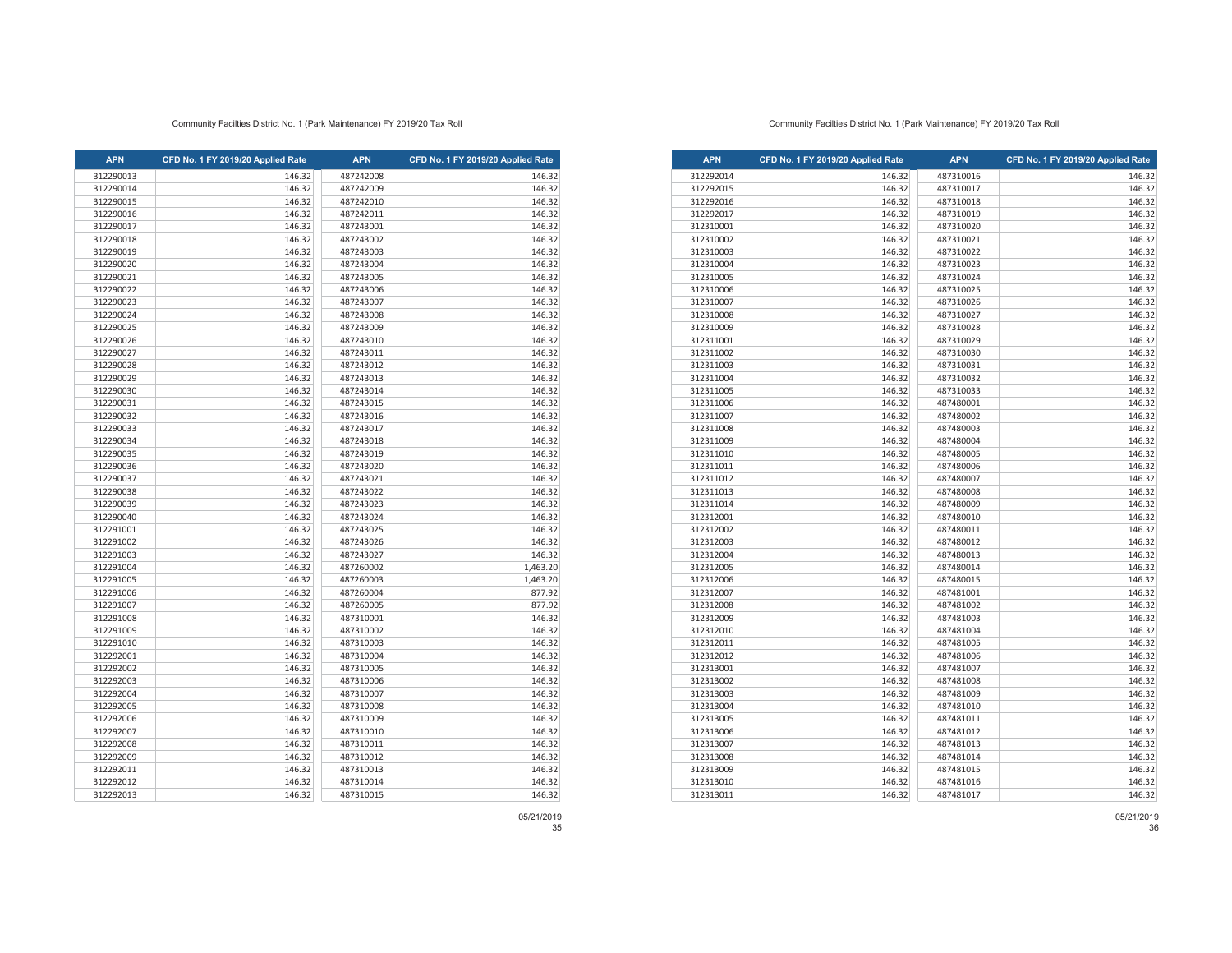| <b>APN</b> | CFD No. 1 FY 2019/20 Applied Rate | <b>APN</b> | CFD No. 1 FY 2019/20 Applied Rate |
|------------|-----------------------------------|------------|-----------------------------------|
| 474751007  | 146.32                            | 487500003  | 146.32                            |
| 474751008  | 146.32                            | 487500004  | 146.32                            |
| 474751009  | 146.32                            | 487500005  | 146.32                            |
| 474751010  | 146.32                            | 487500006  | 146.32                            |
| 474751011  | 146.32                            | 487500007  | 146.32                            |
| 474751012  | 146.32                            | 487500008  | 146.32                            |
| 474751013  | 146.32                            | 487500009  | 146.32                            |
| 474751014  | 146.32                            | 487500010  | 146.32                            |
| 474751015  | 146.32                            | 487500011  | 146.32                            |
| 474751016  | 146.32                            | 487500012  | 146.32                            |
| 474751017  | 146.32                            | 487500013  | 146.32                            |
| 474751018  | 146.32                            | 487500014  | 146.32                            |
| 474751019  | 146.32                            | 487500015  | 146.32                            |
| 474751020  | 146.32                            | 487500016  | 146.32                            |
| 474760001  | 146.32                            | 487500017  | 146.32                            |
| 474760002  | 146.32                            | 487500018  | 146.32                            |
| 474760003  | 146.32                            | 487500019  | 146.32                            |
| 474760004  | 146.32                            | 487500020  | 146.32                            |
| 474760005  | 146.32                            | 487500021  | 146.32                            |
| 474760006  | 146.32                            | 487500022  | 146.32                            |
| 474760007  | 146.32                            | 487500023  | 146.32                            |
| 474760008  | 146.32                            | 487500024  | 146.32                            |
| 474760009  | 146.32                            | 487500025  | 146.32                            |
| 474760010  | 146.32                            | 487500026  | 146.32                            |
| 474760011  | 146.32                            | 487500027  | 146.32                            |
| 474760012  | 146.32                            | 487500028  | 146.32                            |
| 474760013  | 146.32                            | 487500029  | 146.32                            |
| 474760014  | 146.32                            | 487500030  | 146.32                            |
| 474760015  | 146.32                            | 487500031  | 146.32                            |
| 474760016  | 146.32                            | 487500032  | 146.32                            |
| 474760017  | 146.32                            | 487500033  | 146.32                            |
| 474760018  | 146.32                            | 487500034  | 146.32                            |
| 474760019  | 146.32                            | 487500035  | 146.32                            |
| 474760020  | 146.32                            | 487500036  | 146.32                            |
| 474760021  | 146.32                            | 487500037  | 146.32                            |
| 474761001  | 146.32                            | 487500038  | 146.32                            |
| 474761002  | 146.32                            | 487500039  | 146.32                            |
| 474761003  | 146.32                            | 487500040  | 146.32                            |
| 474761004  | 146.32                            | 487500041  | 146.32                            |
| 474761005  | 146.32                            | 487500042  | 146.32                            |
| 474761006  | 146.32                            | 487500043  | 146.32                            |
| 474761007  | 146.32                            | 487500044  | 146.32                            |
| 474761008  | 146.32                            | 487500045  | 146.32                            |
| 474761009  | 146.32                            | 487500046  | 146.32                            |
| 474761010  | 146.32                            | 487500047  | 146.32                            |
| 474761011  | 146.32                            | 487500048  | 146.32                            |
| 474761012  | 146.32                            | 487500049  | 146.32                            |
| 475150044  | 146.32                            | 487500050  | 146.32                            |
| 475150045  | 146.32                            | 487500051  | 146.32                            |
| 475150046  | 146.32                            | 487500052  | 146.32                            |

### Community Facilties District No. 1 (Park Maintenance) FY 2019/20 Tax Roll

| <b>APN</b> | CFD No. 1 FY 2019/20 Applied Rate | <b>APN</b> | CFD No. 1 FY 2019/20 Applied Rate |
|------------|-----------------------------------|------------|-----------------------------------|
| 312313012  | 146.32                            | 487481018  | 146.32                            |
| 474250059  | 146.32                            | 487481019  | 146.32                            |
| 474740001  | 146.32                            | 487481020  | 146.32                            |
| 474740002  | 146.32                            | 487481021  | 146.32                            |
| 474740003  | 146.32                            | 487481022  | 146.32                            |
| 474740004  | 146.32                            | 487481023  | 146.32                            |
| 474740005  | 146.32                            | 487481024  | 146.32                            |
| 474740006  | 146.32                            | 487481025  | 146.32                            |
| 474740007  | 146.32                            | 487481026  | 146.32                            |
| 474740008  | 146.32                            | 487481027  | 146.32                            |
| 474740009  | 146.32                            | 487481028  | 146.32                            |
| 474740010  | 146.32                            | 487481029  | 146.32                            |
| 474740011  | 146.32                            | 487481030  | 146.32                            |
| 474740012  | 146.32                            | 487481031  | 146.32                            |
| 474740013  | 146.32                            | 487481032  | 146.32                            |
| 474741001  | 146.32                            | 487481033  | 146.32                            |
| 474741002  | 146.32                            | 487481034  | 146.32                            |
| 474741003  | 146.32                            | 487481035  | 146.32                            |
| 474741004  | 146.32                            | 487481036  | 146.32                            |
| 474741005  | 146.32                            | 487481037  | 146.32                            |
| 474741006  | 146.32                            | 487481038  | 146.32                            |
| 474741007  | 146.32                            | 487481039  | 146.32                            |
| 474742001  | 146.32                            | 487481040  | 146.32                            |
| 474742002  | 146.32                            | 487481041  | 146.32                            |
| 474742003  | 146.32                            | 487481042  | 146.32                            |
| 474742004  | 146.32                            | 487481043  | 146.32                            |
| 474742005  | 146.32                            | 487481044  | 146.32                            |
| 474750004  | 146.32                            | 487481045  | 146.32                            |
| 474750005  | 146.32                            | 487481046  | 146.32                            |
| 474750006  | 146.32                            | 487481047  | 146.32                            |
| 474750007  | 146.32                            | 487481048  | 146.32                            |
| 474750008  | 146.32                            | 487481049  | 146.32                            |
| 474750009  | 146.32                            | 487481050  | 146.32                            |
| 474750010  | 146.32                            | 487481051  | 146.32                            |
| 474750011  | 146.32                            | 487482001  | 146.32                            |
| 474750012  | 146.32                            | 487482002  | 146.32                            |
| 474750013  | 146.32                            | 487482003  | 146.32                            |
| 474750014  | 146.32                            | 487482004  | 146.32                            |
| 474750015  | 146.32                            | 487482005  | 146.32                            |
| 474750016  | 146.32                            | 487482006  | 146.32                            |
| 474750017  | 146.32                            | 487482007  | 146.32                            |
| 474750018  | 146.32                            | 487482008  | 146.32                            |
| 474750019  | 146.32                            | 487482009  | 146.32                            |
| 474750020  | 146.32                            | 487482010  | 146.32                            |
| 474751001  | 146.32                            | 487482011  | 146.32                            |
| 474751002  | 146.32                            | 487483001  | 146.32                            |
| 474751003  | 146.32                            | 487483002  | 146.32                            |
| 474751004  | 146.32                            | 487483003  | 146.32                            |
| 474751005  | 146.32                            | 487500001  | 146.32                            |
| 474751006  | 146.32                            | 487500002  | 146.32                            |
|            |                                   |            |                                   |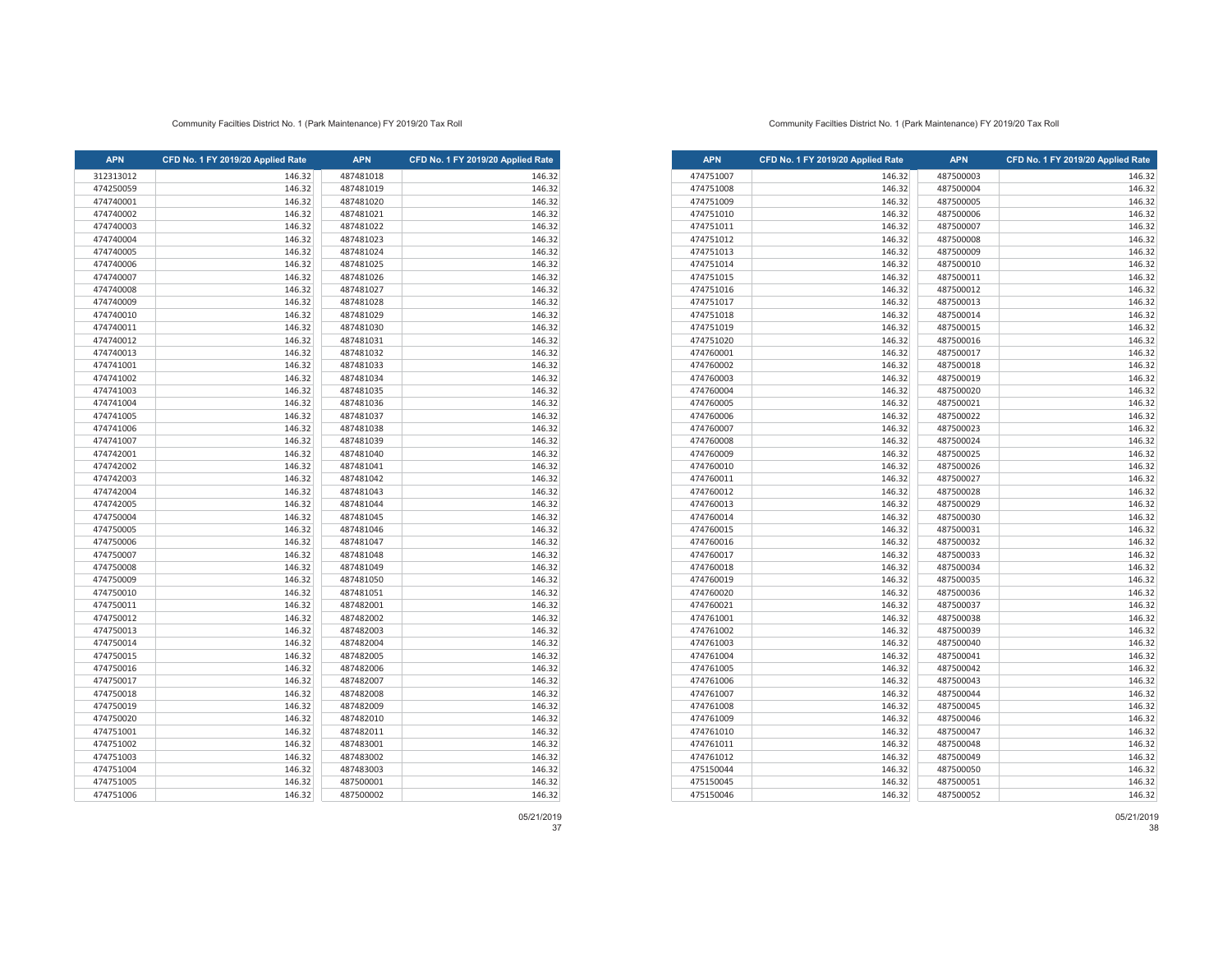**APN CFD No. 1 FY 2019/20 Applied Rate APN CFD No. 1 FY 2019/20 Applied Rate** 478361021 146.32 487511014 146.32 **146.32** 146.32 **146.32** 146.32 **146.32** 146.32 146.32 487512002 146.32 146.32 487512003 146.32 146.32 487512004 146.32 478400011 146.32 487512005 146.32 146.32 487512006 146.32 146.32 487512007 146.32 146.32 487512008 146.32 146.32 487512009 146.32 146.32 487512010 146.32 146.32 487513001 146.32 146.32 487513002 146.32 146.32 487513003 146.32 146.32 487513004 146.32 146.32 487513005 146.32 146.32 487513006 146.32 146.32 487513007 146.32 146.32 487513008 146.32 146.32 487513009 146.32 146.32 487513010 146.32 478401001 146.32 487513011 146.32 146.32 487513012 146.32 146.32 487513013 146.32 146.32 487513014 146.32 146.32 487513015 146.32 146.32 487513016 146.32 478402002 146.32 487513017 146.32 146.32 487513018 146.32 146.32 487513019 146.32 146.32 487513020 146.32 146.32 487513021 146.32 478402007 146.32 487513022 146.32 146.32 487513023 146.32 146.32 487513024 146.32 146.32 487513025 146.32 146.32 487513026 146.32 146.32 487514001 146.32 **146.32** 146.32 487514002 146.32 478402014 146.32 146.32 487514003 146.32 146.32 487514004 146.32 146.32 487520001 146.32 146.32 487520002 146.32 478440013 146.32 487520003 146.32 478440014 146.32 146.32 487520004 146.32 146.32 487520005 146.32 146.32 487520006 146.32 146.32 487520007 146.32 146.32 487520008 146.32 146.32 487520009 146.32

#### Community Facilties District No. 1 (Park Maintenance) FY 2019/20 Tax Roll

| <b>APN</b> | CFD No. 1 FY 2019/20 Applied Rate | <b>APN</b> | CFD No. 1 FY 2019/20 Applied Rate |
|------------|-----------------------------------|------------|-----------------------------------|
| 475150047  | 146.32                            | 487500053  | 146.32                            |
| 475150048  | 146.32                            | 487500054  | 146.32                            |
| 475150049  | 146.32                            | 487500055  | 146.32                            |
| 475150050  | 146.32                            | 487501001  | 146.32                            |
| 475150051  | 146.32                            | 487501002  | 146.32                            |
| 475150052  | 146.32                            | 487501003  | 146.32                            |
| 475150053  | 146.32                            | 487501004  | 146.32                            |
| 475150054  | 146.32                            | 487501005  | 146.32                            |
| 478280037  | 146.32                            | 487501006  | 146.32                            |
| 478280038  | 146.32                            | 487501007  | 146.32                            |
| 478280039  | 146.32                            | 487501008  | 146.32                            |
| 478280040  | 146.32                            | 487502001  | 146.32                            |
| 478291005  | 146.32                            | 487502002  | 146.32                            |
| 478291006  | 146.32                            | 487502003  | 146.32                            |
| 478291007  | 146.32                            | 487502004  | 146.32                            |
| 478291008  | 146.32                            | 487502005  | 146.32                            |
| 478291009  | 146.32                            | 487502006  | 146.32                            |
| 478291010  | 146.32                            | 487502007  | 146.32                            |
| 478352009  | 146.32                            | 487502008  | 146.32                            |
| 478352010  | 146.32                            | 487502009  | 146.32                            |
| 478352011  | 146.32                            | 487502010  | 146.32                            |
| 478352012  | 146.32                            | 487502011  | 146.32                            |
| 478352013  | 146.32                            | 487502012  | 146.32                            |
| 478352014  | 146.32                            | 487502013  | 146.32                            |
| 478352015  | 146.32                            | 487502014  | 146.32                            |
| 478352016  | 146.32                            | 487510001  | 146.32                            |
| 478352017  | 146.32                            | 487510002  | 146.32                            |
| 478352018  | 146.32                            | 487510003  | 146.32                            |
| 478352019  | 146.32                            | 487510004  | 146.32                            |
| 478352020  | 146.32                            | 487510005  | 146.32                            |
| 478352021  | 146.32                            | 487510006  | 146.32                            |
| 478352022  | 146.32                            | 487510007  | 146.32                            |
| 478352023  | 146.32                            | 487510008  | 146.32                            |
| 478352024  | 146.32                            | 487510009  | 146.32                            |
| 478361005  | 146.32                            | 487510010  | 146.32                            |
| 478361006  | 146.32                            | 487510011  | 146.32                            |
| 478361007  | 146.32                            | 487510012  | 146.32                            |
| 478361008  | 146.32                            | 487511001  | 146.32                            |
| 478361009  | 146.32                            | 487511002  | 146.32                            |
| 478361010  | 146.32                            | 487511003  | 146.32                            |
| 478361011  | 146.32                            | 487511004  | 146.32                            |
| 478361012  | 146.32                            | 487511005  | 146.32                            |
| 478361013  | 146.32                            | 487511006  | 146.32                            |
| 478361014  | 146.32                            | 487511007  | 146.32                            |
| 478361015  | 146.32                            | 487511008  | 146.32                            |
| 478361016  | 146.32                            | 487511009  | 146.32                            |
| 478361017  | 146.32                            | 487511010  | 146.32                            |
| 478361018  | 146.32                            | 487511011  | 146.32                            |
| 478361019  | 146.32                            | 487511012  | 146.32                            |
| 478361020  | 146.32                            | 487511013  | 146.32                            |
|            |                                   |            |                                   |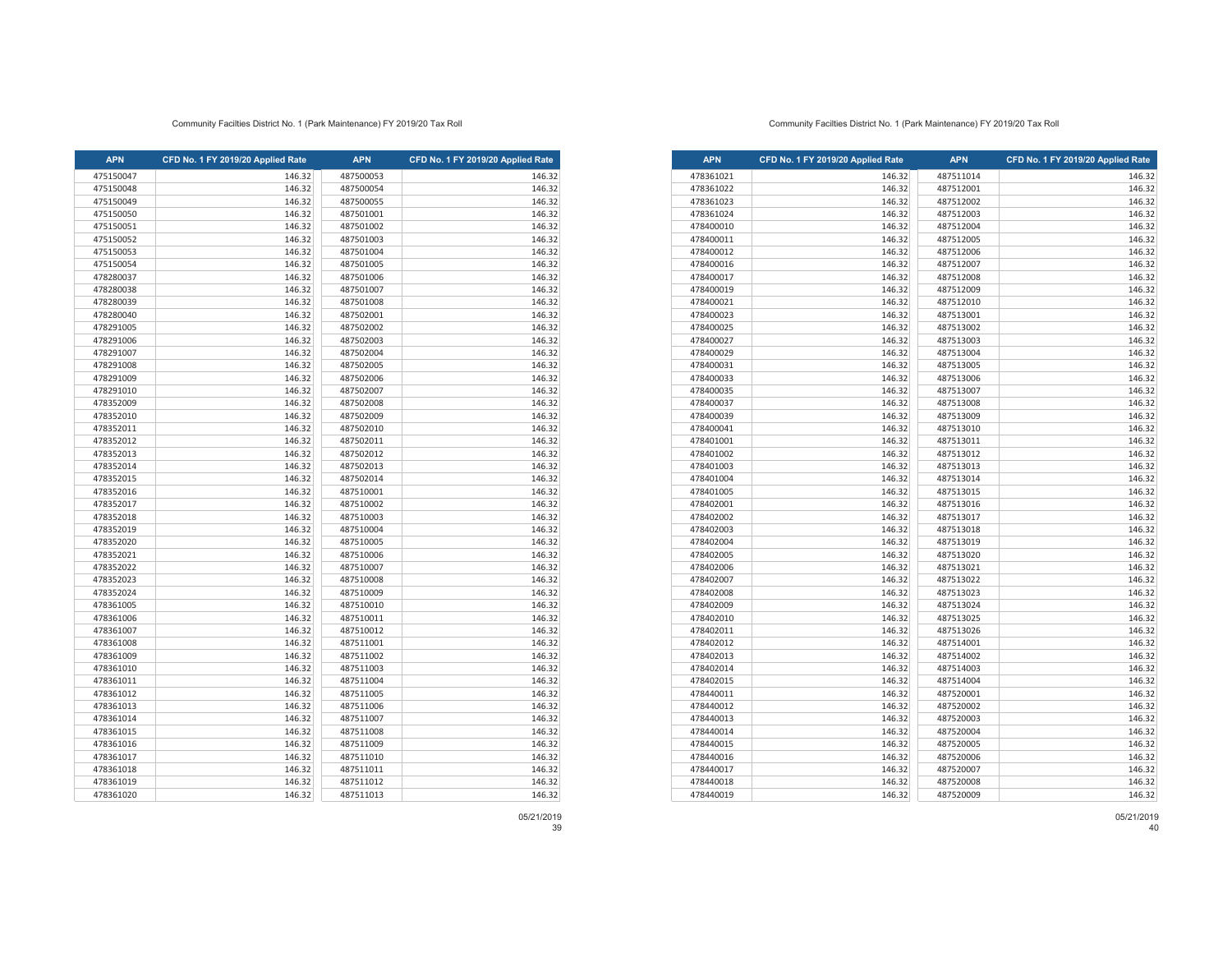**APN CFD No. 1 FY 2019/20 Applied Rate APN CFD No. 1 FY 2019/20 Applied Rate** 478450017 146.32 487522019 146.32 **146.32** 146.32 487522020 **146.32** 146.32 146.32 487522021 146.32 146.32 487523001 146.32 146.32 487530001 146.32 146.32 487530002 146.32 146.32 487530003 146.32 146.32 487530004 146.32 146.32 487530005 146.32 146.32 487530006 146.32 146.32 487530007 146.32 146.32 487530008 146.32 146.32 487530009 146.32 146.32 487530010 146.32 146.32 487530011 146.32 146.32 487530012 146.32 146.32 487530013 146.32 146.32 487530014 146.32 146.32 487530015 146.32 478451004 | 146.32| | 487530016 | 146.32 146.32 487530017 146.32 146.32 487530018 146.32 146.32 487530019 146.32 146.32 487530020 146.32 478451009 | 146.32 | | 487530021 | 146.32 146.32 487530022 146.32 146.32 487531001 146.32 146.32 487531002 146.32 146.32 487531003 146.32 146.32 487531004 146.32 146.32 487531005 146.32 146.32 487531006 146.32 146.32 487531007 146.32 146.32 487531008 146.32 146.32 487531009 146.32 146.32 487531010 146.32 146.32 487531011 146.32 146.32 487531012 146.32 146.32 487531013 146.32 478452015 146.32 487531014 146.32 146.32 487531015 146.32 146.32 487531016 146.32 146.32 487531017 146.32 146.32 487531018 146.32 146.32 487531019 146.32 146.32 487532001 146.32 146.32 487532002 146.32 146.32 487532003 146.32 146.32 487532004 146.32 146.32 487532005 146.32

#### Community Facilties District No. 1 (Park Maintenance) FY 2019/20 Tax Roll

| 478440020<br>487520010<br>146.32<br>478440021<br>146.32<br>487520011<br>478440022<br>146.32<br>487520012<br>478440023<br>146.32<br>487520013<br>478440024<br>146.32<br>487520014<br>478440025<br>146.32<br>487520015<br>146.32<br>478440026<br>487520016<br>478440027<br>146.32<br>487520017<br>478440028<br>146.32<br>487520018<br>478440029<br>146.32<br>487520019<br>478440030<br>146.32<br>487520020<br>146.32<br>146.32<br>478440031<br>487520021<br>146.32<br>478440032<br>146.32<br>487520022<br>478440033<br>146.32<br>487520023<br>478440034<br>146.32<br>487520024<br>146.32<br>487520025<br>146.32<br>478440035<br>478440036<br>146.32<br>487520026<br>478440037<br>146.32<br>487520027<br>478440038<br>146.32<br>487520028<br>478440039<br>146.32<br>487520029<br>146.32<br>487520030<br>478440040<br>478440041<br>146.32<br>487520031<br>478440042<br>146.32<br>487520032<br>478440043<br>146.32<br>487520033<br>478440044<br>146.32<br>487520034<br>478440045<br>146.32<br>487521001<br>478440046<br>146.32<br>487521002<br>478441015<br>146.32<br>487521003<br>478441016<br>146.32<br>487521004<br>478441017<br>146.32<br>487521005<br>146.32<br>487521006<br>146.32<br>478441018<br>478441019<br>146.32<br>487521007<br>146.32<br>487522001<br>478441020<br>146.32<br>487522002<br>478441021<br>146.32<br>478450001<br>146.32<br>487522003<br>478450002<br>146.32<br>487522004<br>146.32<br>487522005<br>478450003<br>487522006<br>478450004<br>146.32<br>478450005<br>146.32<br>487522007<br>478450006<br>146.32<br>487522008<br>478450007<br>146.32<br>487522009<br>478450008<br>146.32<br>487522010<br>478450009<br>146.32<br>487522011<br>478450010<br>146.32<br>487522012<br>478450011<br>146.32<br>487522013<br>478450012<br>146.32<br>487522014<br>478450013<br>146.32<br>487522015<br>146.32<br>478450014<br>487522016<br>478450015<br>146.32<br>487522017<br>478450016<br>146.32<br>487522018 | <b>APN</b> | CFD No. 1 FY 2019/20 Applied Rate | <b>APN</b> | CFD No. 1 FY 2019/20 Applied Rate |
|------------------------------------------------------------------------------------------------------------------------------------------------------------------------------------------------------------------------------------------------------------------------------------------------------------------------------------------------------------------------------------------------------------------------------------------------------------------------------------------------------------------------------------------------------------------------------------------------------------------------------------------------------------------------------------------------------------------------------------------------------------------------------------------------------------------------------------------------------------------------------------------------------------------------------------------------------------------------------------------------------------------------------------------------------------------------------------------------------------------------------------------------------------------------------------------------------------------------------------------------------------------------------------------------------------------------------------------------------------------------------------------------------------------------------------------------------------------------------------------------------------------------------------------------------------------------------------------------------------------------------------------------------------------------------------------------------------------------------------------------------------------------------------------------------------------------------------------------------------------------------------------------------------------------|------------|-----------------------------------|------------|-----------------------------------|
|                                                                                                                                                                                                                                                                                                                                                                                                                                                                                                                                                                                                                                                                                                                                                                                                                                                                                                                                                                                                                                                                                                                                                                                                                                                                                                                                                                                                                                                                                                                                                                                                                                                                                                                                                                                                                                                                                                                        |            |                                   |            | 146.32                            |
|                                                                                                                                                                                                                                                                                                                                                                                                                                                                                                                                                                                                                                                                                                                                                                                                                                                                                                                                                                                                                                                                                                                                                                                                                                                                                                                                                                                                                                                                                                                                                                                                                                                                                                                                                                                                                                                                                                                        |            |                                   |            | 146.32                            |
|                                                                                                                                                                                                                                                                                                                                                                                                                                                                                                                                                                                                                                                                                                                                                                                                                                                                                                                                                                                                                                                                                                                                                                                                                                                                                                                                                                                                                                                                                                                                                                                                                                                                                                                                                                                                                                                                                                                        |            |                                   |            | 146.32                            |
|                                                                                                                                                                                                                                                                                                                                                                                                                                                                                                                                                                                                                                                                                                                                                                                                                                                                                                                                                                                                                                                                                                                                                                                                                                                                                                                                                                                                                                                                                                                                                                                                                                                                                                                                                                                                                                                                                                                        |            |                                   |            | 146.32                            |
|                                                                                                                                                                                                                                                                                                                                                                                                                                                                                                                                                                                                                                                                                                                                                                                                                                                                                                                                                                                                                                                                                                                                                                                                                                                                                                                                                                                                                                                                                                                                                                                                                                                                                                                                                                                                                                                                                                                        |            |                                   |            | 146.32                            |
|                                                                                                                                                                                                                                                                                                                                                                                                                                                                                                                                                                                                                                                                                                                                                                                                                                                                                                                                                                                                                                                                                                                                                                                                                                                                                                                                                                                                                                                                                                                                                                                                                                                                                                                                                                                                                                                                                                                        |            |                                   |            | 146.32                            |
|                                                                                                                                                                                                                                                                                                                                                                                                                                                                                                                                                                                                                                                                                                                                                                                                                                                                                                                                                                                                                                                                                                                                                                                                                                                                                                                                                                                                                                                                                                                                                                                                                                                                                                                                                                                                                                                                                                                        |            |                                   |            | 146.32                            |
|                                                                                                                                                                                                                                                                                                                                                                                                                                                                                                                                                                                                                                                                                                                                                                                                                                                                                                                                                                                                                                                                                                                                                                                                                                                                                                                                                                                                                                                                                                                                                                                                                                                                                                                                                                                                                                                                                                                        |            |                                   |            | 146.32                            |
|                                                                                                                                                                                                                                                                                                                                                                                                                                                                                                                                                                                                                                                                                                                                                                                                                                                                                                                                                                                                                                                                                                                                                                                                                                                                                                                                                                                                                                                                                                                                                                                                                                                                                                                                                                                                                                                                                                                        |            |                                   |            | 146.32                            |
|                                                                                                                                                                                                                                                                                                                                                                                                                                                                                                                                                                                                                                                                                                                                                                                                                                                                                                                                                                                                                                                                                                                                                                                                                                                                                                                                                                                                                                                                                                                                                                                                                                                                                                                                                                                                                                                                                                                        |            |                                   |            | 146.32                            |
|                                                                                                                                                                                                                                                                                                                                                                                                                                                                                                                                                                                                                                                                                                                                                                                                                                                                                                                                                                                                                                                                                                                                                                                                                                                                                                                                                                                                                                                                                                                                                                                                                                                                                                                                                                                                                                                                                                                        |            |                                   |            |                                   |
|                                                                                                                                                                                                                                                                                                                                                                                                                                                                                                                                                                                                                                                                                                                                                                                                                                                                                                                                                                                                                                                                                                                                                                                                                                                                                                                                                                                                                                                                                                                                                                                                                                                                                                                                                                                                                                                                                                                        |            |                                   |            |                                   |
|                                                                                                                                                                                                                                                                                                                                                                                                                                                                                                                                                                                                                                                                                                                                                                                                                                                                                                                                                                                                                                                                                                                                                                                                                                                                                                                                                                                                                                                                                                                                                                                                                                                                                                                                                                                                                                                                                                                        |            |                                   |            | 146.32                            |
|                                                                                                                                                                                                                                                                                                                                                                                                                                                                                                                                                                                                                                                                                                                                                                                                                                                                                                                                                                                                                                                                                                                                                                                                                                                                                                                                                                                                                                                                                                                                                                                                                                                                                                                                                                                                                                                                                                                        |            |                                   |            | 146.32                            |
|                                                                                                                                                                                                                                                                                                                                                                                                                                                                                                                                                                                                                                                                                                                                                                                                                                                                                                                                                                                                                                                                                                                                                                                                                                                                                                                                                                                                                                                                                                                                                                                                                                                                                                                                                                                                                                                                                                                        |            |                                   |            | 146.32                            |
|                                                                                                                                                                                                                                                                                                                                                                                                                                                                                                                                                                                                                                                                                                                                                                                                                                                                                                                                                                                                                                                                                                                                                                                                                                                                                                                                                                                                                                                                                                                                                                                                                                                                                                                                                                                                                                                                                                                        |            |                                   |            |                                   |
|                                                                                                                                                                                                                                                                                                                                                                                                                                                                                                                                                                                                                                                                                                                                                                                                                                                                                                                                                                                                                                                                                                                                                                                                                                                                                                                                                                                                                                                                                                                                                                                                                                                                                                                                                                                                                                                                                                                        |            |                                   |            | 146.32                            |
|                                                                                                                                                                                                                                                                                                                                                                                                                                                                                                                                                                                                                                                                                                                                                                                                                                                                                                                                                                                                                                                                                                                                                                                                                                                                                                                                                                                                                                                                                                                                                                                                                                                                                                                                                                                                                                                                                                                        |            |                                   |            | 146.32                            |
|                                                                                                                                                                                                                                                                                                                                                                                                                                                                                                                                                                                                                                                                                                                                                                                                                                                                                                                                                                                                                                                                                                                                                                                                                                                                                                                                                                                                                                                                                                                                                                                                                                                                                                                                                                                                                                                                                                                        |            |                                   |            | 146.32                            |
|                                                                                                                                                                                                                                                                                                                                                                                                                                                                                                                                                                                                                                                                                                                                                                                                                                                                                                                                                                                                                                                                                                                                                                                                                                                                                                                                                                                                                                                                                                                                                                                                                                                                                                                                                                                                                                                                                                                        |            |                                   |            | 146.32                            |
|                                                                                                                                                                                                                                                                                                                                                                                                                                                                                                                                                                                                                                                                                                                                                                                                                                                                                                                                                                                                                                                                                                                                                                                                                                                                                                                                                                                                                                                                                                                                                                                                                                                                                                                                                                                                                                                                                                                        |            |                                   |            | 146.32                            |
|                                                                                                                                                                                                                                                                                                                                                                                                                                                                                                                                                                                                                                                                                                                                                                                                                                                                                                                                                                                                                                                                                                                                                                                                                                                                                                                                                                                                                                                                                                                                                                                                                                                                                                                                                                                                                                                                                                                        |            |                                   |            | 146.32                            |
|                                                                                                                                                                                                                                                                                                                                                                                                                                                                                                                                                                                                                                                                                                                                                                                                                                                                                                                                                                                                                                                                                                                                                                                                                                                                                                                                                                                                                                                                                                                                                                                                                                                                                                                                                                                                                                                                                                                        |            |                                   |            | 146.32                            |
|                                                                                                                                                                                                                                                                                                                                                                                                                                                                                                                                                                                                                                                                                                                                                                                                                                                                                                                                                                                                                                                                                                                                                                                                                                                                                                                                                                                                                                                                                                                                                                                                                                                                                                                                                                                                                                                                                                                        |            |                                   |            | 146.32                            |
|                                                                                                                                                                                                                                                                                                                                                                                                                                                                                                                                                                                                                                                                                                                                                                                                                                                                                                                                                                                                                                                                                                                                                                                                                                                                                                                                                                                                                                                                                                                                                                                                                                                                                                                                                                                                                                                                                                                        |            |                                   |            | 146.32                            |
|                                                                                                                                                                                                                                                                                                                                                                                                                                                                                                                                                                                                                                                                                                                                                                                                                                                                                                                                                                                                                                                                                                                                                                                                                                                                                                                                                                                                                                                                                                                                                                                                                                                                                                                                                                                                                                                                                                                        |            |                                   |            | 146.32                            |
|                                                                                                                                                                                                                                                                                                                                                                                                                                                                                                                                                                                                                                                                                                                                                                                                                                                                                                                                                                                                                                                                                                                                                                                                                                                                                                                                                                                                                                                                                                                                                                                                                                                                                                                                                                                                                                                                                                                        |            |                                   |            | 146.32                            |
|                                                                                                                                                                                                                                                                                                                                                                                                                                                                                                                                                                                                                                                                                                                                                                                                                                                                                                                                                                                                                                                                                                                                                                                                                                                                                                                                                                                                                                                                                                                                                                                                                                                                                                                                                                                                                                                                                                                        |            |                                   |            | 146.32                            |
|                                                                                                                                                                                                                                                                                                                                                                                                                                                                                                                                                                                                                                                                                                                                                                                                                                                                                                                                                                                                                                                                                                                                                                                                                                                                                                                                                                                                                                                                                                                                                                                                                                                                                                                                                                                                                                                                                                                        |            |                                   |            | 146.32                            |
|                                                                                                                                                                                                                                                                                                                                                                                                                                                                                                                                                                                                                                                                                                                                                                                                                                                                                                                                                                                                                                                                                                                                                                                                                                                                                                                                                                                                                                                                                                                                                                                                                                                                                                                                                                                                                                                                                                                        |            |                                   |            | 146.32                            |
|                                                                                                                                                                                                                                                                                                                                                                                                                                                                                                                                                                                                                                                                                                                                                                                                                                                                                                                                                                                                                                                                                                                                                                                                                                                                                                                                                                                                                                                                                                                                                                                                                                                                                                                                                                                                                                                                                                                        |            |                                   |            |                                   |
|                                                                                                                                                                                                                                                                                                                                                                                                                                                                                                                                                                                                                                                                                                                                                                                                                                                                                                                                                                                                                                                                                                                                                                                                                                                                                                                                                                                                                                                                                                                                                                                                                                                                                                                                                                                                                                                                                                                        |            |                                   |            | 146.32                            |
|                                                                                                                                                                                                                                                                                                                                                                                                                                                                                                                                                                                                                                                                                                                                                                                                                                                                                                                                                                                                                                                                                                                                                                                                                                                                                                                                                                                                                                                                                                                                                                                                                                                                                                                                                                                                                                                                                                                        |            |                                   |            |                                   |
|                                                                                                                                                                                                                                                                                                                                                                                                                                                                                                                                                                                                                                                                                                                                                                                                                                                                                                                                                                                                                                                                                                                                                                                                                                                                                                                                                                                                                                                                                                                                                                                                                                                                                                                                                                                                                                                                                                                        |            |                                   |            | 146.32                            |
|                                                                                                                                                                                                                                                                                                                                                                                                                                                                                                                                                                                                                                                                                                                                                                                                                                                                                                                                                                                                                                                                                                                                                                                                                                                                                                                                                                                                                                                                                                                                                                                                                                                                                                                                                                                                                                                                                                                        |            |                                   |            | 146.32                            |
|                                                                                                                                                                                                                                                                                                                                                                                                                                                                                                                                                                                                                                                                                                                                                                                                                                                                                                                                                                                                                                                                                                                                                                                                                                                                                                                                                                                                                                                                                                                                                                                                                                                                                                                                                                                                                                                                                                                        |            |                                   |            | 146.32                            |
|                                                                                                                                                                                                                                                                                                                                                                                                                                                                                                                                                                                                                                                                                                                                                                                                                                                                                                                                                                                                                                                                                                                                                                                                                                                                                                                                                                                                                                                                                                                                                                                                                                                                                                                                                                                                                                                                                                                        |            |                                   |            | 146.32                            |
|                                                                                                                                                                                                                                                                                                                                                                                                                                                                                                                                                                                                                                                                                                                                                                                                                                                                                                                                                                                                                                                                                                                                                                                                                                                                                                                                                                                                                                                                                                                                                                                                                                                                                                                                                                                                                                                                                                                        |            |                                   |            | 146.32                            |
|                                                                                                                                                                                                                                                                                                                                                                                                                                                                                                                                                                                                                                                                                                                                                                                                                                                                                                                                                                                                                                                                                                                                                                                                                                                                                                                                                                                                                                                                                                                                                                                                                                                                                                                                                                                                                                                                                                                        |            |                                   |            | 146.32                            |
|                                                                                                                                                                                                                                                                                                                                                                                                                                                                                                                                                                                                                                                                                                                                                                                                                                                                                                                                                                                                                                                                                                                                                                                                                                                                                                                                                                                                                                                                                                                                                                                                                                                                                                                                                                                                                                                                                                                        |            |                                   |            | 146.32                            |
|                                                                                                                                                                                                                                                                                                                                                                                                                                                                                                                                                                                                                                                                                                                                                                                                                                                                                                                                                                                                                                                                                                                                                                                                                                                                                                                                                                                                                                                                                                                                                                                                                                                                                                                                                                                                                                                                                                                        |            |                                   |            | 146.32                            |
|                                                                                                                                                                                                                                                                                                                                                                                                                                                                                                                                                                                                                                                                                                                                                                                                                                                                                                                                                                                                                                                                                                                                                                                                                                                                                                                                                                                                                                                                                                                                                                                                                                                                                                                                                                                                                                                                                                                        |            |                                   |            | 146.32                            |
|                                                                                                                                                                                                                                                                                                                                                                                                                                                                                                                                                                                                                                                                                                                                                                                                                                                                                                                                                                                                                                                                                                                                                                                                                                                                                                                                                                                                                                                                                                                                                                                                                                                                                                                                                                                                                                                                                                                        |            |                                   |            | 146.32                            |
|                                                                                                                                                                                                                                                                                                                                                                                                                                                                                                                                                                                                                                                                                                                                                                                                                                                                                                                                                                                                                                                                                                                                                                                                                                                                                                                                                                                                                                                                                                                                                                                                                                                                                                                                                                                                                                                                                                                        |            |                                   |            | 146.32                            |
|                                                                                                                                                                                                                                                                                                                                                                                                                                                                                                                                                                                                                                                                                                                                                                                                                                                                                                                                                                                                                                                                                                                                                                                                                                                                                                                                                                                                                                                                                                                                                                                                                                                                                                                                                                                                                                                                                                                        |            |                                   |            | 146.32                            |
|                                                                                                                                                                                                                                                                                                                                                                                                                                                                                                                                                                                                                                                                                                                                                                                                                                                                                                                                                                                                                                                                                                                                                                                                                                                                                                                                                                                                                                                                                                                                                                                                                                                                                                                                                                                                                                                                                                                        |            |                                   |            | 146.32                            |
|                                                                                                                                                                                                                                                                                                                                                                                                                                                                                                                                                                                                                                                                                                                                                                                                                                                                                                                                                                                                                                                                                                                                                                                                                                                                                                                                                                                                                                                                                                                                                                                                                                                                                                                                                                                                                                                                                                                        |            |                                   |            | 146.32                            |
|                                                                                                                                                                                                                                                                                                                                                                                                                                                                                                                                                                                                                                                                                                                                                                                                                                                                                                                                                                                                                                                                                                                                                                                                                                                                                                                                                                                                                                                                                                                                                                                                                                                                                                                                                                                                                                                                                                                        |            |                                   |            | 146.32                            |
|                                                                                                                                                                                                                                                                                                                                                                                                                                                                                                                                                                                                                                                                                                                                                                                                                                                                                                                                                                                                                                                                                                                                                                                                                                                                                                                                                                                                                                                                                                                                                                                                                                                                                                                                                                                                                                                                                                                        |            |                                   |            | 146.32                            |
|                                                                                                                                                                                                                                                                                                                                                                                                                                                                                                                                                                                                                                                                                                                                                                                                                                                                                                                                                                                                                                                                                                                                                                                                                                                                                                                                                                                                                                                                                                                                                                                                                                                                                                                                                                                                                                                                                                                        |            |                                   |            | 146.32                            |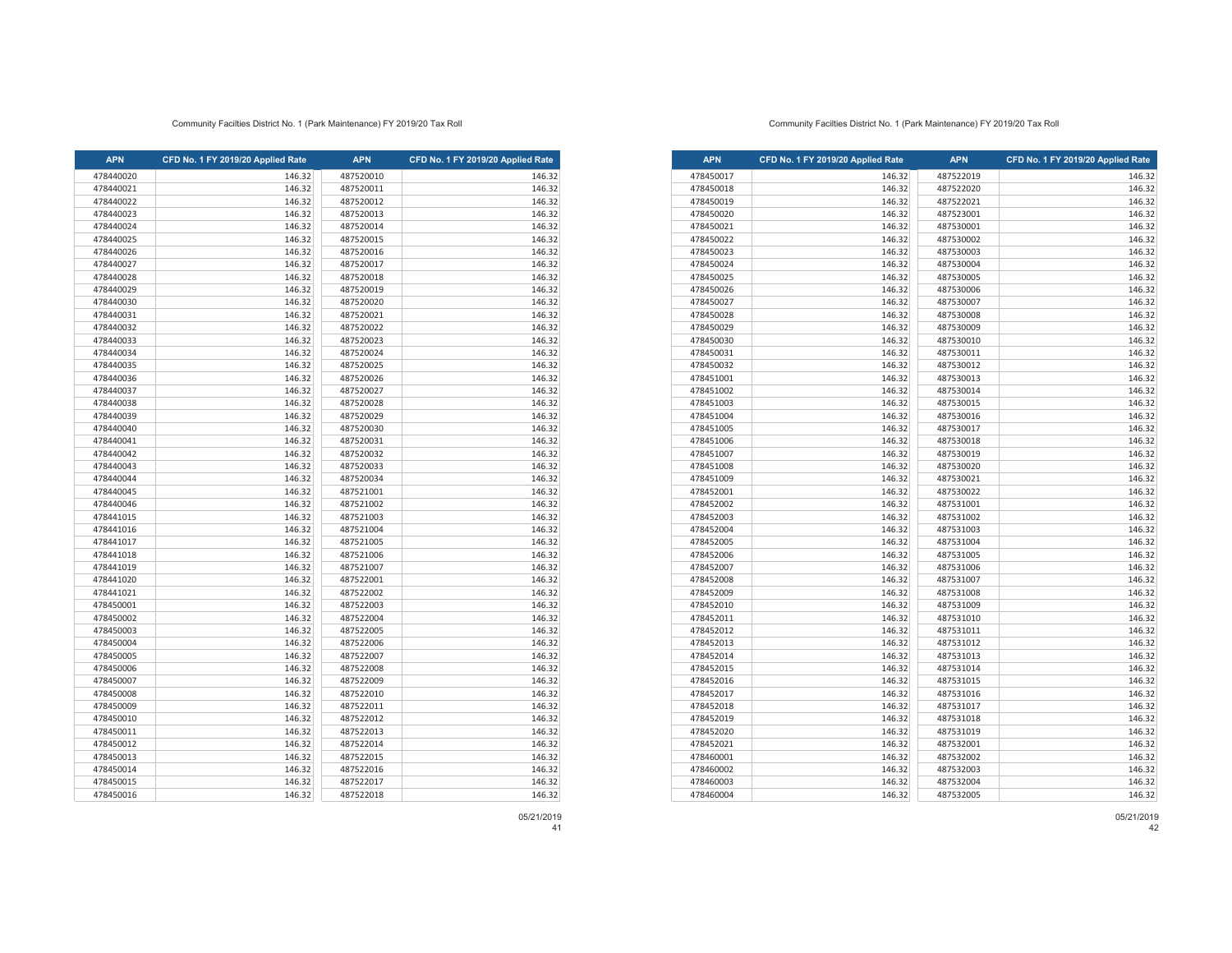**APN CFD No. 1 FY 2019/20 Applied Rate APN CFD No. 1 FY 2019/20 Applied Rate** 479670011 146.32 487551004 146.32 479670012 146.32 487551005 146.32 146.32 487551006 146.32 479670014 | 146.32| | 487551007 | 146.32 146.32 487551008 146.32 479670016 146.32 | | 487560001 | 146.32 146.32 487560002 146.32 146.32 487560003 146.32 479670019 | 146.32 | 487560004 | 146.32 146.32 487560005 146.32 146.32 487560006 146.32 146.32 487560007 146.32 146.32 487560008 146.32 146.32 487560009 146.32 146.32 487560010 146.32 146.32 487560011 146.32 479670027 | 146.32| | 487560012 | 146.32 146.32 487560013 146.32 146.32 487560014 146.32 479670030 | 146.32| | 487560015 | 146.32 146.32 487560016 146.32 146.32 487560017 146.32 146.32 487560018 146.32 146.32 487560019 146.32 479670035 146.32 | | 487560020 146.32 146.32 487560021 146.32 146.32 487560022 146.32 146.32 487560023 146.32 146.32 487560024 146.32 479670040 146.32 | | 487560025 | 146.32 479671001 | 146.32| | 487560026 | 146.32 146.32 487560027 146.32 **146.32** 146.32 487560028 146.32 479671004 146.32 487560029 146.32 479671005 | 146.32| | 487560030 | 146.32 479671006 146.32 | | 487560031 | 146.32 146.32 487560032 146.32 146.32 487560033 146.32 479671009 146.32 487560034 146.32 479671010 146.32 487561001 146.32 479671011 | 146.32| | 487561002 | 146.32 146.32 487561003 146.32 146.32 487561004 146.32 479671014 146.32 487561005 146.32 479671015 146.32 487561006 146.32 146.32 487561007 146.32 146.32 487561008 146.32 146.32 487561009 146.32 479671019 | 146.32| | 487561010 | 146.32 479671020 146.32 487561011 146.32 487561011 146.32

#### Community Facilties District No. 1 (Park Maintenance) FY 2019/20 Tax Roll

| <b>APN</b> | CFD No. 1 FY 2019/20 Applied Rate | <b>APN</b> | CFD No. 1 FY 2019/20 Applied Rate |
|------------|-----------------------------------|------------|-----------------------------------|
| 478460005  | 146.32                            | 487532006  | 146.32                            |
| 478460006  | 146.32                            | 487532007  | 146.32                            |
| 478460007  | 146.32                            | 487532008  | 146.32                            |
| 478461001  | 146.32                            | 487532009  | 146.32                            |
| 478461002  | 146.32                            | 487532010  | 146.32                            |
| 478461003  | 146.32                            | 487532011  | 146.32                            |
| 478461004  | 146.32                            | 487532012  | 146.32                            |
| 478461005  | 146.32                            | 487532013  | 146.32                            |
| 478461006  | 146.32                            | 487532014  | 146.32                            |
| 478461007  | 146.32                            | 487532015  | 146.32                            |
| 478461008  | 146.32                            | 487532016  | 146.32                            |
| 478461009  | 146.32                            | 487532017  | 146.32                            |
| 478461010  | 146.32                            | 487532018  | 146.32                            |
| 478461011  | 146.32                            | 487532019  | 146.32                            |
| 478461012  | 146.32                            | 487532020  | 146.32                            |
| 478461013  | 146.32                            | 487532021  | 146.32                            |
| 478461014  | 146.32                            | 487532022  | 146.32                            |
| 478461015  | 146.32                            | 487532023  | 146.32                            |
| 478461016  | 146.32                            | 487532024  | 146.32                            |
| 478461017  | 146.32                            | 487540001  | 146.32                            |
| 478461018  | 146.32                            | 487540002  | 146.32                            |
| 478461019  | 146.32                            | 487540003  | 146.32                            |
| 478461020  | 146.32                            | 487540004  | 146.32                            |
| 478461021  | 146.32                            | 487540005  | 146.32                            |
| 478461022  | 146.32                            | 487540006  | 146.32                            |
| 478461023  | 146.32                            | 487540007  | 146.32                            |
| 478462001  | 146.32                            | 487540008  | 146.32                            |
| 478462002  | 146.32                            | 487540009  | 146.32                            |
| 478462003  | 146.32                            | 487540010  | 146.32                            |
| 478462004  | 146.32                            | 487540011  | 146.32                            |
| 478462005  | 146.32                            | 487540012  | 146.32                            |
| 478462006  | 146.32                            | 487540013  | 146.32                            |
| 478462007  | 146.32                            | 487540014  | 146.32                            |
| 478462008  | 146.32                            | 487540015  | 146.32                            |
| 478462009  | 146.32                            | 487540016  | 146.32                            |
| 478462010  | 146.32                            | 487541001  | 146.32                            |
| 478462011  | 146.32                            | 487541002  | 146.32                            |
| 478462012  | 146.32                            | 487541003  | 146.32                            |
| 478462013  | 146.32                            | 487541004  | 146.32                            |
| 478462014  | 146.32                            | 487541005  | 146.32                            |
| 479670001  | 146.32                            | 487541006  | 146.32                            |
| 479670002  | 146.32                            | 487541007  | 146.32                            |
| 479670003  | 146.32                            | 487541008  | 146.32                            |
| 479670004  | 146.32                            | 487550001  | 146.32                            |
| 479670005  | 146.32                            | 487550002  | 146.32                            |
| 479670006  | 146.32                            | 487550003  | 146.32                            |
| 479670007  | 146.32                            | 487550004  | 146.32                            |
| 479670008  | 146.32                            | 487551001  | 146.32                            |
| 479670009  | 146.32                            | 487551002  | 146.32                            |
| 479670010  | 146.32                            | 487551003  | 146.32                            |
|            |                                   |            |                                   |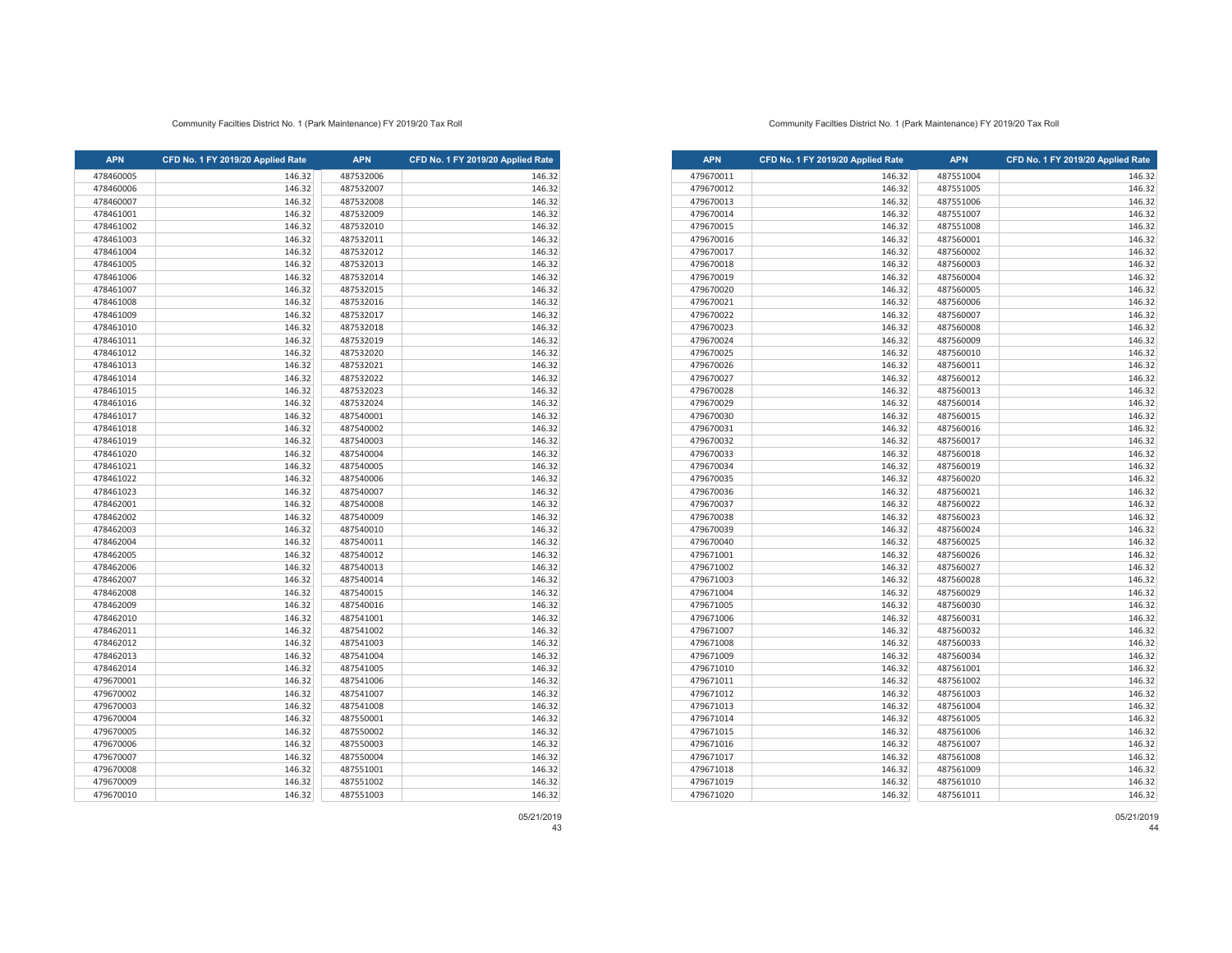**APN CFD No. 1 FY 2019/20 Applied Rate APN CFD No. 1 FY 2019/20 Applied Rate 146.32** 487572006 **146.32** 146.32 479690019 146.32 487572007 146.32 146.32 487572008 146.32 146.32 487572009 146.32 146.32 487572010 146.32 479690023 146.32 487572011 146.32 487572011 146.32 146.32 487572012 146.32 146.32 487572013 146.32 146.32 487572014 146.32 146.32 487572015 146.32 146.32 487572016 146.32 146.32 487572017 146.32 146.32 487572018 146.32 146.32 487572019 146.32 146.32 487572020 146.32 146.32 487572021 146.32 479691006 146.32 | | 487572022 146.32 146.32 487572023 146.32 146.32 487572024 146.32 146.32 487572025 146.32 146.32 487572026 146.32 146.32 487572027 146.32 146.32 487572028 146.32 146.32 487572029 146.32 146.32 487572030 146.32 146.32 487572031 146.32 146.32 487572032 146.32 146.32 487572033 146.32 146.32 487572034 146.32 146.32 487572035 146.32 146.32 487572036 146.32 146.32 487572037 146.32 146.32 487572038 146.32 146.32 487572039 146.32 146.32 487572040 146.32 146.32 487572041 146.32 146.32 487572042 146.32 146.32 487572043 146.32 486542032 146.32 146.32 487572044 146.32 146.32 487573001 146.32 146.32 487573002 146.32 146.32 487573003 146.32 486542036 146.32 488100022 35,994.72 486542037 146.32 488110001 146.32 146.32 488110002 146.32 146.32 488110003 146.32 146.32 488110004 146.32 146.32 488110005 146.32 146.32 488110006 146.32 146.32 488110007 146.32

#### Community Facilties District No. 1 (Park Maintenance) FY 2019/20 Tax Roll

| <b>APN</b> | CFD No. 1 FY 2019/20 Applied Rate | <b>APN</b> | CFD No. 1 FY 2019/20 Applied Rate |
|------------|-----------------------------------|------------|-----------------------------------|
| 479672001  | 146.32                            | 487561012  | 146.32                            |
| 479672002  | 146.32                            | 487561013  | 146.32                            |
| 479672003  | 146.32                            | 487561014  | 146.32                            |
| 479672004  | 146.32                            | 487561015  | 146.32                            |
| 479672005  | 146.32                            | 487561016  | 146.32                            |
| 479672006  | 146.32                            | 487561017  | 146.32                            |
| 479672007  | 146.32                            | 487561018  | 146.32                            |
| 479672008  | 146.32                            | 487561019  | 146.32                            |
| 479672009  | 146.32                            | 487561020  | 146.32                            |
| 479672010  | 146.32                            | 487561021  | 146.32                            |
| 479672011  | 146.32                            | 487561022  | 146.32                            |
| 479672012  | 146.32                            | 487561023  | 146.32                            |
| 479672013  | 146.32                            | 487561024  | 146.32                            |
| 479672014  | 146.32                            | 487561025  | 146.32                            |
| 479672015  | 146.32                            | 487561026  | 146.32                            |
| 479672016  | 146.32                            | 487561027  | 146.32                            |
| 479672017  | 146.32                            | 487561028  | 146.32                            |
| 479680001  | 146.32                            | 487561029  | 146.32                            |
| 479680002  | 146.32                            | 487561030  | 146.32                            |
| 479680003  | 146.32                            | 487561031  | 146.32                            |
| 479680004  | 146.32                            | 487561032  | 146.32                            |
| 479680005  | 146.32                            | 487561033  | 146.32                            |
| 479680006  | 146.32                            | 487561034  | 146.32                            |
| 479681001  | 146.32                            | 487561035  | 146.32                            |
| 479681002  | 146.32                            | 487561036  | 146.32                            |
| 479681003  | 146.32                            | 487561037  | 146.32                            |
| 479681004  | 146.32                            | 487561038  | 146.32                            |
| 479681005  | 146.32                            | 487561039  | 146.32                            |
| 479681006  | 146.32                            | 487561040  | 146.32                            |
| 479681007  | 146.32                            | 487561041  | 146.32                            |
| 479681008  | 146.32                            | 487561042  | 146.32                            |
| 479681009  | 146.32                            | 487561043  | 146.32                            |
| 479681010  | 146.32                            | 487561044  | 146.32                            |
| 479681011  | 146.32                            | 487570013  | 146.32                            |
| 479690002  | 146.32                            | 487570014  | 146.32                            |
| 479690003  | 146.32                            | 487570015  | 146.32                            |
| 479690004  | 146.32                            | 487570016  | 146.32                            |
| 479690005  | 146.32                            | 487570017  | 146.32                            |
| 479690006  | 146.32                            | 487570018  | 146.32                            |
| 479690007  | 146.32                            | 487570019  | 146.32                            |
| 479690008  | 146.32                            | 487571001  | 146.32                            |
| 479690009  | 146.32                            | 487571002  | 146.32                            |
| 479690010  | 146.32                            | 487571003  | 146.32                            |
| 479690011  | 146.32                            | 487571004  | 146.32                            |
| 479690012  | 146.32                            | 487571005  | 146.32                            |
| 479690013  | 146.32                            | 487572001  | 146.32                            |
| 479690014  | 146.32                            | 487572002  | 146.32                            |
| 479690015  | 146.32                            | 487572003  | 146.32                            |
| 479690016  | 146.32                            | 487572004  | 146.32                            |
| 479690017  | 146.32                            | 487572005  | 146.32                            |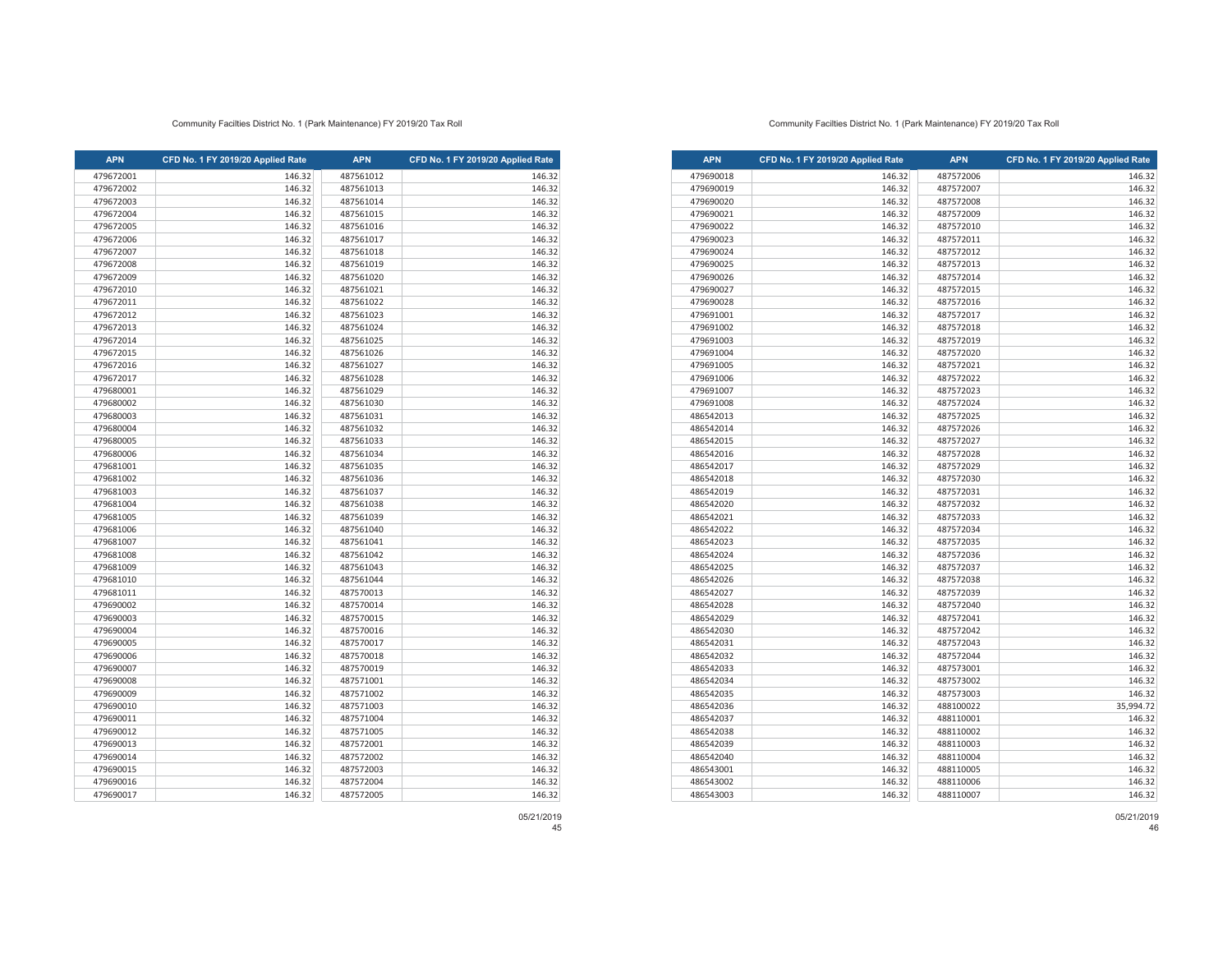| <b>APN</b> | CFD No. 1 FY 2019/20 Applied Rate | <b>APN</b> | CFD No. 1 FY 2019/20 Applied Rate |
|------------|-----------------------------------|------------|-----------------------------------|
| 486562049  | 146.32                            | 488120010  | 146.32                            |
| 486562050  | 146.32                            | 488120011  | 146.32                            |
| 486562051  | 146.32                            | 488120012  | 146.32                            |
| 486562053  | 146.32                            | 488120013  | 146.32                            |
| 486562054  | 146.32                            | 488120015  | 146.32                            |
| 486562055  | 146.32                            | 488120016  | 146.32                            |
| 486562057  | 146.32                            | 488120017  | 146.32                            |
| 486562058  | 146.32                            | 488120018  | 146.32                            |
| 486562059  | 146.32                            | 488120019  | 146.32                            |
| 486562061  | 146.32                            | 488120020  | 146.32                            |
| 486562062  | 146.32                            | 488120021  | 146.32                            |
| 486562063  | 146.32                            | 488120022  | 146.32                            |
| 486562064  | 146.32                            | 488120023  | 146.32                            |
| 486562065  | 146.32                            | 488120024  | 146.32                            |
| 486562066  | 146.32                            | 488120025  | 146.32                            |
| 487570001  | 146.32                            | 488120026  | 146.32                            |
| 487570002  | 146.32                            | 488120027  | 146.32                            |
| 487570003  | 146.32                            | 488120028  | 146.32                            |
| 487570004  | 146.32                            | 488120029  | 146.32                            |
| 487570005  | 146.32                            | 488120030  | 146.32                            |
| 487570006  | 146.32                            | 488120031  | 146.32                            |
| 487570007  | 146.32                            | 488120032  | 146.32                            |
| 487570008  | 146.32                            | 488120033  | 146.32                            |
| 487570009  | 146.32                            | 488120034  | 146.32                            |
| 487570010  | 146.32                            | 488120035  | 146.32                            |
| 487570011  | 146.32                            | 488120036  | 146.32                            |
| 487570012  | 146.32                            | 488121001  | 146.32                            |
| 487580001  | 146.32                            | 488121002  | 146.32                            |
| 487580002  | 146.32                            | 488121003  | 146.32                            |
| 487580003  | 146.32                            | 488121005  | 146.32                            |
| 487580004  | 146.32                            | 488121006  | 146.32                            |
| 487580005  | 146.32                            | 488121007  | 146.32                            |
| 487580006  | 146.32                            | 488121008  | 146.32                            |
| 487580007  | 146.32                            | 488121009  | 146.32                            |
| 487580008  | 146.32                            | 488121010  | 146.32                            |
| 487580009  | 146.32                            | 488121011  | 146.32                            |
| 487580010  | 146.32                            | 488121012  | 146.32                            |
| 487580011  | 146.32                            | 488121013  | 146.32                            |
| 487580012  | 146.32                            | 488121014  | 146.32                            |
| 487580013  | 146.32                            | 488121015  | 146.32                            |
| 487580014  | 146.32                            | 488121016  | 146.32                            |
| 487580015  | 146.32                            | 488121017  | 146.32                            |
| 487580016  | 146.32                            | 488121018  | 146.32                            |
| 487581001  | 146.32                            | 488121019  | 146.32                            |
| 487581002  | 146.32                            | 488121020  | 146.32                            |
| 487581003  | 146.32                            | 488121021  | 146.32                            |
| 487581004  | 146.32                            | 488121022  | 146.32                            |
| 487581005  | 146.32                            | 488121023  | 146.32                            |
| 487581006  | 146.32                            | 488122001  | 146.32                            |
| 487581007  | 146.32                            | 488122002  | 146.32                            |

### Community Facilties District No. 1 (Park Maintenance) FY 2019/20 Tax Roll

| <b>APN</b> | CFD No. 1 FY 2019/20 Applied Rate | <b>APN</b> | CFD No. 1 FY 2019/20 Applied Rate |
|------------|-----------------------------------|------------|-----------------------------------|
| 486543004  | 146.32                            | 488110008  | 146.32                            |
| 486543005  | 146.32                            | 488110009  | 146.32                            |
| 486543006  | 146.32                            | 488110010  | 146.32                            |
| 486543007  | 146.32                            | 488110011  | 146.32                            |
| 486543008  | 146.32                            | 488110012  | 146.32                            |
| 486543009  | 146.32                            | 488110013  | 146.32                            |
| 486543010  | 146.32                            | 488110014  | 146.32                            |
| 486543011  | 146.32                            | 488110015  | 146.32                            |
| 486543012  | 146.32                            | 488110016  | 146.32                            |
| 486562001  | 146.32                            | 488110017  | 146.32                            |
| 486562002  | 146.32                            | 488110018  | 146.32                            |
| 486562003  | 146.32                            | 488110019  | 146.32                            |
| 486562004  | 146.32                            | 488110059  | 146.32                            |
| 486562005  | 146.32                            | 488110060  | 146.32                            |
| 486562008  | 146.32                            | 488110061  | 146.32                            |
| 486562009  | 146.32                            | 488110062  | 146.32                            |
| 486562010  | 146.32                            | 488110063  | 146.32                            |
| 486562011  | 146.32                            | 488110064  | 146.32                            |
| 486562012  | 146.32                            | 488110065  | 146.32                            |
| 486562013  | 146.32                            | 488110066  | 146.32                            |
| 486562015  | 146.32                            | 488110067  | 146.32                            |
| 486562016  | 146.32                            | 488110068  | 146.32                            |
| 486562017  | 146.32                            | 488110069  | 146.32                            |
| 486562018  | 146.32                            | 488110070  | 146.32                            |
| 486562019  | 146.32                            | 488110071  | 146.32                            |
| 486562020  | 146.32                            | 488110072  | 146.32                            |
| 486562022  | 146.32                            | 488110073  | 146.32                            |
| 486562023  | 146.32                            | 488110074  | 146.32                            |
| 486562024  | 146.32                            | 488110075  | 146.32                            |
| 486562025  | 146.32                            | 488110076  | 146.32                            |
| 486562026  | 146.32                            | 488110077  | 146.32                            |
| 486562027  | 146.32                            | 488110078  | 146.32                            |
| 486562029  | 146.32                            | 488110079  | 146.32                            |
| 486562030  | 146.32                            | 488110080  | 146.32                            |
| 486562031  | 146.32                            | 488110081  | 146.32                            |
| 486562032  | 146.32                            | 488110089  | 146.32                            |
| 486562033  | 146.32                            | 488110090  | 146.32                            |
| 486562034  | 146.32                            | 488110091  | 146.32                            |
| 486562036  | 146.32                            | 488110092  | 146.32                            |
| 486562037  | 146.32                            | 488110093  | 146.32                            |
| 486562038  | 146.32                            | 488110094  | 146.32                            |
| 486562039  | 146.32                            | 488120001  | 146.32                            |
| 486562040  | 146.32                            | 488120002  | 146.32                            |
| 486562041  | 146.32                            | 488120003  | 146.32                            |
| 486562043  | 146.32                            | 488120004  | 146.32                            |
| 486562044  | 146.32                            | 488120005  | 146.32                            |
| 486562045  | 146.32                            | 488120006  | 146.32                            |
| 486562046  | 146.32                            | 488120007  | 146.32                            |
| 486562047  | 146.32                            | 488120008  | 146.32                            |
| 486562048  | 146.32                            | 488120009  | 146.32                            |
|            |                                   |            |                                   |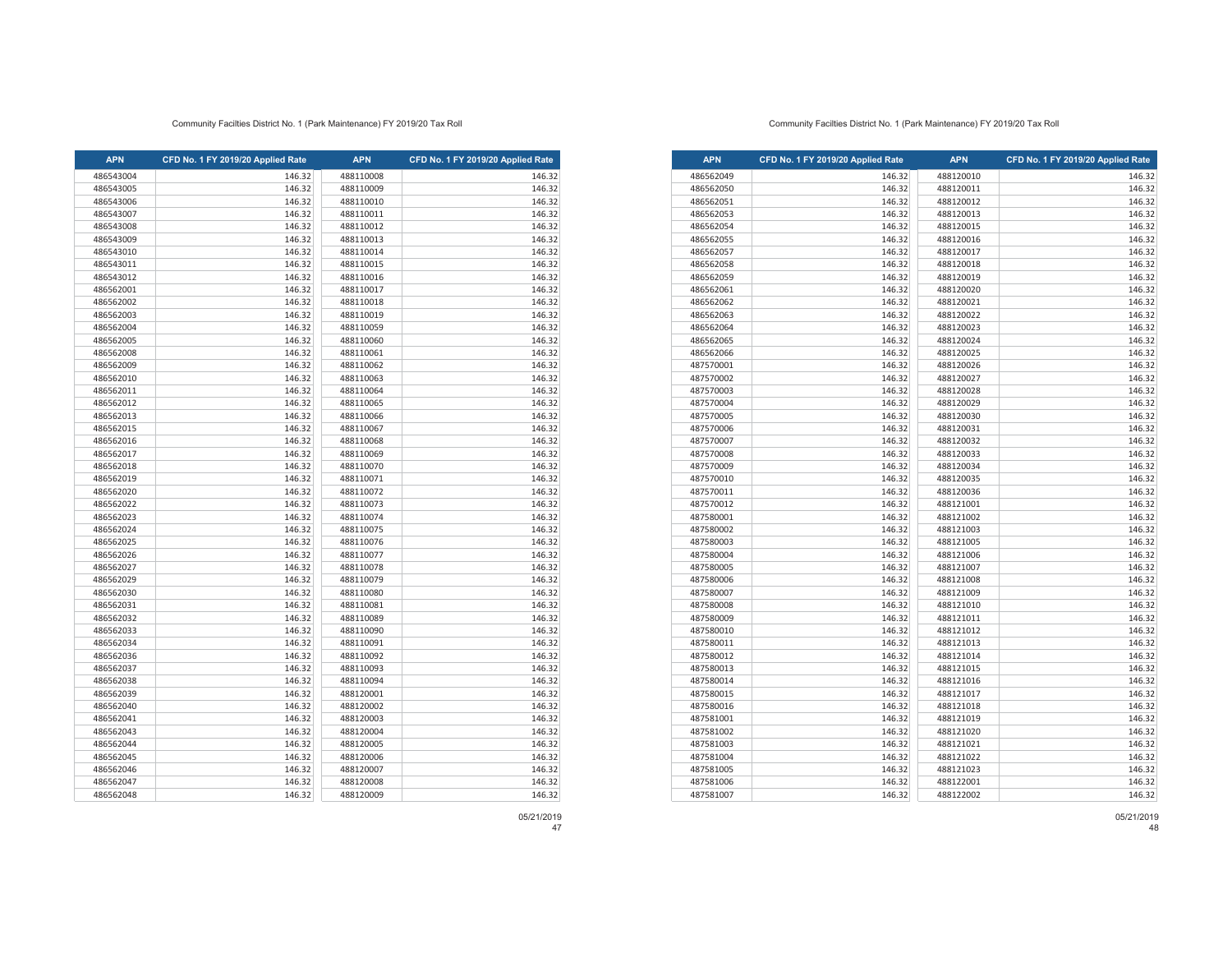**APN CFD No. 1 FY 2019/20 Applied Rate APN CFD No. 1 FY 2019/20 Applied Rate** 487591017 146.32 488131013 146.32 **146.32** 146.32 **488131014** 146.32 146.32 488131015 146.32 146.32 488131016 146.32 146.32 488131017 146.32 146.32 488131018 146.32 146.32 488131019 146.32 146.32 488131020 146.32 146.32 488131021 146.32 146.32 488132001 146.32 146.32 488132002 146.32 146.32 488132003 146.32 146.32 488132004 146.32 146.32 488132005 146.32 146.32 488132006 146.32 146.32 488132007 146.32 146.32 488132008 146.32 146.32 488132009 146.32 146.32 488132010 146.32 146.32 488132011 146.32 146.32 488132012 146.32 146.32 488132013 146.32 146.32 488132014 146.32 146.32 488132015 146.32 146.32 488132016 146.32 146.32 488132017 146.32 146.32 488132018 146.32 488410011 146.32 488132019 146.32 146.32 488132020 146.32 146.32 488132021 146.32 146.32 488132022 146.32 146.32 488132023 146.32 146.32 488132024 146.32 146.32 488132025 146.32 146.32 488132026 146.32 146.32 488132027 146.32 146.32 488132028 146.32 146.32 488132029 146.32 488410022 146.32 146.32 488132030 146.32 **146.32** 146.32 488132031 146.32 146.32 488132032 146.32 146.32 488132033 146.32 146.32 488132034 146.32 488410057 146.32 488132035 146.32 146.32 488132036 146.32 146.32 488132037 146.32 146.32 488132038 146.32 146.32 488132039 146.32 146.32 488132040 146.32 146.32 488132041 146.32

#### Community Facilties District No. 1 (Park Maintenance) FY 2019/20 Tax Roll

| 487582001<br>146.32<br>488122003<br>487582002<br>146.32<br>488122004<br>146.32<br>487582003<br>488122005<br>487582004<br>146.32<br>488122006<br>487582005<br>146.32<br>488122007<br>487582006<br>146.32<br>488122008<br>487582007<br>146.32<br>488122009<br>487582008<br>146.32<br>488122010<br>487582009<br>146.32<br>488122011<br>487582010<br>146.32<br>488122012<br>146.32<br>487582011<br>488122013<br>487582012<br>146.32<br>488122014<br>487582013<br>146.32<br>488122015<br>487582014<br>146.32<br>488122016<br>487582015<br>146.32<br>488122017<br>487582016<br>146.32<br>488122018<br>487582017<br>146.32<br>488122019<br>487582018<br>146.32<br>488122020<br>487590001<br>146.32<br>488122021<br>487590002<br>146.32<br>488122022<br>146.32<br>487590003<br>488122023<br>487590004<br>146.32<br>488122024<br>487590005<br>146.32<br>488122025<br>487590006<br>146.32<br>488122026<br>487590007<br>146.32<br>488122027<br>487590008<br>146.32<br>488122028<br>487590009<br>146.32<br>488122029<br>487590010<br>146.32<br>488122030<br>487590011<br>146.32<br>488122031<br>487590012<br>146.32<br>488122032<br>487590013<br>146.32<br>488122033<br>487590014<br>146.32<br>488122034<br>487590015<br>146.32<br>488122035<br>487590016<br>146.32<br>488122036<br>487591001<br>146.32<br>488130001<br>487591002<br>146.32<br>488130002<br>487591003<br>146.32<br>488130003<br>487591004<br>146.32<br>488130004<br>487591005<br>146.32<br>488131001<br>487591006<br>146.32<br>488131002<br>487591007<br>146.32<br>488131003<br>487591008<br>146.32<br>488131004<br>487591009<br>146.32<br>488131005<br>487591010<br>146.32<br>488131006<br>487591011<br>146.32<br>488131007<br>487591012<br>146.32<br>488131008<br>487591013<br>146.32<br>488131009<br>487591014<br>146.32<br>488131010<br>487591015<br>146.32<br>488131011<br>487591016<br>146.32<br>488131012 | <b>APN</b> | CFD No. 1 FY 2019/20 Applied Rate | <b>APN</b> | CFD No. 1 FY 2019/20 Applied Rate |
|----------------------------------------------------------------------------------------------------------------------------------------------------------------------------------------------------------------------------------------------------------------------------------------------------------------------------------------------------------------------------------------------------------------------------------------------------------------------------------------------------------------------------------------------------------------------------------------------------------------------------------------------------------------------------------------------------------------------------------------------------------------------------------------------------------------------------------------------------------------------------------------------------------------------------------------------------------------------------------------------------------------------------------------------------------------------------------------------------------------------------------------------------------------------------------------------------------------------------------------------------------------------------------------------------------------------------------------------------------------------------------------------------------------------------------------------------------------------------------------------------------------------------------------------------------------------------------------------------------------------------------------------------------------------------------------------------------------------------------------------------------------------------------------------------------------------------------------------------------------------|------------|-----------------------------------|------------|-----------------------------------|
|                                                                                                                                                                                                                                                                                                                                                                                                                                                                                                                                                                                                                                                                                                                                                                                                                                                                                                                                                                                                                                                                                                                                                                                                                                                                                                                                                                                                                                                                                                                                                                                                                                                                                                                                                                                                                                                                      |            |                                   |            | 146.32                            |
|                                                                                                                                                                                                                                                                                                                                                                                                                                                                                                                                                                                                                                                                                                                                                                                                                                                                                                                                                                                                                                                                                                                                                                                                                                                                                                                                                                                                                                                                                                                                                                                                                                                                                                                                                                                                                                                                      |            |                                   |            | 146.32                            |
|                                                                                                                                                                                                                                                                                                                                                                                                                                                                                                                                                                                                                                                                                                                                                                                                                                                                                                                                                                                                                                                                                                                                                                                                                                                                                                                                                                                                                                                                                                                                                                                                                                                                                                                                                                                                                                                                      |            |                                   |            | 146.32                            |
|                                                                                                                                                                                                                                                                                                                                                                                                                                                                                                                                                                                                                                                                                                                                                                                                                                                                                                                                                                                                                                                                                                                                                                                                                                                                                                                                                                                                                                                                                                                                                                                                                                                                                                                                                                                                                                                                      |            |                                   |            | 146.32                            |
|                                                                                                                                                                                                                                                                                                                                                                                                                                                                                                                                                                                                                                                                                                                                                                                                                                                                                                                                                                                                                                                                                                                                                                                                                                                                                                                                                                                                                                                                                                                                                                                                                                                                                                                                                                                                                                                                      |            |                                   |            | 146.32                            |
|                                                                                                                                                                                                                                                                                                                                                                                                                                                                                                                                                                                                                                                                                                                                                                                                                                                                                                                                                                                                                                                                                                                                                                                                                                                                                                                                                                                                                                                                                                                                                                                                                                                                                                                                                                                                                                                                      |            |                                   |            | 146.32                            |
|                                                                                                                                                                                                                                                                                                                                                                                                                                                                                                                                                                                                                                                                                                                                                                                                                                                                                                                                                                                                                                                                                                                                                                                                                                                                                                                                                                                                                                                                                                                                                                                                                                                                                                                                                                                                                                                                      |            |                                   |            | 146.32                            |
|                                                                                                                                                                                                                                                                                                                                                                                                                                                                                                                                                                                                                                                                                                                                                                                                                                                                                                                                                                                                                                                                                                                                                                                                                                                                                                                                                                                                                                                                                                                                                                                                                                                                                                                                                                                                                                                                      |            |                                   |            | 146.32                            |
|                                                                                                                                                                                                                                                                                                                                                                                                                                                                                                                                                                                                                                                                                                                                                                                                                                                                                                                                                                                                                                                                                                                                                                                                                                                                                                                                                                                                                                                                                                                                                                                                                                                                                                                                                                                                                                                                      |            |                                   |            | 146.32                            |
|                                                                                                                                                                                                                                                                                                                                                                                                                                                                                                                                                                                                                                                                                                                                                                                                                                                                                                                                                                                                                                                                                                                                                                                                                                                                                                                                                                                                                                                                                                                                                                                                                                                                                                                                                                                                                                                                      |            |                                   |            | 146.32                            |
|                                                                                                                                                                                                                                                                                                                                                                                                                                                                                                                                                                                                                                                                                                                                                                                                                                                                                                                                                                                                                                                                                                                                                                                                                                                                                                                                                                                                                                                                                                                                                                                                                                                                                                                                                                                                                                                                      |            |                                   |            | 146.32                            |
|                                                                                                                                                                                                                                                                                                                                                                                                                                                                                                                                                                                                                                                                                                                                                                                                                                                                                                                                                                                                                                                                                                                                                                                                                                                                                                                                                                                                                                                                                                                                                                                                                                                                                                                                                                                                                                                                      |            |                                   |            | 146.32                            |
|                                                                                                                                                                                                                                                                                                                                                                                                                                                                                                                                                                                                                                                                                                                                                                                                                                                                                                                                                                                                                                                                                                                                                                                                                                                                                                                                                                                                                                                                                                                                                                                                                                                                                                                                                                                                                                                                      |            |                                   |            | 146.32                            |
|                                                                                                                                                                                                                                                                                                                                                                                                                                                                                                                                                                                                                                                                                                                                                                                                                                                                                                                                                                                                                                                                                                                                                                                                                                                                                                                                                                                                                                                                                                                                                                                                                                                                                                                                                                                                                                                                      |            |                                   |            | 146.32                            |
|                                                                                                                                                                                                                                                                                                                                                                                                                                                                                                                                                                                                                                                                                                                                                                                                                                                                                                                                                                                                                                                                                                                                                                                                                                                                                                                                                                                                                                                                                                                                                                                                                                                                                                                                                                                                                                                                      |            |                                   |            | 146.32                            |
|                                                                                                                                                                                                                                                                                                                                                                                                                                                                                                                                                                                                                                                                                                                                                                                                                                                                                                                                                                                                                                                                                                                                                                                                                                                                                                                                                                                                                                                                                                                                                                                                                                                                                                                                                                                                                                                                      |            |                                   |            | 146.32                            |
|                                                                                                                                                                                                                                                                                                                                                                                                                                                                                                                                                                                                                                                                                                                                                                                                                                                                                                                                                                                                                                                                                                                                                                                                                                                                                                                                                                                                                                                                                                                                                                                                                                                                                                                                                                                                                                                                      |            |                                   |            | 146.32                            |
|                                                                                                                                                                                                                                                                                                                                                                                                                                                                                                                                                                                                                                                                                                                                                                                                                                                                                                                                                                                                                                                                                                                                                                                                                                                                                                                                                                                                                                                                                                                                                                                                                                                                                                                                                                                                                                                                      |            |                                   |            | 146.32                            |
|                                                                                                                                                                                                                                                                                                                                                                                                                                                                                                                                                                                                                                                                                                                                                                                                                                                                                                                                                                                                                                                                                                                                                                                                                                                                                                                                                                                                                                                                                                                                                                                                                                                                                                                                                                                                                                                                      |            |                                   |            | 146.32                            |
|                                                                                                                                                                                                                                                                                                                                                                                                                                                                                                                                                                                                                                                                                                                                                                                                                                                                                                                                                                                                                                                                                                                                                                                                                                                                                                                                                                                                                                                                                                                                                                                                                                                                                                                                                                                                                                                                      |            |                                   |            | 146.32                            |
|                                                                                                                                                                                                                                                                                                                                                                                                                                                                                                                                                                                                                                                                                                                                                                                                                                                                                                                                                                                                                                                                                                                                                                                                                                                                                                                                                                                                                                                                                                                                                                                                                                                                                                                                                                                                                                                                      |            |                                   |            | 146.32                            |
|                                                                                                                                                                                                                                                                                                                                                                                                                                                                                                                                                                                                                                                                                                                                                                                                                                                                                                                                                                                                                                                                                                                                                                                                                                                                                                                                                                                                                                                                                                                                                                                                                                                                                                                                                                                                                                                                      |            |                                   |            | 146.32                            |
|                                                                                                                                                                                                                                                                                                                                                                                                                                                                                                                                                                                                                                                                                                                                                                                                                                                                                                                                                                                                                                                                                                                                                                                                                                                                                                                                                                                                                                                                                                                                                                                                                                                                                                                                                                                                                                                                      |            |                                   |            | 146.32                            |
|                                                                                                                                                                                                                                                                                                                                                                                                                                                                                                                                                                                                                                                                                                                                                                                                                                                                                                                                                                                                                                                                                                                                                                                                                                                                                                                                                                                                                                                                                                                                                                                                                                                                                                                                                                                                                                                                      |            |                                   |            | 146.32                            |
|                                                                                                                                                                                                                                                                                                                                                                                                                                                                                                                                                                                                                                                                                                                                                                                                                                                                                                                                                                                                                                                                                                                                                                                                                                                                                                                                                                                                                                                                                                                                                                                                                                                                                                                                                                                                                                                                      |            |                                   |            | 146.32                            |
|                                                                                                                                                                                                                                                                                                                                                                                                                                                                                                                                                                                                                                                                                                                                                                                                                                                                                                                                                                                                                                                                                                                                                                                                                                                                                                                                                                                                                                                                                                                                                                                                                                                                                                                                                                                                                                                                      |            |                                   |            | 146.32                            |
|                                                                                                                                                                                                                                                                                                                                                                                                                                                                                                                                                                                                                                                                                                                                                                                                                                                                                                                                                                                                                                                                                                                                                                                                                                                                                                                                                                                                                                                                                                                                                                                                                                                                                                                                                                                                                                                                      |            |                                   |            | 146.32                            |
|                                                                                                                                                                                                                                                                                                                                                                                                                                                                                                                                                                                                                                                                                                                                                                                                                                                                                                                                                                                                                                                                                                                                                                                                                                                                                                                                                                                                                                                                                                                                                                                                                                                                                                                                                                                                                                                                      |            |                                   |            | 146.32                            |
|                                                                                                                                                                                                                                                                                                                                                                                                                                                                                                                                                                                                                                                                                                                                                                                                                                                                                                                                                                                                                                                                                                                                                                                                                                                                                                                                                                                                                                                                                                                                                                                                                                                                                                                                                                                                                                                                      |            |                                   |            | 146.32                            |
|                                                                                                                                                                                                                                                                                                                                                                                                                                                                                                                                                                                                                                                                                                                                                                                                                                                                                                                                                                                                                                                                                                                                                                                                                                                                                                                                                                                                                                                                                                                                                                                                                                                                                                                                                                                                                                                                      |            |                                   |            | 146.32                            |
|                                                                                                                                                                                                                                                                                                                                                                                                                                                                                                                                                                                                                                                                                                                                                                                                                                                                                                                                                                                                                                                                                                                                                                                                                                                                                                                                                                                                                                                                                                                                                                                                                                                                                                                                                                                                                                                                      |            |                                   |            | 146.32                            |
|                                                                                                                                                                                                                                                                                                                                                                                                                                                                                                                                                                                                                                                                                                                                                                                                                                                                                                                                                                                                                                                                                                                                                                                                                                                                                                                                                                                                                                                                                                                                                                                                                                                                                                                                                                                                                                                                      |            |                                   |            | 146.32                            |
|                                                                                                                                                                                                                                                                                                                                                                                                                                                                                                                                                                                                                                                                                                                                                                                                                                                                                                                                                                                                                                                                                                                                                                                                                                                                                                                                                                                                                                                                                                                                                                                                                                                                                                                                                                                                                                                                      |            |                                   |            | 146.32                            |
|                                                                                                                                                                                                                                                                                                                                                                                                                                                                                                                                                                                                                                                                                                                                                                                                                                                                                                                                                                                                                                                                                                                                                                                                                                                                                                                                                                                                                                                                                                                                                                                                                                                                                                                                                                                                                                                                      |            |                                   |            | 146.32                            |
|                                                                                                                                                                                                                                                                                                                                                                                                                                                                                                                                                                                                                                                                                                                                                                                                                                                                                                                                                                                                                                                                                                                                                                                                                                                                                                                                                                                                                                                                                                                                                                                                                                                                                                                                                                                                                                                                      |            |                                   |            | 146.32                            |
|                                                                                                                                                                                                                                                                                                                                                                                                                                                                                                                                                                                                                                                                                                                                                                                                                                                                                                                                                                                                                                                                                                                                                                                                                                                                                                                                                                                                                                                                                                                                                                                                                                                                                                                                                                                                                                                                      |            |                                   |            | 146.32                            |
|                                                                                                                                                                                                                                                                                                                                                                                                                                                                                                                                                                                                                                                                                                                                                                                                                                                                                                                                                                                                                                                                                                                                                                                                                                                                                                                                                                                                                                                                                                                                                                                                                                                                                                                                                                                                                                                                      |            |                                   |            | 146.32                            |
|                                                                                                                                                                                                                                                                                                                                                                                                                                                                                                                                                                                                                                                                                                                                                                                                                                                                                                                                                                                                                                                                                                                                                                                                                                                                                                                                                                                                                                                                                                                                                                                                                                                                                                                                                                                                                                                                      |            |                                   |            | 146.32                            |
|                                                                                                                                                                                                                                                                                                                                                                                                                                                                                                                                                                                                                                                                                                                                                                                                                                                                                                                                                                                                                                                                                                                                                                                                                                                                                                                                                                                                                                                                                                                                                                                                                                                                                                                                                                                                                                                                      |            |                                   |            | 146.32                            |
|                                                                                                                                                                                                                                                                                                                                                                                                                                                                                                                                                                                                                                                                                                                                                                                                                                                                                                                                                                                                                                                                                                                                                                                                                                                                                                                                                                                                                                                                                                                                                                                                                                                                                                                                                                                                                                                                      |            |                                   |            | 146.32                            |
|                                                                                                                                                                                                                                                                                                                                                                                                                                                                                                                                                                                                                                                                                                                                                                                                                                                                                                                                                                                                                                                                                                                                                                                                                                                                                                                                                                                                                                                                                                                                                                                                                                                                                                                                                                                                                                                                      |            |                                   |            | 146.32                            |
|                                                                                                                                                                                                                                                                                                                                                                                                                                                                                                                                                                                                                                                                                                                                                                                                                                                                                                                                                                                                                                                                                                                                                                                                                                                                                                                                                                                                                                                                                                                                                                                                                                                                                                                                                                                                                                                                      |            |                                   |            | 146.32                            |
|                                                                                                                                                                                                                                                                                                                                                                                                                                                                                                                                                                                                                                                                                                                                                                                                                                                                                                                                                                                                                                                                                                                                                                                                                                                                                                                                                                                                                                                                                                                                                                                                                                                                                                                                                                                                                                                                      |            |                                   |            | 146.32                            |
|                                                                                                                                                                                                                                                                                                                                                                                                                                                                                                                                                                                                                                                                                                                                                                                                                                                                                                                                                                                                                                                                                                                                                                                                                                                                                                                                                                                                                                                                                                                                                                                                                                                                                                                                                                                                                                                                      |            |                                   |            | 146.32                            |
|                                                                                                                                                                                                                                                                                                                                                                                                                                                                                                                                                                                                                                                                                                                                                                                                                                                                                                                                                                                                                                                                                                                                                                                                                                                                                                                                                                                                                                                                                                                                                                                                                                                                                                                                                                                                                                                                      |            |                                   |            | 146.32                            |
|                                                                                                                                                                                                                                                                                                                                                                                                                                                                                                                                                                                                                                                                                                                                                                                                                                                                                                                                                                                                                                                                                                                                                                                                                                                                                                                                                                                                                                                                                                                                                                                                                                                                                                                                                                                                                                                                      |            |                                   |            | 146.32                            |
|                                                                                                                                                                                                                                                                                                                                                                                                                                                                                                                                                                                                                                                                                                                                                                                                                                                                                                                                                                                                                                                                                                                                                                                                                                                                                                                                                                                                                                                                                                                                                                                                                                                                                                                                                                                                                                                                      |            |                                   |            | 146.32                            |
|                                                                                                                                                                                                                                                                                                                                                                                                                                                                                                                                                                                                                                                                                                                                                                                                                                                                                                                                                                                                                                                                                                                                                                                                                                                                                                                                                                                                                                                                                                                                                                                                                                                                                                                                                                                                                                                                      |            |                                   |            | 146.32                            |
|                                                                                                                                                                                                                                                                                                                                                                                                                                                                                                                                                                                                                                                                                                                                                                                                                                                                                                                                                                                                                                                                                                                                                                                                                                                                                                                                                                                                                                                                                                                                                                                                                                                                                                                                                                                                                                                                      |            |                                   |            | 146.32                            |
|                                                                                                                                                                                                                                                                                                                                                                                                                                                                                                                                                                                                                                                                                                                                                                                                                                                                                                                                                                                                                                                                                                                                                                                                                                                                                                                                                                                                                                                                                                                                                                                                                                                                                                                                                                                                                                                                      |            |                                   |            | 146.32                            |

05/21/2019

05/21/2019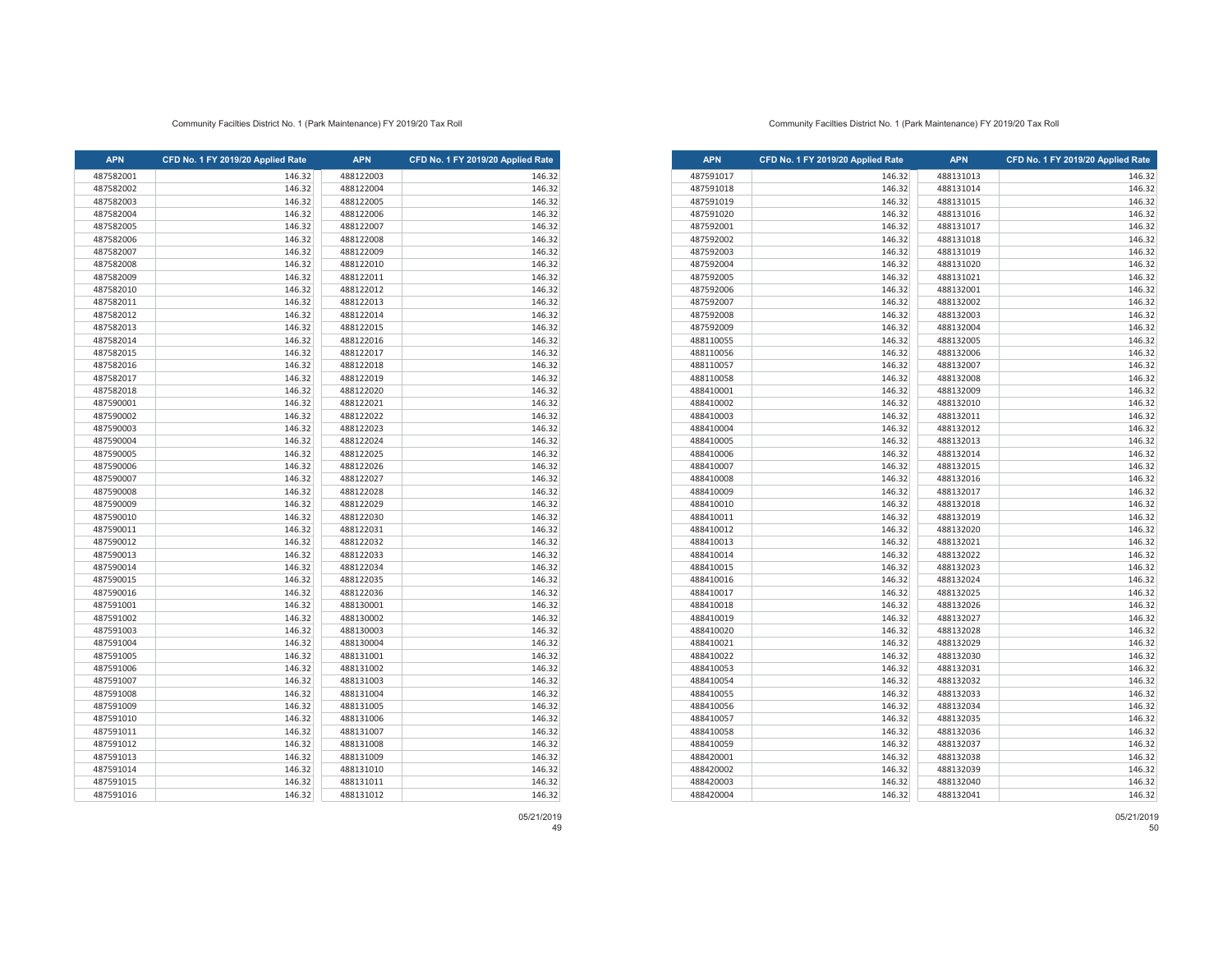| <b>APN</b> | CFD No. 1 FY 2019/20 Applied Rate | <b>APN</b> | CFD No. 1 FY 2019/20 Applied Rate |
|------------|-----------------------------------|------------|-----------------------------------|
| 488430014  | 146.32                            | 488140013  | 146.32                            |
| 488430015  | 146.32                            | 488140014  | 146.32                            |
| 488430016  | 146.32                            | 488140015  | 146.32                            |
| 488430017  | 146.32                            | 488140016  | 146.32                            |
| 488430018  | 146.32                            | 488140017  | 146.32                            |
| 488430019  | 146.32                            | 488140018  | 146.32                            |
| 488430020  | 146.32                            | 488140019  | 146.32                            |
| 488430021  | 146.32                            | 488140020  | 146.32                            |
| 488430022  | 146.32                            | 488140021  | 146.32                            |
| 488430023  | 146.32                            | 488140022  | 146.32                            |
| 488430024  | 146.32                            | 488140023  | 146.32                            |
| 488430025  | 146.32                            | 488140024  | 146.32                            |
| 488430026  | 146.32                            | 488140025  | 146.32                            |
| 488430027  | 146.32                            | 488140026  | 146.32                            |
| 488430028  | 146.32                            | 488140027  | 146.32                            |
| 488430029  | 146.32                            | 488140028  | 146.32                            |
| 488430030  | 146.32                            | 488140029  | 146.32                            |
| 488430031  | 146.32                            | 488140030  | 146.32                            |
| 488430032  | 146.32                            | 488140031  | 146.32                            |
| 488430033  | 146.32                            | 488140032  | 146.32                            |
| 488430034  | 146.32                            | 488140033  | 146.32                            |
| 488430035  | 146.32                            | 488140034  | 146.32                            |
| 488430036  | 146.32                            | 488140035  | 146.32                            |
| 488430037  | 146.32                            | 488140036  | 146.32                            |
| 488430038  | 146.32                            | 488140037  | 146.32                            |
| 488430039  | 146.32                            | 488140038  | 146.32                            |
| 488430040  | 146.32                            | 488140039  | 146.32                            |
| 488430041  | 146.32                            | 488140040  | 146.32                            |
| 488430042  | 146.32                            | 488140041  | 146.32                            |
| 488430043  | 146.32                            | 488140042  | 146.32                            |
| 488430044  | 146.32                            | 488140043  | 146.32                            |
| 488430045  | 146.32                            | 488140044  | 146.32                            |
| 488430046  | 146.32                            | 488370001  | 146.32                            |
| 488430047  | 146.32                            | 488370002  | 146.32                            |
| 488430048  | 146.32                            | 488370003  | 146.32                            |
| 488430049  | 146.32                            | 488370004  | 146.32                            |
| 488430050  | 146.32                            | 488370005  | 146.32                            |
| 488430051  | 146.32                            | 488370006  | 146.32                            |
| 488430052  | 146.32                            | 488370007  | 146.32                            |
| 488430053  | 146.32                            | 488370008  | 146.32                            |
| 488430054  | 146.32                            | 488370009  | 146.32                            |
| 488430055  | 146.32                            | 488370010  | 146.32                            |
| 488430056  | 146.32                            | 488370011  | 146.32                            |
| 488430057  | 146.32                            | 488370012  | 146.32                            |
| 488430058  | 146.32                            | 488370013  | 146.32                            |
| 488430059  | 146.32                            | 488370014  | 146.32                            |
| 488430060  | 146.32                            | 488370015  | 146.32                            |
| 488430061  | 146.32                            | 488370016  | 146.32                            |
| 488440001  | 146.32                            | 488370017  | 146.32                            |
| 488440002  | 146.32                            | 488370018  | 146.32                            |

#### Community Facilties District No. 1 (Park Maintenance) FY 2019/20 Tax Roll

| <b>APN</b> | CFD No. 1 FY 2019/20 Applied Rate | <b>APN</b> | CFD No. 1 FY 2019/20 Applied Rate |
|------------|-----------------------------------|------------|-----------------------------------|
| 488420005  | 146.32                            | 488133001  | 146.32                            |
| 488420006  | 146.32                            | 488133002  | 146.32                            |
| 488420007  | 146.32                            | 488133003  | 146.32                            |
| 488420008  | 146.32                            | 488133004  | 146.32                            |
| 488420009  | 146.32                            | 488133005  | 146.32                            |
| 488420010  | 146.32                            | 488133006  | 146.32                            |
| 488420011  | 146.32                            | 488133007  | 146.32                            |
| 488420012  | 146.32                            | 488133008  | 146.32                            |
| 488420013  | 146.32                            | 488133009  | 146.32                            |
| 488420014  | 146.32                            | 488133010  | 146.32                            |
| 488420015  | 146.32                            | 488133011  | 146.32                            |
| 488420016  | 146.32                            | 488133012  | 146.32                            |
| 488420017  | 146.32                            | 488133013  | 146.32                            |
| 488420018  | 146.32                            | 488133014  | 146.32                            |
| 488420019  | 146.32                            | 488133015  | 146.32                            |
| 488420020  | 146.32                            | 488133016  | 146.32                            |
| 488420021  | 146.32                            | 488133017  | 146.32                            |
| 488420022  | 146.32                            | 488133018  | 146.32                            |
| 488420023  | 146.32                            | 488133019  | 146.32                            |
| 488420024  | 146.32                            | 488133020  | 146.32                            |
| 488420025  | 146.32                            | 488133021  | 146.32                            |
| 488420026  | 146.32                            | 488133022  | 146.32                            |
| 488420027  | 146.32                            | 488133023  | 146.32                            |
| 488420028  | 146.32                            | 488133024  | 146.32                            |
| 488420029  | 146.32                            | 488133025  | 146.32                            |
| 488420030  | 146.32                            | 488133026  | 146.32                            |
| 488420031  | 146.32                            | 488133027  | 146.32                            |
| 488420032  | 146.32                            | 488133028  | 146.32                            |
| 488420033  | 146.32                            | 488133029  | 146.32                            |
| 488420034  | 146.32                            | 488133030  | 146.32                            |
| 488420035  | 146.32                            | 488133031  | 146.32                            |
| 488420036  | 146.32                            | 488133032  | 146.32                            |
| 488420037  | 146.32                            | 488133033  | 146.32                            |
| 488420038  | 146.32                            | 488133034  | 146.32                            |
| 488420039  | 146.32                            | 488133035  | 146.32                            |
| 488420040  | 146.32                            | 488133036  | 146.32                            |
| 488420041  | 146.32                            | 488133037  | 146.32                            |
| 488420042  | 146.32                            | 488133038  | 146.32                            |
| 488420043  | 146.32                            | 488140001  | 146.32                            |
| 488430003  | 146.32                            | 488140002  | 146.32                            |
| 488430004  | 146.32                            | 488140003  | 146.32                            |
| 488430005  | 146.32                            | 488140004  | 146.32                            |
| 488430006  | 146.32                            | 488140005  | 146.32                            |
| 488430007  | 146.32                            | 488140006  | 146.32                            |
| 488430008  | 146.32                            | 488140007  | 146.32                            |
| 488430009  | 146.32                            | 488140008  | 146.32                            |
| 488430010  | 146.32                            | 488140009  | 146.32                            |
| 488430011  | 146.32                            | 488140010  | 146.32                            |
| 488430012  | 146.32                            | 488140011  | 146.32                            |
| 488430013  | 146.32                            | 488140012  | 146.32                            |
|            |                                   |            |                                   |

05/21/2019

05/21/2019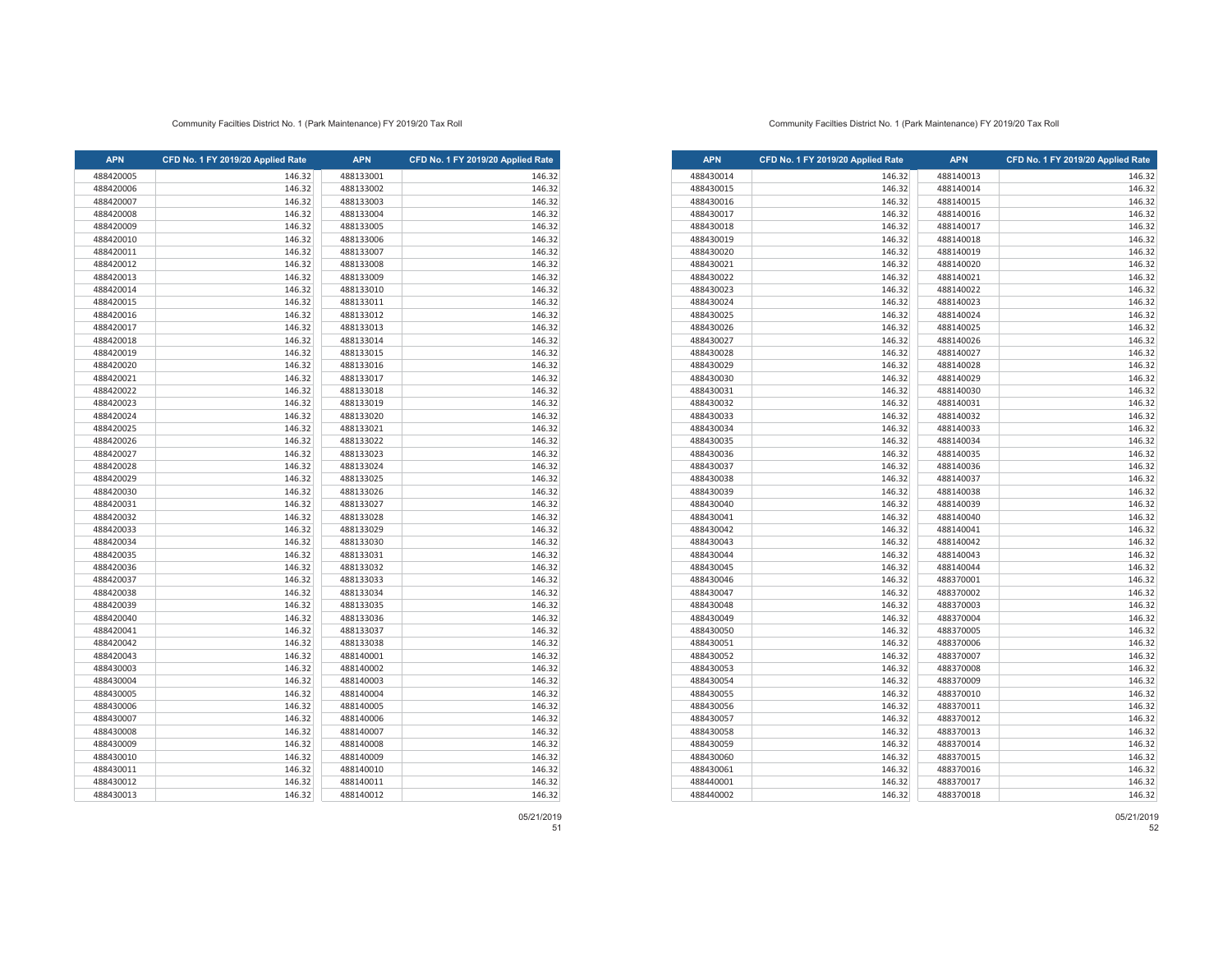| <b>APN</b> | CFD No. 1 FY 2019/20 Applied Rate | <b>APN</b> | CFD No. 1 FY 2019/20 Applied Rate |
|------------|-----------------------------------|------------|-----------------------------------|
| 488440053  | 146.32                            | 488380014  | 146.32                            |
| 488440054  | 146.32                            | 488380015  | 146.32                            |
| 488440055  | 146.32                            | 488380016  | 146.32                            |
| 488440056  | 146.32                            | 488380017  | 146.32                            |
| 488440057  | 146.32                            | 488380018  | 146.32                            |
| 488440058  | 146.32                            | 488380019  | 146.32                            |
| 488440059  | 146.32                            | 488380020  | 146.32                            |
| 488440060  | 146.32                            | 488380021  | 146.32                            |
| 488440061  | 146.32                            | 488380022  | 146.32                            |
| 488440062  | 146.32                            | 488380023  | 146.32                            |
| 488440063  | 146.32                            | 488380024  | 146.32                            |
| 488440064  | 146.32                            | 488380025  | 146.32                            |
| 488440065  | 146.32                            | 488380026  | 146.32                            |
| 488440066  | 146.32                            | 488380027  | 146.32                            |
| 488440067  | 146.32                            | 488380028  | 146.32                            |
| 488450001  | 146.32                            | 488380029  | 146.32                            |
| 488450002  | 146.32                            | 488380030  | 146.32                            |
| 488450003  | 146.32                            | 488380031  | 146.32                            |
| 488450004  | 146.32                            | 488380032  | 146.32                            |
| 488450005  | 146.32                            | 488380033  | 146.32                            |
| 488450006  | 146.32                            | 488380034  | 146.32                            |
| 488450007  | 146.32                            | 488380035  | 146.32                            |
| 488450008  | 146.32                            | 488380036  | 146.32                            |
| 488450009  | 146.32                            | 488380037  | 146.32                            |
| 488450010  | 146.32                            | 488380038  | 146.32                            |
| 488450011  | 146.32                            | 488380039  | 146.32                            |
| 488450012  | 146.32                            | 488380040  | 146.32                            |
| 488450013  | 146.32                            | 488380041  | 146.32                            |
| 488450014  | 146.32                            | 488390017  | 34,531.52                         |
| 488450015  | 146.32                            | 488390018  | 2,926.40                          |
| 488450016  | 146.32                            | 488410023  | 146.32                            |
| 488450017  | 146.32                            | 488410024  | 146.32                            |
| 488450018  | 146.32                            | 488410025  | 146.32                            |
| 488450019  | 146.32                            | 488410026  | 146.32                            |
| 488450020  | 146.32                            | 488410027  | 146.32                            |
| 488450021  | 146.32                            | 488410028  | 146.32                            |
| 488450022  | 146.32                            | 488410029  | 146.32                            |
| 488450023  | 146.32                            | 488410030  | 146.32                            |
| 488450024  | 146.32                            | 488410031  | 146.32                            |
| 488450025  | 146.32                            | 488410032  | 146.32                            |
| 488450026  | 146.32                            | 488410033  | 146.32                            |
| 488450027  | 146.32                            | 488410034  | 146.32                            |
| 488450028  | 146.32                            | 488410035  | 146.32                            |
| 488450029  | 146.32                            | 488410036  | 146.32                            |
| 488450030  | 146.32                            | 488410037  | 146.32                            |
| 488450031  | 146.32                            | 488410038  | 146.32                            |
| 488450032  | 146.32                            | 488410039  | 146.32                            |
| 488450033  | 146.32                            | 488410040  | 146.32                            |
| 488450034  | 146.32                            | 488410041  | 146.32                            |
| 488450035  | 146.32                            | 488410042  | 146.32                            |

#### Community Facilties District No. 1 (Park Maintenance) FY 2019/20 Tax Roll

| <b>APN</b> | CFD No. 1 FY 2019/20 Applied Rate | <b>APN</b> | CFD No. 1 FY 2019/20 Applied Rate |
|------------|-----------------------------------|------------|-----------------------------------|
| 488440003  | 146.32                            | 488370019  | 146.32                            |
| 488440004  | 146.32                            | 488370020  | 146.32                            |
| 488440005  | 146.32                            | 488370021  | 146.32                            |
| 488440006  | 146.32                            | 488370022  | 146.32                            |
| 488440007  | 146.32                            | 488370023  | 146.32                            |
| 488440008  | 146.32                            | 488370024  | 146.32                            |
| 488440009  | 146.32                            | 488370025  | 146.32                            |
| 488440010  | 146.32                            | 488370026  | 146.32                            |
| 488440011  | 146.32                            | 488370027  | 146.32                            |
| 488440012  | 146.32                            | 488370028  | 146.32                            |
| 488440013  | 146.32                            | 488370029  | 146.32                            |
| 488440014  | 146.32                            | 488370030  | 146.32                            |
| 488440015  | 146.32                            | 488370031  | 146.32                            |
| 488440016  | 146.32                            | 488370032  | 146.32                            |
| 488440017  | 146.32                            | 488370033  | 146.32                            |
| 488440018  | 146.32                            | 488371001  | 146.32                            |
| 488440019  | 146.32                            | 488371002  | 146.32                            |
| 488440020  | 146.32                            | 488371003  | 146.32                            |
| 488440021  | 146.32                            | 488371004  | 146.32                            |
| 488440022  | 146.32                            | 488371005  | 146.32                            |
| 488440023  | 146.32                            | 488371006  | 146.32                            |
| 488440024  | 146.32                            | 488371007  | 146.32                            |
| 488440025  | 146.32                            | 488371008  | 146.32                            |
| 488440026  | 146.32                            | 488371009  | 146.32                            |
| 488440027  | 146.32                            | 488371010  | 146.32                            |
| 488440028  | 146.32                            | 488371011  | 146.32                            |
| 488440029  | 146.32                            | 488371012  | 146.32                            |
| 488440030  | 146.32                            | 488371013  | 146.32                            |
| 488440031  | 146.32                            | 488371014  | 146.32                            |
| 488440032  | 146.32                            | 488371015  | 146.32                            |
| 488440033  | 146.32                            | 488371016  | 146.32                            |
| 488440034  | 146.32                            | 488371017  | 146.32                            |
| 488440035  | 146.32                            | 488371018  | 146.32                            |
| 488440036  | 146.32                            | 488371019  | 146.32                            |
| 488440037  | 146.32                            | 488371020  | 146.32                            |
| 488440038  | 146.32                            | 488371021  | 146.32                            |
| 488440039  | 146.32                            | 488371022  | 146.32                            |
| 488440040  | 146.32                            | 488380001  | 146.32                            |
| 488440041  | 146.32                            | 488380002  | 146.32                            |
| 488440042  | 146.32                            | 488380003  | 146.32                            |
| 488440043  | 146.32                            | 488380004  | 146.32                            |
| 488440044  | 146.32                            | 488380005  | 146.32                            |
| 488440045  | 146.32                            | 488380006  | 146.32                            |
| 488440046  | 146.32                            | 488380007  | 146.32                            |
| 488440047  | 146.32                            | 488380008  | 146.32                            |
| 488440048  | 146.32                            | 488380009  | 146.32                            |
| 488440049  | 146.32                            | 488380010  | 146.32                            |
| 488440050  | 146.32                            | 488380011  | 146.32                            |
| 488440051  | 146.32                            | 488380012  | 146.32                            |
| 488440052  | 146.32                            | 488380013  | 146.32                            |
|            |                                   |            |                                   |

05/21/2019